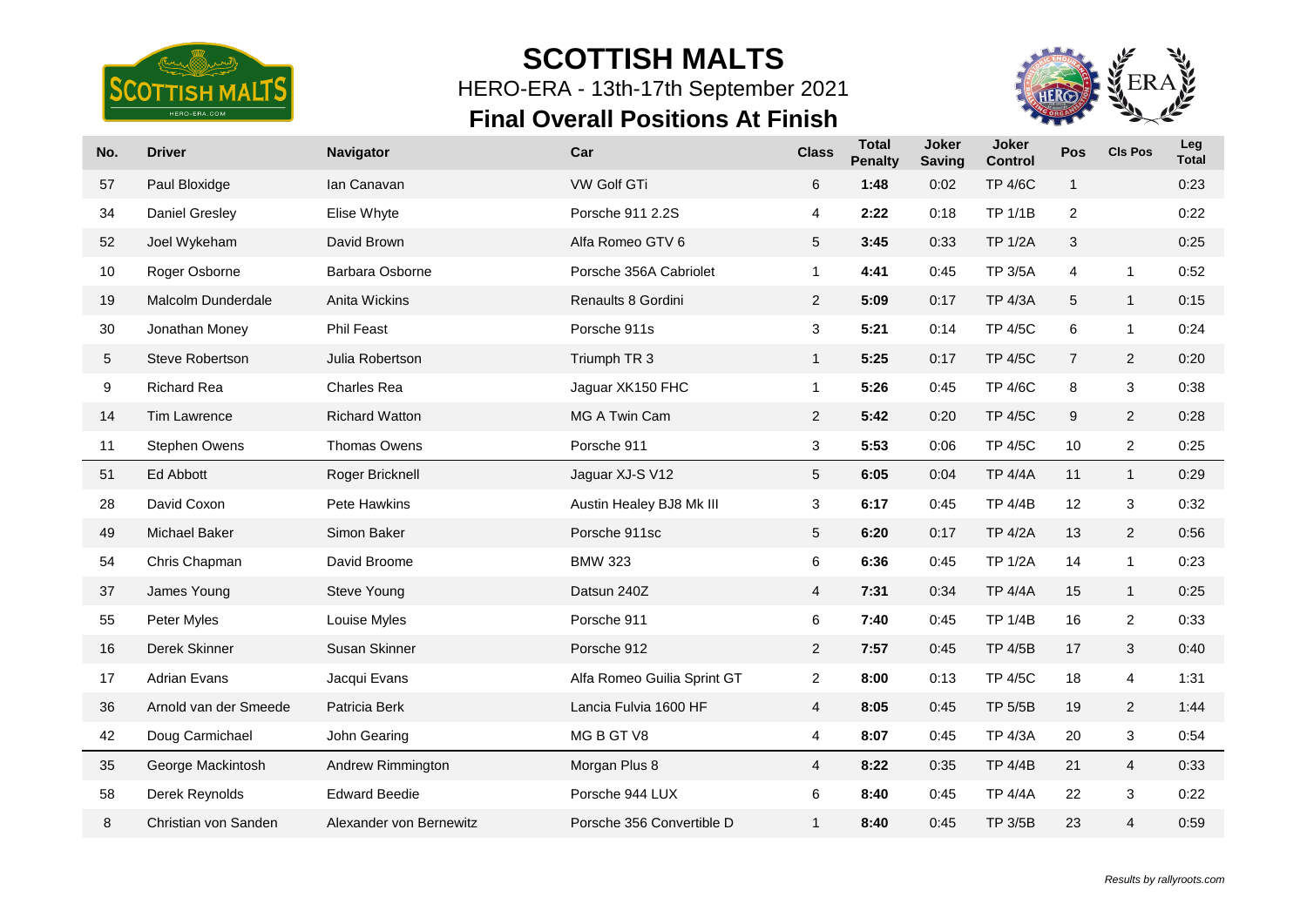| No.            | <b>Driver</b>            | Navigator              | Car                      | <b>Class</b>   | <b>Total</b><br><b>Penalty</b> | <b>Joker</b><br><b>Saving</b> | <b>Joker</b><br><b>Control</b> | <b>Pos</b> | <b>CIs Pos</b>  | Leg<br><b>Total</b> |
|----------------|--------------------------|------------------------|--------------------------|----------------|--------------------------------|-------------------------------|--------------------------------|------------|-----------------|---------------------|
| 60             | Karen Blouin             | Scott Blouin           | <b>BMW 318i</b>          | 6              | 8:44                           | 0:45                          | <b>TP 1/1B</b>                 | 24         | 4               | 0:59                |
| 48             | <b>Peter Fitzcharles</b> | <b>Bill Fellows</b>    | Porsche Carrera          | $5\,$          | 8:55                           | 0:45                          | <b>TP 4/6C</b>                 | 25         | 3               | 0:27                |
| 4              | Peter Fletcher           | Janet Fletcher         | Jaguar XK120 dhc         | $\mathbf{1}$   | 9:53                           | 0:45                          | <b>TP 3/4A</b>                 | 26         | 5               | 0:33                |
| 6              | David Westaway           | <b>Hilary Westaway</b> | Austin Healey 100 M      | $\mathbf{1}$   | 10:00                          | 0:43                          | <b>TP 4/5B</b>                 | 27         | 6               | 0:43                |
| 38             | Darren Bowler            | <b>Greg Sadler</b>     | Alfa Romeo GTV 2000      | 4              | 10:02                          | 0:45                          | TP 1/2B                        | 28         | 5               | 0:38                |
| 23             | <b>Richard de Watts</b>  | Arati de Watts         | MG <sub>B</sub>          | $\overline{2}$ | 11:33                          | 0:45                          | <b>TP 3/5B</b>                 | 29         | 5               | 1:39                |
| 21             | Linda Tucker             | Sarah Jennings         | MG B GT Coupe            | $\overline{2}$ | 14:12                          | 0:45                          | <b>TP 4/1C</b>                 | 30         | 6               | 0:53                |
| 27             | Neil Walmsley            | Allan Cooper           | Austin Healey 3000 Mk II | $\mathbf{3}$   | 15:01                          | 0:45                          | <b>TP 1/1B</b>                 | 31         | $\overline{4}$  | 1:23                |
| 32             | James Holt               | <b>Gill Holt</b>       | Mercedes 280 SL          | 3              | 15:39                          | 0:45                          | TP 1/1B                        | 32         | $5\overline{)}$ | 1:06                |
| 24             | <b>Richard Walker</b>    | Faith Douglas          | Jaguar Mk2               | 3              | 15:44                          | 0:45                          | <b>TP 1/2A</b>                 | 33         | 6               | 1:44                |
| $\overline{7}$ | <b>Graham Platts</b>     | <b>Neil Ripley</b>     | Austin Healey 100 M      | $\mathbf{1}$   | 16:29                          | 0:10                          | <b>TP 4/5C</b>                 | 34         | $\overline{7}$  | 0:22                |
| 33             | Tom Hayes                | Chris Visosky          | <b>BMW 2002tii</b>       | $\overline{4}$ | 16:42                          | 0:45                          | <b>TP 1/1B</b>                 | 35         | 6               | 1:26                |
| 12             | John Hilbery             | Moira Hilbery          | Porsche 356B             | $\mathbf{1}$   | 17:32                          | 0:45                          | <b>TP 2/4B</b>                 | 36         | 8               | 1:48                |
| 41             | Simon Garnham            | <b>Greg Cranmer</b>    | Porsche 911              | $\overline{4}$ | 19:36                          | 0:45                          | <b>TP 1/1B</b>                 | 37         | 7 <sup>1</sup>  | 1:24                |
| 40             | Andrew Laing             | <b>Shirley Laing</b>   | Datsun 240Z              | 4              | 22:07                          | 0:45                          | <b>TP 1/1B</b>                 | 38         | 8               | 3:33                |
| 59             | Jim Cooke                | David Blackburn        | Porsche 944 LUX          | 6              | 23:02                          | 0:45                          | <b>TP 3/4A</b>                 | 39         | 5               | 2:50                |
| $\mathbf{1}$   | Andy Buchan              | Roy Buchan             | <b>Bentley Le Mans</b>   | $\mathbf{1}$   | 23:28                          | 0.45                          | TP 1/1B                        | 40         | 9               | 3:12                |
| 46             | Marco Fila               | Stephanie Gout-Fila    | <b>Bentley Corniche</b>  | $\overline{4}$ | 24:12                          | 0:45                          | <b>TP 1/2C</b>                 | 41         | 9               | 2:47                |
| 47             | Mike Kirk                | Malcolm Capstick       | Ford Escort              | 4              | 24:17                          | 0:45                          | TP 1/1B                        | 42         | 10              | 2:40                |
| 22             | Graham Abbott            | lan Ocego              | MG <sub>B</sub>          | $\overline{2}$ | 29:58                          | 0:45                          | <b>TP 3/5A</b>                 | 43         | $\overline{7}$  | 4:20                |
| 26             | <b>Martin Shaw</b>       | lan Hardwicke          | Austin Healey 3000 Mk I  | 3              | 31:45                          | 0:45                          | <b>TP 2/4B</b>                 | 44         | $\overline{7}$  | 2:22                |
| 18             | <b>Mike Howells</b>      | Louise Littler         | MG <sub>B</sub>          | $\overline{2}$ | 33:59                          | 0:45                          | <b>TP 2/4B</b>                 | 45         | 8               | 4:51                |
| 56             | <b>Tony Sutton</b>       | <b>Mike Smith</b>      | Lancia Fulvia 1600 HF    | 4              | 45:36                          | 0:44                          | <b>TP 3/5A</b>                 | 46         | 11              | 35:36               |
| 25             | Mark Simpson             | Liam Hammond           | Rover P4 100             | 3              | 98:40                          | 0:45                          | <b>TP 3/2A</b>                 | 47         | 8               | 89:00               |
| $\overline{a}$ | <b>Richard Schneider</b> | Noel Schneider         | <b>Riley Kestrel</b>     | $\mathbf{1}$   | 100:34                         | 0:45                          | TP 3/2A                        | 48         | 10              | 25:00               |
| 44             | Paul O Kane              | Staci Hartman          | Mercedes 280 SLC         | X              | 29:20                          | 0:45                          | <b>TP 1/1B</b>                 |            | $\mathbf{1}$    | 2:04                |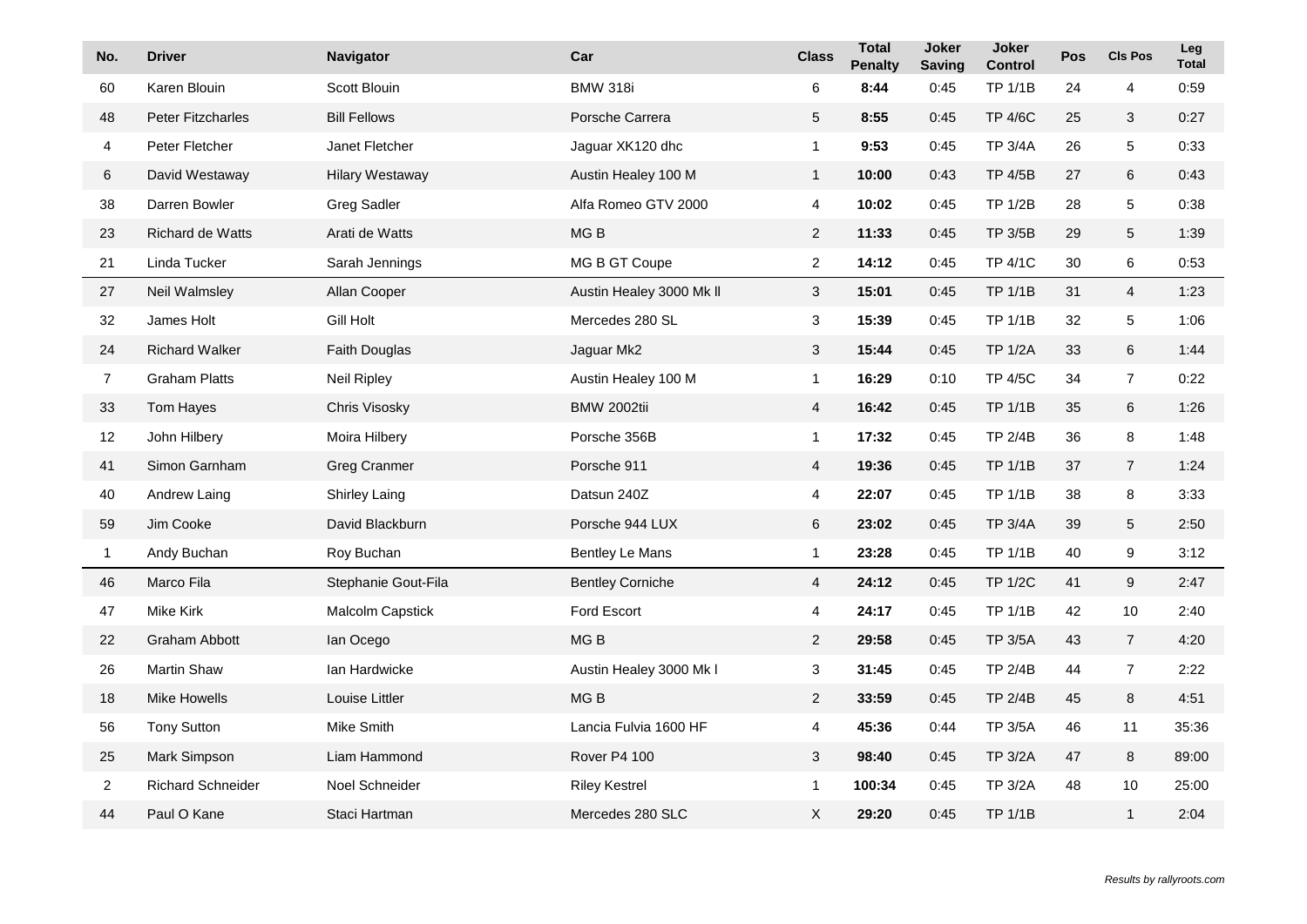

#### **SCOTTISH MALTS 2021** HERO-ERA - 13th-17th September **Award Winners**

|     |    | <b>OVERALL AWARDS</b>                    |                       |                          |
|-----|----|------------------------------------------|-----------------------|--------------------------|
| 1st | 57 | <b>Paul Bloxidge</b>                     | lan Canavan           | <b>VW Golf GTi</b>       |
| 2nd | 34 | <b>Daniel Gresley</b>                    | Elise Whyte           | Porsche 911 2.2S         |
| 3rd | 52 | Joel Wykeham                             | David Brown           | Alfa Romeo GTV 6         |
|     |    |                                          |                       |                          |
|     |    | Class 1 - Pre 1958, All Cars             |                       |                          |
| 1st | 10 | Roger Osborne                            | Barbara Osborne       | Porsche 356A Cabriolet   |
| 2nd | 5  | Steve Robertson                          | Julia Robertson       | Triumph TR 3             |
| 3rd | 9  | <b>Richard Rea</b>                       | <b>Charles Rea</b>    | Jaguar XK150 FHC         |
|     |    |                                          |                       |                          |
|     |    | Class 2 - 1958 - 1967, Cars up to 1850cc |                       |                          |
| 1st | 19 | Malcolm Dunderdale                       | Anita Wickins         | Renaults 8 Gordini       |
| 2nd | 14 | <b>Tim Lawrence</b>                      | <b>Richard Watton</b> | MG A Twin Cam            |
| 3rd | 16 | Derek Skinner                            | Susan Skinner         | Porsche 912              |
|     |    | Class 3 - 1958 - 1967, Cars over 1850cc  |                       |                          |
|     |    |                                          |                       |                          |
| 1st | 30 | Jonathan Money                           | <b>Phil Feast</b>     | Porsche 911s             |
| 2nd | 11 | Stephen Owens                            | Thomas Owens          | Porsche 911              |
| 3rd | 28 | David Coxon                              | Pete Hawkins          | Austin Healey BJ8 Mk III |
|     |    | Class 4 - 1968 - 1974, All Cars          |                       |                          |
| 1st | 37 | James Young                              | Steve Young           | Datsun 240Z              |
| 2nd | 36 | Arnold van der Smeede                    | Patricia Berk         | Lancia Fulvia 1600 HF    |
| 3rd | 42 | Doug Carmichael                          | John Gearing          | MG B GT V8               |
|     |    |                                          |                       |                          |
|     |    | Class 5 - 1975 - 1981, All Cars          |                       |                          |
| 1st | 51 | Ed Abbott                                | Roger Bricknell       | Jaguar XJ-S V12          |
| 2nd | 49 | Michael Baker                            | Simon Baker           | Porsche 911sc            |
| 3rd | 48 | Peter Fitzcharles                        | <b>Bill Fellows</b>   | Porsche Carrera          |
|     |    |                                          |                       |                          |
|     |    | Class 6 - 1982 - 1985, All Cars          |                       |                          |
| 1st | 54 | Chris Chapman                            | David Broome          | <b>BMW 323</b>           |
| 2nd | 55 | Peter Myles                              | Louise Myles          | Porsche 911              |
| 3rd | 58 | Derek Reynolds                           | <b>Edward Beedie</b>  | Porsche 944 LUX          |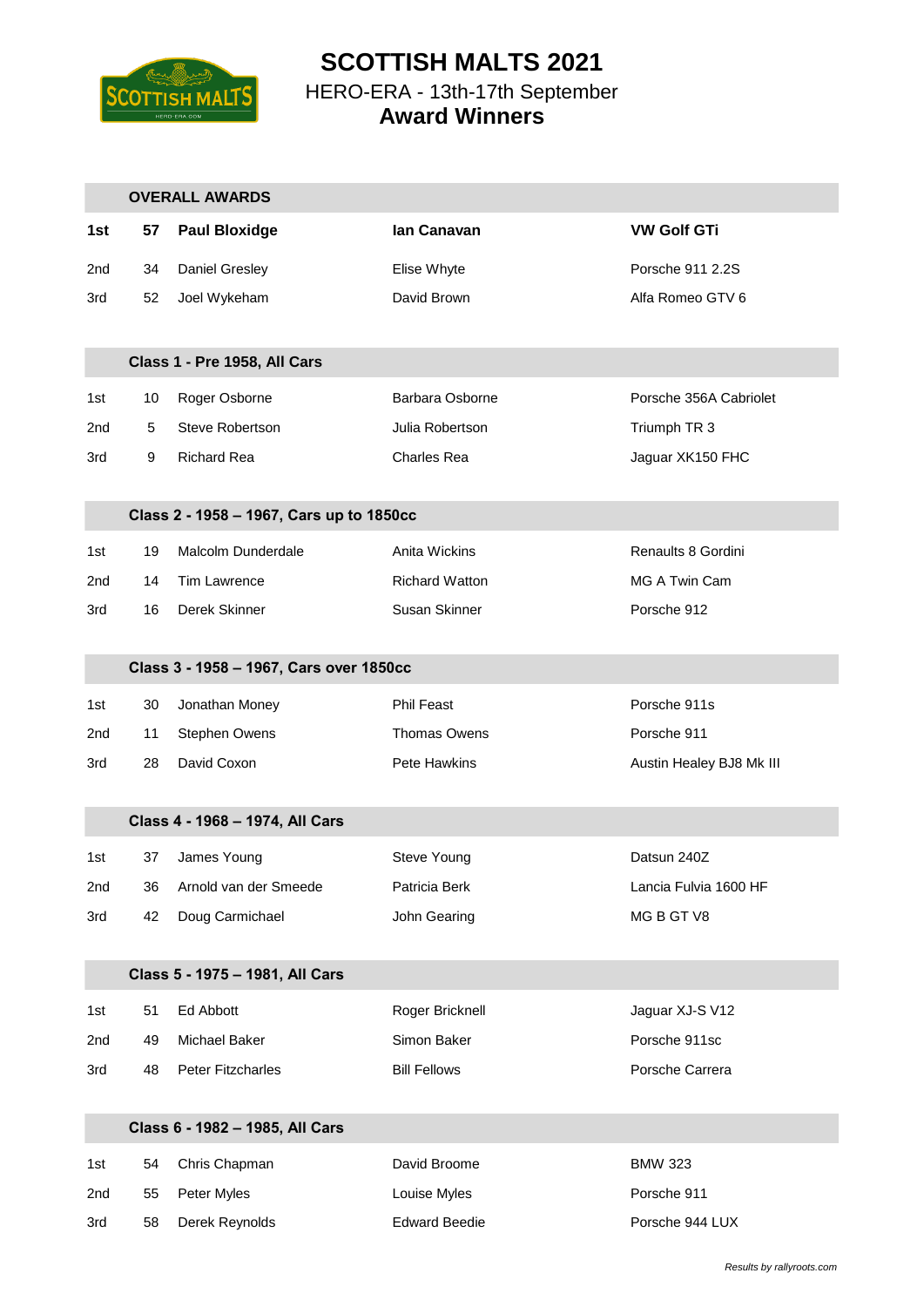

**SCOTTISH MALTS 2021** HERO-ERA - 13th-17th September **Award Winners**

#### **SPECIAL AWARDS**

|                | <b>Rally Newcomer Award - Driver</b>                          |                       |                       |
|----------------|---------------------------------------------------------------|-----------------------|-----------------------|
| 36             | Arnold van der Smeede                                         | Lancia Fulvia 1600 HF |                       |
|                | <b>Rally Newcomer Award - Navigator</b>                       |                       |                       |
| 14             | <b>Richard Watton</b>                                         |                       |                       |
|                | <b>Test Pilot Award - Best Performance on Tests</b>           |                       |                       |
| 34             | Daniel Gresley                                                | Porsche 911 2.2S      |                       |
|                | <b>Clockwatchers Award - Best Performance on Regularities</b> |                       |                       |
| 57             | Ian Canavan                                                   |                       |                       |
|                | Concours d'Elegance, de Confort et d'Equipement               |                       |                       |
| 12             | John Hilbery                                                  | Moira Hilbery         | Porsche 356B          |
|                | <b>Spirit of the Rally Award</b>                              |                       |                       |
| $\overline{7}$ | <b>Graham Platts</b>                                          | Austin Healey 100 M   |                       |
|                | <b>Against All Odds Award</b>                                 |                       |                       |
| 21             | Linda Tucker                                                  | Sarah Jennings        | MG B GT Coupe         |
|                | Marque Team Award - Team Porsche 911                          |                       |                       |
| 34             | <b>Daniel Gresley</b>                                         | Elise Whyte           | Porsche 911 2.2S      |
| 30             | Jonathan Money                                                | <b>Phil Feast</b>     | Porsche 911s          |
| 11             | Stephen Owens                                                 | <b>Thomas Owens</b>   | Porsche 911           |
|                | <b>Team Award - Team Sansom</b>                               |                       |                       |
| 16             | Derek Skinner                                                 | Susan Skinner         | Porsche 912           |
| 57             | Paul Bloxidge                                                 | lan Canavan           | VW Golf GTi           |
| 36             | Arnold van der Smeede                                         | Patricia Berk         | Lancia Fulvia 1600 HF |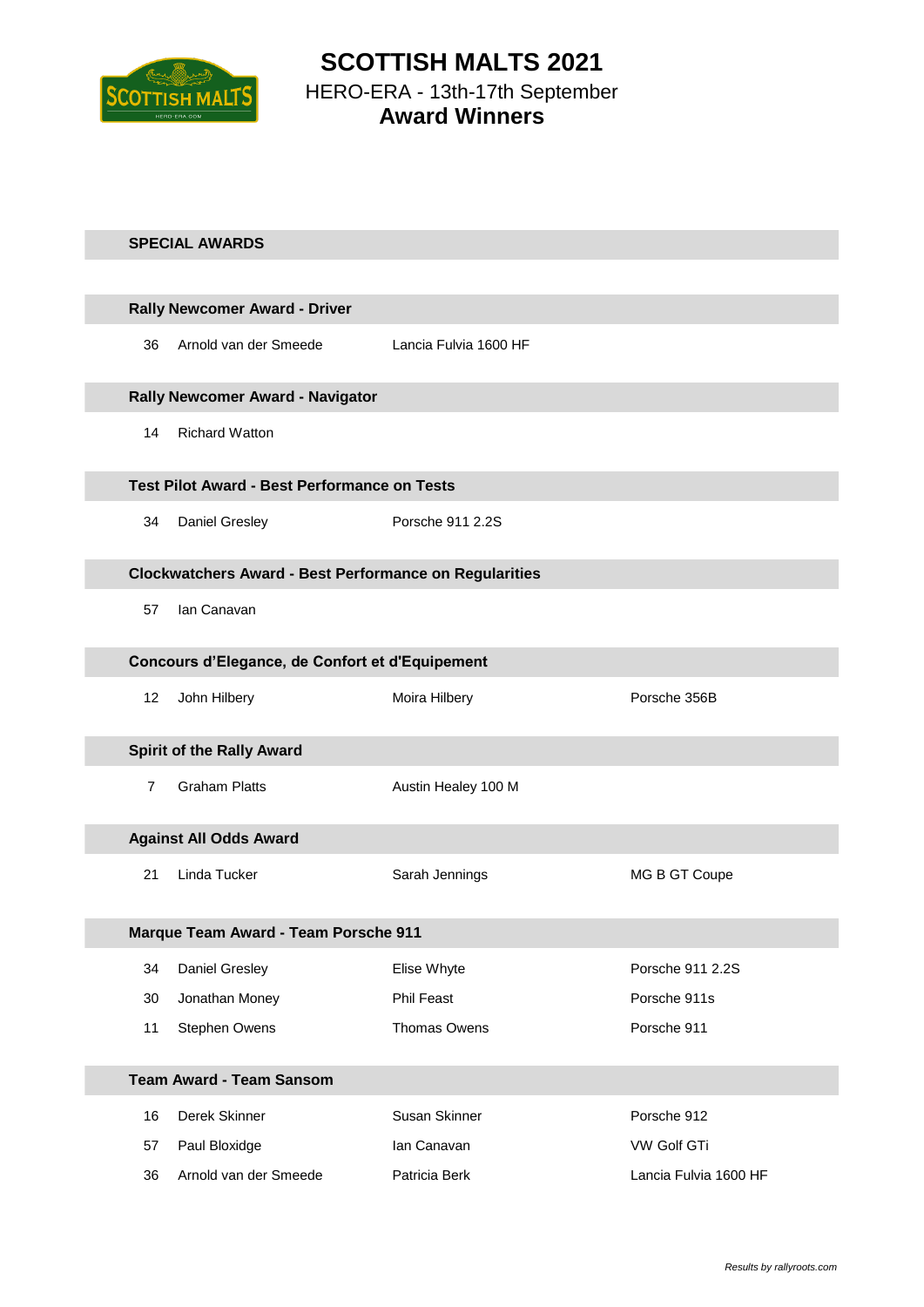

### **SCOTTISH MALTS 2021** HERO-ERA - 13th-17th September **CLASS POSITIONS**

| No.            | <b>Driver</b>                            | Navigator               | Car                         | <b>Total</b><br><b>Penalty</b> | <b>Overall</b><br>Pos | <b>Class</b><br>Pos |
|----------------|------------------------------------------|-------------------------|-----------------------------|--------------------------------|-----------------------|---------------------|
|                | Class 1 - Pre 1958, All Cars             |                         |                             |                                |                       |                     |
| 10             | Roger Osborne                            | <b>Barbara Osborne</b>  | Porsche 356A Cabriolet      | 4:41                           | $\overline{4}$        | $\mathbf{1}$        |
| 5              | Steve Robertson                          | Julia Robertson         | Triumph TR 3                | 5:25                           | $\overline{7}$        | $\overline{2}$      |
| 9              | <b>Richard Rea</b>                       | <b>Charles Rea</b>      | Jaguar XK150 FHC            | 5:26                           | 8                     | 3                   |
| 8              | Christian von Sanden                     | Alexander von Bernewitz | Porsche 356 Convertible D   | 8:40                           | 23                    | 4                   |
| 4              | Peter Fletcher                           | Janet Fletcher          | Jaguar XK120 dhc            | 9:53                           | 26                    | 5                   |
| 6              | David Westaway                           | <b>Hilary Westaway</b>  | Austin Healey 100 M         | 10:00                          | 27                    | 6                   |
| $\overline{7}$ | <b>Graham Platts</b>                     | <b>Neil Ripley</b>      | Austin Healey 100 M         | 16:29                          | 34                    | $\overline{7}$      |
| 12             | John Hilbery                             | Moira Hilbery           | Porsche 356B                | 17:32                          | 36                    | 8                   |
| $\mathbf{1}$   | Andy Buchan                              | Roy Buchan              | Bentley Le Mans             | 23:28                          | 40                    | 9                   |
| $\mathbf{2}$   | <b>Richard Schneider</b>                 | Noel Schneider          | <b>Riley Kestrel</b>        | 100:34                         | 48                    | 10                  |
|                |                                          |                         |                             |                                |                       |                     |
|                | Class 2 - 1958 - 1967, Cars up to 1850cc |                         |                             |                                |                       |                     |
| 19             | Malcolm Dunderdale                       | Anita Wickins           | Renaults 8 Gordini          | 5:09                           | 5                     | $\mathbf{1}$        |
| 14             | <b>Tim Lawrence</b>                      | <b>Richard Watton</b>   | MG A Twin Cam               | 5:42                           | 9                     | 2                   |
| 16             | Derek Skinner                            | <b>Susan Skinner</b>    | Porsche 912                 | 7:57                           | 17                    | 3                   |
| 17             | <b>Adrian Evans</b>                      | Jacqui Evans            | Alfa Romeo Guilia Sprint GT | 8:00                           | 18                    | 4                   |
| 23             | <b>Richard de Watts</b>                  | Arati de Watts          | MG <sub>B</sub>             | 11:33                          | 29                    | 5                   |
| 21             | Linda Tucker                             | Sarah Jennings          | MG B GT Coupe               | 14:12                          | 30                    | 6                   |
| 22             | <b>Graham Abbott</b>                     | lan Ocego               | MG <sub>B</sub>             | 29:58                          | 43                    | 7                   |
| 18             | <b>Mike Howells</b>                      | Louise Littler          | MG <sub>B</sub>             | 33:59                          | 45                    | 8                   |
|                |                                          |                         |                             |                                |                       |                     |
|                | Class 3 - 1958 - 1967, Cars over 1850cc  |                         |                             |                                |                       |                     |
| 30             | Jonathan Money                           | Phil Feast              | Porsche 911s                | 5:21                           | $\,6$                 | $\mathbf{1}$        |
| 11             | Stephen Owens                            | Thomas Owens            | Porsche 911                 | 5:53                           | $10$                  | 2                   |
| 28             | David Coxon                              | Pete Hawkins            | Austin Healey BJ8 Mk III    | 6:17                           | 12                    | 3                   |
| 27             | Neil Walmsley                            | Allan Cooper            | Austin Healey 3000 Mk II    | 15:01                          | 31                    | 4                   |
| 32             | James Holt                               | Gill Holt               | Mercedes 280 SL             | 15:39                          | 32                    | 5                   |
| 24             | <b>Richard Walker</b>                    | Faith Douglas           | Jaguar Mk2                  | 15:44                          | 33                    | 6                   |
| 26             | <b>Martin Shaw</b>                       | Ian Hardwicke           | Austin Healey 3000 Mk I     | 31:45                          | 44                    | $\overline{7}$      |
| 25             | Mark Simpson                             | Liam Hammond            | Rover P4 100                | 98:40                          | 47                    | 8                   |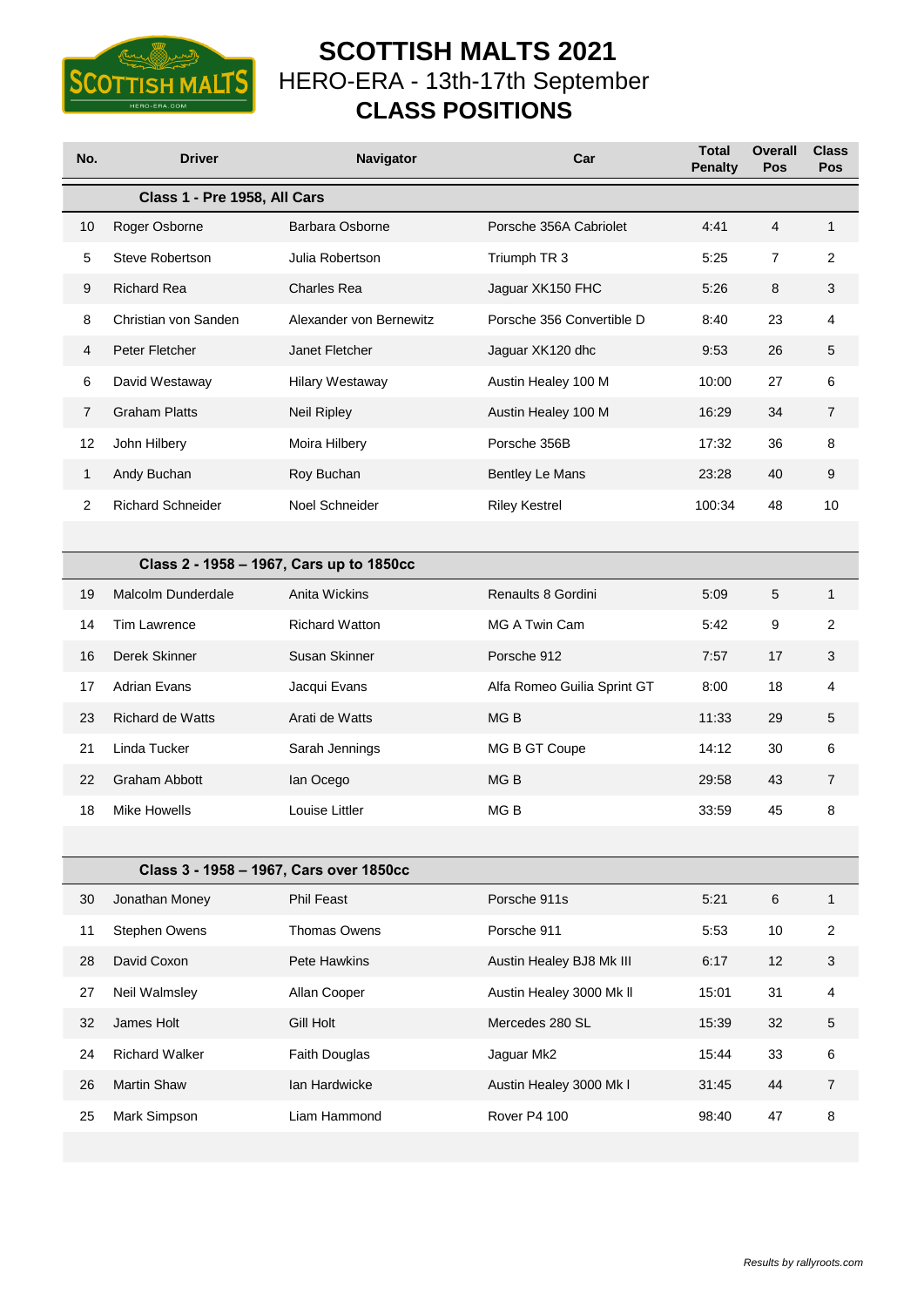

### **SCOTTISH MALTS 2021** HERO-ERA - 13th-17th September **CLASS POSITIONS**

| No. | <b>Driver</b>                   | <b>Navigator</b>     | Car                   | <b>Total</b><br><b>Penalty</b> | <b>Overall</b><br>Pos | <b>Class</b><br>Pos |
|-----|---------------------------------|----------------------|-----------------------|--------------------------------|-----------------------|---------------------|
|     | Class 4 - 1968 - 1974, All Cars |                      |                       |                                |                       |                     |
| 34  | Daniel Gresley                  | Elise Whyte          | Porsche 911 2.2S      | 2:22                           | $\overline{2}$        |                     |
| 37  | James Young                     | Steve Young          | Datsun 240Z           | 7:31                           | 15                    | $\mathbf{1}$        |
| 36  | Arnold van der Smeede           | Patricia Berk        | Lancia Fulvia 1600 HF | 8:05                           | 19                    | $\overline{2}$      |
| 42  | Doug Carmichael                 | John Gearing         | MG B GT V8            | 8:07                           | 20                    | 3                   |
| 35  | George Mackintosh               | Andrew Rimmington    | Morgan Plus 8         | 8:22                           | 21                    | 4                   |
| 38  | Darren Bowler                   | <b>Greg Sadler</b>   | Alfa Romeo GTV 2000   | 10:02                          | 28                    | 5                   |
| 33  | Tom Hayes                       | Chris Visosky        | <b>BMW 2002tii</b>    | 16:42                          | 35                    | 6                   |
| 41  | Simon Garnham                   | <b>Greg Cranmer</b>  | Porsche 911           | 19:36                          | 37                    | $\overline{7}$      |
|     |                                 |                      |                       |                                |                       |                     |
|     | Class 5 - 1975 - 1981, All Cars |                      |                       |                                |                       |                     |
| 52  | Joel Wykeham                    | David Brown          | Alfa Romeo GTV 6      | 3:45                           | 3                     |                     |
| 51  | Ed Abbott                       | Roger Bricknell      | Jaguar XJ-S V12       | 6:05                           | 11                    | $\mathbf{1}$        |
| 49  | Michael Baker                   | Simon Baker          | Porsche 911sc         | 6:20                           | 13                    | $\overline{2}$      |
| 48  | <b>Peter Fitzcharles</b>        | <b>Bill Fellows</b>  | Porsche Carrera       | 8:55                           | 25                    | 3                   |
|     |                                 |                      |                       |                                |                       |                     |
|     | Class 6 - 1982 - 1985, All Cars |                      |                       |                                |                       |                     |
| 57  | Paul Bloxidge                   | lan Canavan          | <b>VW Golf GTi</b>    | 1:48                           | $\mathbf{1}$          |                     |
| 54  | Chris Chapman                   | David Broome         | <b>BMW 323</b>        | 6:36                           | 14                    | $\mathbf 1$         |
| 55  | Peter Myles                     | Louise Myles         | Porsche 911           | 7:40                           | 16                    | $\overline{2}$      |
| 58  | Derek Reynolds                  | <b>Edward Beedie</b> | Porsche 944 LUX       | 8:40                           | 22                    | 3                   |
| 60  | Karen Blouin                    | Scott Blouin         | <b>BMW 318i</b>       | 8:44                           | 24                    | 4                   |
| 59  | Jim Cooke                       | David Blackburn      | Porsche 944 LUX       | 23:02                          | 39                    | 5                   |
|     |                                 |                      |                       |                                |                       |                     |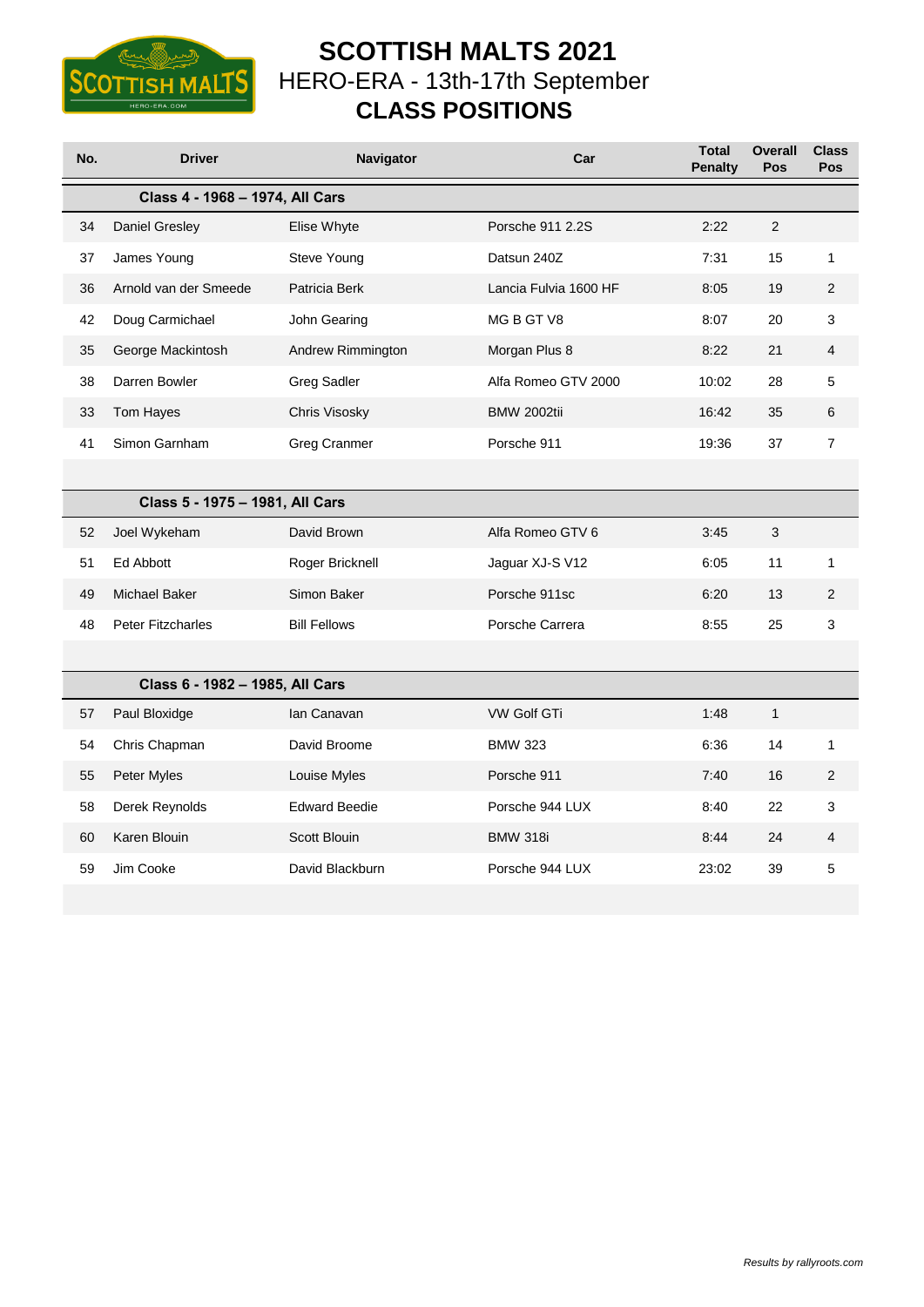

| No.              | <b>MTC 1/1</b> | <b>Test 1/1</b> | <b>RS 1/1</b> |        |          | TP 1/1A TP 1/1B PC 1/1 TC 1/2 PC 1/2 RS 1/2 |  |          |        | TP 1/2A TP 1/2B TP 1/2C PC 1/3 TC 1/3 TC 1/4 PC 1/4 |          |             |
|------------------|----------------|-----------------|---------------|--------|----------|---------------------------------------------|--|----------|--------|-----------------------------------------------------|----------|-------------|
| $\mathbf{1}$     |                | 0:15            |               | 0:05   | 1:00 $j$ |                                             |  | 0:10     | 0:08   | 1:00                                                |          |             |
| $\overline{c}$   |                | $0:15 +$        |               | 0:02 e | 0:01 e   |                                             |  | 0:39     | 0:34 e | 0:27                                                |          |             |
| 3                |                | $0:15 +$        |               | 0:12   | 1:00 $j$ |                                             |  | 0:23     | 1:00   | 1:00                                                | $2:30$ o | $1:00 \; m$ |
| 4                |                | $0:15 +$        |               | 0:02   | 0:19     |                                             |  | 0:09     | 0:02 e | 0:01 e                                              |          |             |
| 5                |                | 0:00            |               | 0:01   | 0:01     |                                             |  | $0:01$ e | 0:00   | 0:00                                                |          |             |
| 6                |                | 0:05            |               | 0:00   | 0:01     |                                             |  | 0:02 e   | 0:20   | 0:00                                                |          |             |
| $\boldsymbol{7}$ |                | $0:15 +$        |               | 0:01   | 0:02     |                                             |  | 0:04 e   | 0:01   | $0:01$ e                                            |          |             |
| 8                |                | $0:15 +$        |               | 0:02   | 0:03     |                                             |  | 0:00     | 0:01   | $0:01$ e                                            |          |             |
| 9                |                | $0:15 +$        |               | 0:02   | 0:00     |                                             |  | $0:01$ e | 0:10   | 0:04 e                                              |          |             |
| 10               |                | 0:02            |               | 0:02   | 0:03     |                                             |  | 0:00     | 0:01   | 0:01                                                |          |             |
| 11               |                | 0:05            |               | 0:00   | 0:02     |                                             |  | 0:00     | 0:03   | 0:00                                                |          |             |
| 12               |                | 0:04            |               | 0:03   | 0:18     |                                             |  | $0:18$ e | 0:21   | $0:02$ e                                            |          |             |
| 14               |                | $0:15 +$        |               | 0:01   | 0:02     |                                             |  | 0:01     | 0:05   | 0:02                                                |          |             |
| 15               |                | 0:00            |               | 0:00   | 0:01     |                                             |  | 0:00     | 0:00   | 0:00                                                |          |             |
| 16               |                | $0:15 +$        |               | 0:01   | $0:01$ e |                                             |  | 0:25 e   | 0:05   | 0:05                                                |          |             |
| 17               |                | 0:04            |               | 0:20   | 0:13 e   |                                             |  | $0:02$ e | 0:16   | 0:04 e                                              |          |             |
| 18               |                | 0:06            |               | 0:01   | 0:43     |                                             |  | 0:01     | 0:08   | 0:25                                                |          |             |
| 19               |                | 0:02            |               | 0:00   | 0:01     |                                             |  | 0:00     | 0:00   | $0:01$ e                                            |          |             |
| 20               |                | $0:15 +$        |               | 0:21   | 1:00j    |                                             |  | 0:45 e   | 0:37   | 0:09                                                |          |             |
| 21               |                | $0:15 +$        |               | 0:02   | 0:36     |                                             |  | 0:06 e   | 0:00   | $0:01$ e                                            |          |             |
| 22               |                | $0:15 +$        |               | 0:04   | $0:08$ e |                                             |  | 0:04 e   | 0:09   | 0:45                                                |          |             |
| 23               |                | 0:05            |               | 0:05   | 0:23 e   |                                             |  | 0:02 e   | 0:03   | 0:17                                                |          |             |
| 24               |                | $0:07 +$        |               | 0:20   | 0:22 e   |                                             |  | 1:00 $j$ | 0:33   | 0:15                                                |          |             |
| 25               |                | 0:06            |               | 0:04   | 0:13 e   |                                             |  | 0:03 e   | 0:00   | 0:17                                                |          |             |
| 26               |                | $0:15 +$        |               | 0:53 e | 0:34     |                                             |  | 0:27e    | 0:35   | 0:02                                                |          |             |
| 27               |                | $0:15 +$        |               | 0:08   | 1:00 $j$ |                                             |  | 0:07e    | 0:22   | 0:41                                                |          |             |
| 28               |                | 0:02            |               | 0:01   | 0:05 e   |                                             |  | 0:01     | 0:04 e | 0:00                                                |          |             |
| $30\,$           |                | 0:00            |               | 0:00   | $0:01$ e |                                             |  | $0:01$ e | 0:10   | 0:01                                                |          |             |
| 31               |                | $0:15 +$        |               | 0:02   | 1:00j    |                                             |  | 0:09     | 0:12   | 0:44                                                |          |             |
| 32               |                | 0:04            |               | 0:05   | 1:00 $j$ |                                             |  | 0:02 e   | 0:22   | 0:57                                                |          |             |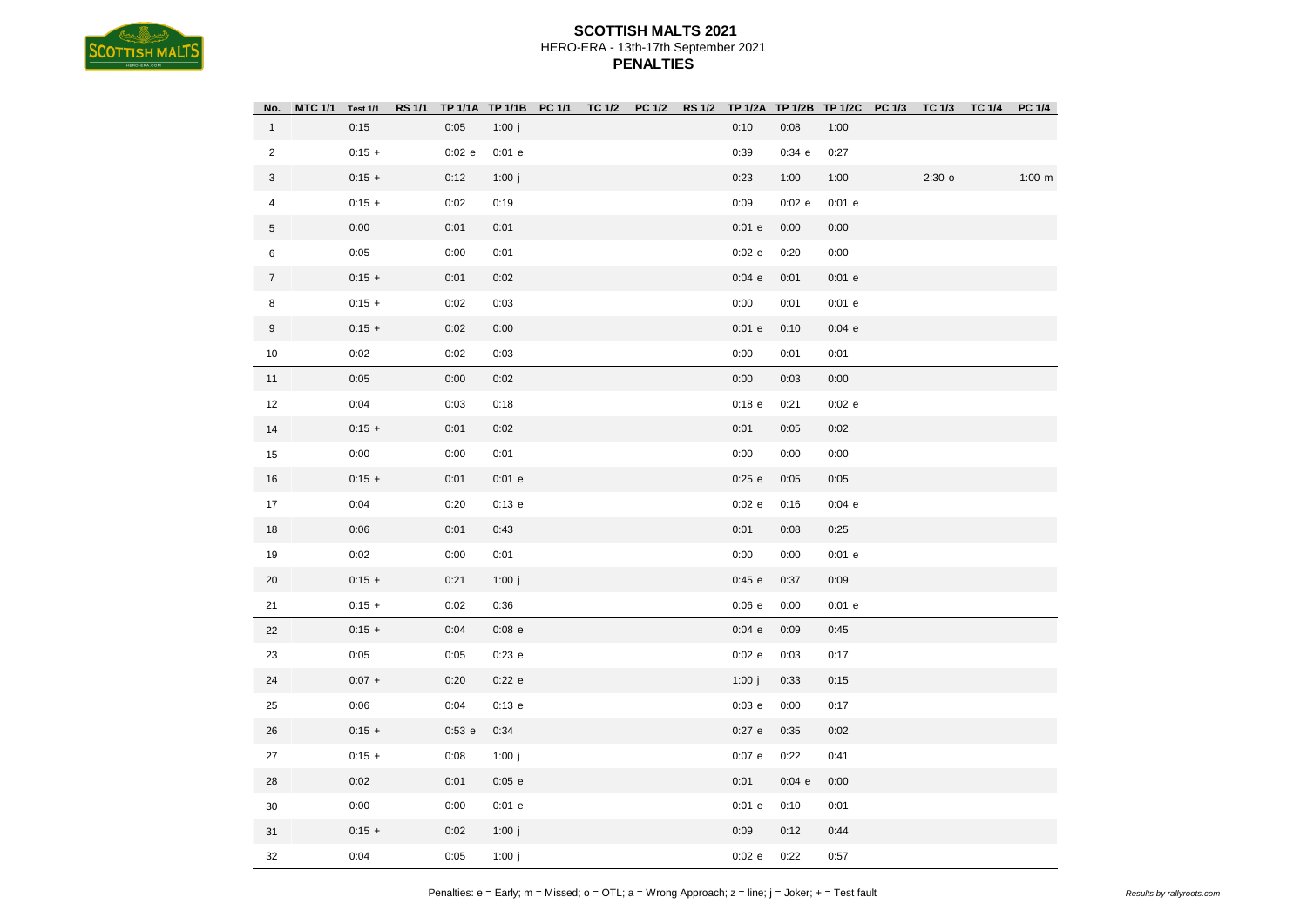

| No. | <b>MTC 1/1</b> | <b>Test 1/1</b> |          |             | RS 1/1 TP 1/1A TP 1/1B PC 1/1 TC 1/2 PC 1/2 RS 1/2 TP 1/2A TP 1/2B TP 1/2C PC 1/3 TC 1/3 |  |          |          |          |          | <b>TC 1/4</b> | PC 1/4 |
|-----|----------------|-----------------|----------|-------------|------------------------------------------------------------------------------------------|--|----------|----------|----------|----------|---------------|--------|
| 33  |                | $0:15 +$        | 0:04     | $1:00$ j    |                                                                                          |  | 0:00     | 0:14     | 0:23 e   |          |               |        |
| 34  |                | 0:00            | $0:01$ e | 0:33j       |                                                                                          |  | 0:00     | $0:01$ e | 0:01e    |          |               |        |
| 35  |                | 0:04            | 0:02     | 0:13        |                                                                                          |  | 0:01 e   | 0:03     | 0:02 e   |          |               |        |
| 36  |                | 0:08            | 0:02     | 0:16        |                                                                                          |  | 0:01 e   | 0:01 e   | 0:10 e   |          |               |        |
| 37  |                | $0:15 +$        | 0:01     | 0:01        |                                                                                          |  | 0:00     | 0:05     | 0:26     |          |               |        |
| 38  |                | 0:07            | 0:01     | 0:01        |                                                                                          |  | 0:01     | 1:00j    | 1:00     |          |               |        |
| 39  |                |                 |          |             |                                                                                          |  |          |          |          |          |               |        |
| 40  |                | $0:15 +$        | 0:11     | $1:00$ j    |                                                                                          |  | 0:01     | 1:00     | 0:31 e   |          |               |        |
| 41  |                | 0:10            | 0:12     | 1:00 $j$    |                                                                                          |  | 0:22 e   | 1:00     | 0:19     |          |               |        |
| 42  |                | 0:04            | 0:01     | 0:00        |                                                                                          |  | 0:01 e   | $0:01$ e | 0:02 e   |          |               |        |
| 43  |                | 0:04            | 0:00     | 0:04        |                                                                                          |  | 0:05 e   | 0:04     | 0:00     |          |               |        |
| 44  |                | $0:15 +$        | 0:36     | 1:00 $j$    |                                                                                          |  | 1:00     | 0:32     | 0:45     |          |               |        |
| 45  |                | $0:15 +$        | 0:03     | 0:02        |                                                                                          |  | $0:01$ e | 0:03     | 0:00     |          |               |        |
| 46  |                | 0:09            | 0:25 e   | $2:30 \; m$ |                                                                                          |  | $0:28$ e | 0:32     | $1:00$ j | $2:30$ o |               |        |
| 47  |                | $0:15 +$        | 0:20     | 1:00 $j$    | $1:00 \; m$                                                                              |  | $0:02$ e | 0:16 e   | 0:21     |          |               |        |
| 48  |                | 0:05            | 0:00     | 0:03 e      |                                                                                          |  | 0:14     | 0:03     | $0:18$ e |          |               |        |
| 49  |                | 0:02            | 0:00     | 0:00        |                                                                                          |  | 0:01 e   | 0:02     | 0:00     |          |               |        |
| 50  |                | 0:04            | 0:08     | 0:09e       |                                                                                          |  | 0:07     | 0:23 e   | 0:17     |          |               |        |
| 51  |                | 0:00            | 0:00     | 0:01        |                                                                                          |  | 0:07     | 0:02     | 0:00     |          |               |        |
| 52  |                | $0:06 +$        | 0:03     | 0:00        |                                                                                          |  | 0:48j    | 0:07     | 0:03 e   |          |               |        |
| 54  |                | 0:00            | 0:01     | 0:02        |                                                                                          |  | $1:00$ j | 0:13 e   | 0:03     |          |               |        |
| 55  |                | $0:15 +$        | 0:03     | 0:05        |                                                                                          |  | 0:00     | 0:02     | 0:00     |          |               |        |
| 56  |                | 0:02            | 0:02     | 0:41        |                                                                                          |  | 0:02 e   | 0:12     | 0:10 e   |          |               |        |
| 57  |                | 0:00            | 0:01     | 0:01        |                                                                                          |  | 0:09     | $0:01$ e | 0:01 e   |          |               |        |
| 58  |                | 0:04            | 0:01     | 0:00        |                                                                                          |  | 0:02 e   | 0:07     | 0:23     |          |               |        |
| 59  |                | $0:15 +$        | 0:07     | 0:24e       |                                                                                          |  | 0:11 e   | 0:16     | 0:10     |          |               |        |
| 60  |                | 0:04            | 0:02     | 1:00 $j$    |                                                                                          |  | 0:00     | 0:01     | $0:02$ e |          |               |        |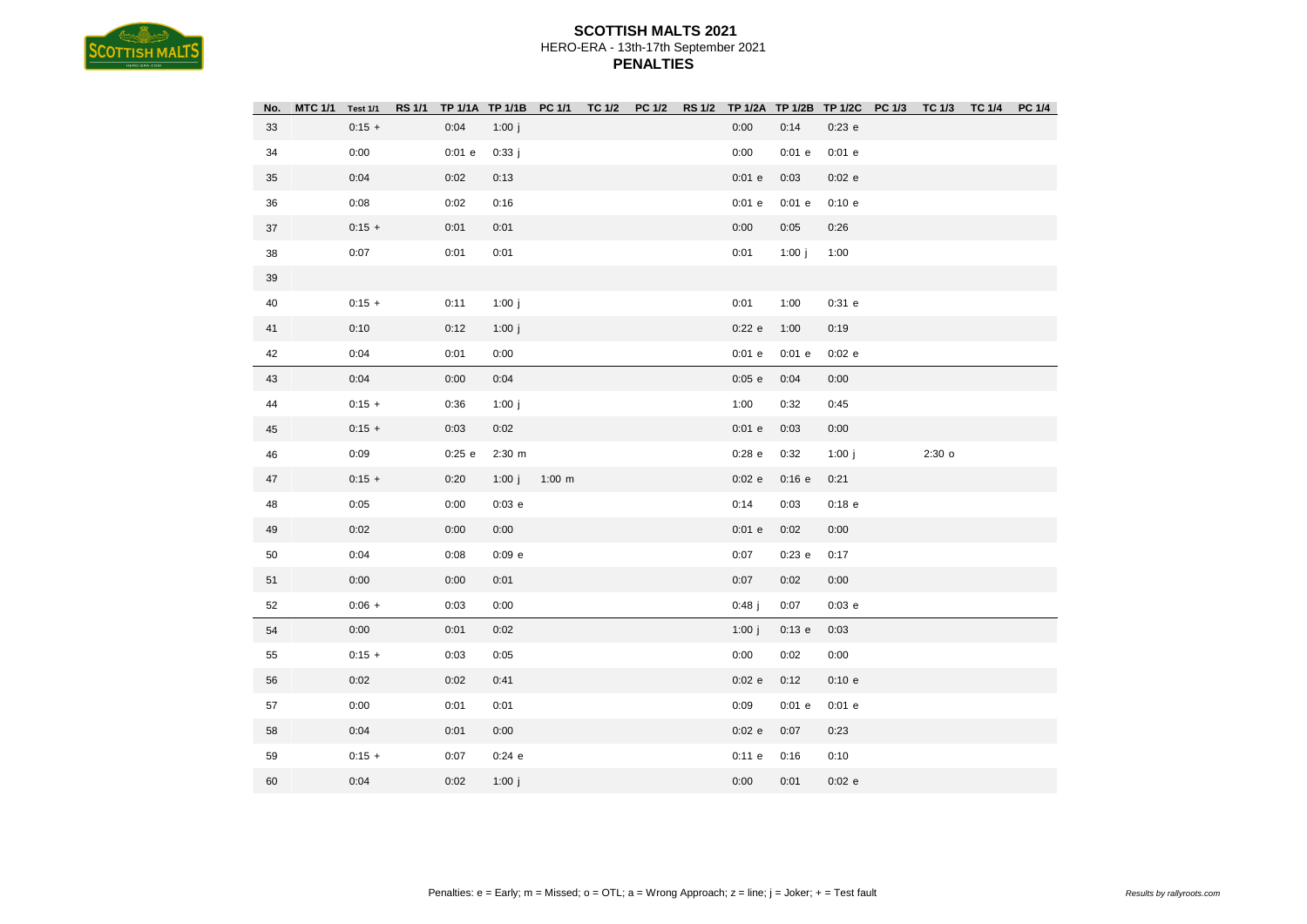

| No.             |                                   |                 |                             |                    |          |  |          |          |               |                   | RS 1/3 TP 1/3A TP 1/3B TP 1/3C TP 1/3D TP 1/3E TC 1/5 RS 1/4 TP 1/4A TP 1/4B RS 1/5 TP 1/5A TP 1/5B MTC 1/6 MTC 2/1 RS 2/1 TP 2/1A TP 2/1B RC 2/1 TC 2/2 PC 2/1 RS 2/2 TP 2/2A RS 2/3 TP 2/3A |                   |        |             |  |        |          |
|-----------------|-----------------------------------|-----------------|-----------------------------|--------------------|----------|--|----------|----------|---------------|-------------------|-----------------------------------------------------------------------------------------------------------------------------------------------------------------------------------------------|-------------------|--------|-------------|--|--------|----------|
| $\overline{1}$  | 0:03                              | 0:25            |                             | 0:13 e 0:09 e 0:15 |          |  | 0:10     | 0:23 e   |               | 0:02 e 0:10 e     |                                                                                                                                                                                               | 0:03              | 0:05 e |             |  | 0:17   | 0:06 e   |
| $\overline{2}$  | 0:35                              |                 | 0:22 z 0:15 e 0:19 e 0:13   |                    |          |  | 0:14     | 0:50 e   |               | 0:20              | 0:00                                                                                                                                                                                          | 0:09 e 0:32       |        | $1:00 \; m$ |  | 0:17   | 0:11 e   |
| 3               | $2:30 \text{ m}$ $2:30 \text{ m}$ |                 | 2:30 m 2:30 m 2:30 m 2:30 m |                    |          |  | 0:59     |          | 1:00 e 2:30 m | 2:30 m 2:30 m     |                                                                                                                                                                                               | 1:00              | 1:00   |             |  | 0:36   | 0:20 e   |
| 4               | 0:02 e                            | 0:05            | 0:05 e                      | 0:02               | 0:03     |  | 0:00     | 0:00     |               | 0:00              | 0:03 e                                                                                                                                                                                        | 0:26 e 0:02       |        |             |  | 0:11   | 0:02     |
| $5\overline{)}$ | 0:00                              | 0:00            | 0:01                        | 0:01 e             | 0:00     |  | 0:01     | 0:01 e   |               | $0:02 e$ $0:03 e$ |                                                                                                                                                                                               | 0:00              | 0:03 e |             |  | 0:01   | 0:03     |
| 6               | 0:01                              | 0:05            | 0:04                        | 0:04e              | $0:17$ e |  | $0:01$ e | 0:04 e   |               | 0:00              | 0:01                                                                                                                                                                                          | 0:02 e 0:01       |        |             |  | 0:01 e | 0:04 e   |
| $\overline{7}$  | 0:01                              | 0:00            | 0:00                        | 0:18               | 0:00     |  | 0:01 e   | 0:02 e   |               | $0:05 e$ $0:05 e$ |                                                                                                                                                                                               | 0:02 e 0:00       |        |             |  | 0:02   | 0:02     |
| 8               | 0:04                              | 0:01            | 0:04                        | 0:01               | 0:00     |  | 0:01 e   | 0:00     |               | 0:00              | 0:00                                                                                                                                                                                          | $0:03$ e $0:01$ e |        |             |  | 0:01   | 0:00     |
| 9               | 0:00                              | $0:01$ e        | 0:02                        | 0:04               | 0:01 e   |  | 0:03 e   | 0:00     |               | 0:02              | 0:04 e                                                                                                                                                                                        | 0:10 e 0:01       |        |             |  | 0:00   | 0:01     |
| 10              | 0:02                              | 0:00            | 0:00                        | 0:02               | 0:01     |  | 0:02 e   | 0:01     |               | 0:03e             | 0:01 e                                                                                                                                                                                        | 0:05 e 0:01       |        |             |  | 0:03   | 0:13     |
| 11              | 0:00                              | 0:02            | 0:05                        | 0:00               | 0:03     |  | 0:00     | 0:00     |               | 0:00              | 0:00                                                                                                                                                                                          | 0:00              | 0:00   |             |  | 0:04   | 0:03     |
| 12              | 0:00                              | 0:05            | 0:01 e                      | 0:06e              | 0:01     |  | 0:00     | 0:03 e   |               | 0:04              | 0:01 e                                                                                                                                                                                        | $0:05 e$ $0:08 e$ |        |             |  | 0:04   | 0:06     |
| 14              | 0:02                              | 0:03            | 0:11                        | 0:06               | 0:02     |  | 0:03     | 0:03 e   |               | 0:01 e 0:01 e     |                                                                                                                                                                                               | $0:17$ e $0:02$   |        |             |  | 0:04   | 0:01 e   |
| 15              | 0:00                              | 0:03 e          | 0:00                        | 0:00               | 0:00     |  | 0:01 e   | 0:02e    |               | 0:01              | 0:00                                                                                                                                                                                          | 0:05 e 0:00       |        |             |  | 0:02   | 0:00     |
| 16              | 0:00                              | 0:00            | 0:14                        | 0:00               | 0:00     |  | 0:03 e   | 0:02     |               | 0:00              | 0:03 e                                                                                                                                                                                        | 0:09 e 0:00       |        |             |  | 0:01 e | 0:03 e   |
| 17              | 0:00                              | 0:00            | 0:02                        | 0:01               | $0:01$ e |  | 0:02 e   | 0:02     |               | 0:04              | 0:02 e                                                                                                                                                                                        | $0:06 e$ $0:01 e$ |        |             |  | 0:01 e | 0:02     |
| 18              | 0:01                              | 0:02e           | 0:15 e                      | 0:15               | 0:12 e   |  | 0:01 e   | $0:08$ e |               | 0:13 e 0:15       |                                                                                                                                                                                               | $0:17$ e $0:03$   |        |             |  | 0:09 e | 0:06 e   |
| 19              | 0:01                              | 0:00            | 0:00                        | 0:00               | 0:00     |  | 0:00     | 0:02e    |               | 0:00              | 0:01e                                                                                                                                                                                         | 0:00              | 0:00   |             |  | 0:01   | 0:02     |
| 20              | 0:35 e                            | 0:11            | 0:07                        | 0:02e              | 0:15     |  | 0:01 e   | 0:02     |               | 0:18              | 0:19 e                                                                                                                                                                                        | $0:27$ e $0:24$   |        |             |  | 0:52 e | 0:07     |
| 21              | 0:03e                             | 0:05            | 0:04                        | 0:05 e 0:00        |          |  | 0:05 e   | 0:03 e   |               | 0:00              | 0:01                                                                                                                                                                                          | $0:04$ e $0:00$   |        |             |  | 0:02   | 0:05     |
| 22              | 0:43 e                            | $0:30 z$ $0:14$ |                             | $0:03 e$ 0:15      |          |  | 0:04     | 0:07e    |               | 0:10 e 0:15       |                                                                                                                                                                                               | 0:19 e 0:06       |        |             |  | 0:09 e | 0:06     |
| 23              | 0:06                              | 0:03            | 0:06                        | 0:04               | 0:06 e   |  | 0:02     | 0:01 e   |               | $0:04$ e $0:05$ e |                                                                                                                                                                                               | 0:22 e 0:00       |        |             |  | 0:06   | 0:04     |
| 24              | 0:04                              | $0:09$ e $0:04$ |                             | 0:02 e             | 0:09     |  | 0:02     | 0:04 e   |               | $0:01$ e $0:33$   |                                                                                                                                                                                               | 0:13 e 0:33       |        |             |  | 0:04   | 0:07     |
| 25              | 0:04                              | 0:02e           | 0:00                        | $0:08$ e           | 0:09     |  | 0:03 e   | 0:01 e   |               | 0:05              | 0:02                                                                                                                                                                                          | 0:05 e 0:00       |        |             |  | 0:01 e | 0:00     |
| 26              | 0:19e                             | 0:23            | 0:01                        | $0:07$ e $0:05$    |          |  | 0:07     | 0:05     |               | 0:04              | 0:04 e                                                                                                                                                                                        | 0:22 e 0:14       |        |             |  | 0:04   | 0:05     |
| 27              | 0:02 e                            | 0:10            | 0:04 e                      | 0:06e              | 0:10     |  | 0:00     | 0:02 e   |               | 1:00              | 0:04                                                                                                                                                                                          | $0:11$ e $0:11$   |        |             |  | 0:03 e | $0:18$ e |
| 28              | 0:01                              | 0:00            | 0:02                        | 0:00               | 0:01     |  | 0:02 e   | 0:05 e   |               | 0:02              | 0:02 e                                                                                                                                                                                        | 0:15 e 0:13       |        |             |  | 0:00   | 0:01     |
| 30              | 0:01 e                            | 0:03e           | 0:01                        | 0:00               | 0:02 e   |  | 0:02 e   | 0:00     |               | $0:01$ e          | 0:01 e                                                                                                                                                                                        | 0:05 e 0:01       |        |             |  | 0:01   | 0:03     |
| 31              | 0:03 e                            | 0:03            | 0:07                        | 0:16               | 0:02 e   |  | 0:04     | 0:02 e   |               | 0:00              | 0:01                                                                                                                                                                                          | $0:10 e$ $0:01 e$ |        |             |  | 0:01   | 0:01     |
| 32              | 0:02                              | 0:12            | 0:22                        | 0:07               | 0:06     |  | 0:02 e   | $0:04$ e |               | $0:04$ e $0:04$   |                                                                                                                                                                                               | 0:01              | 0:08   |             |  | 0:02 e | 0:01 e   |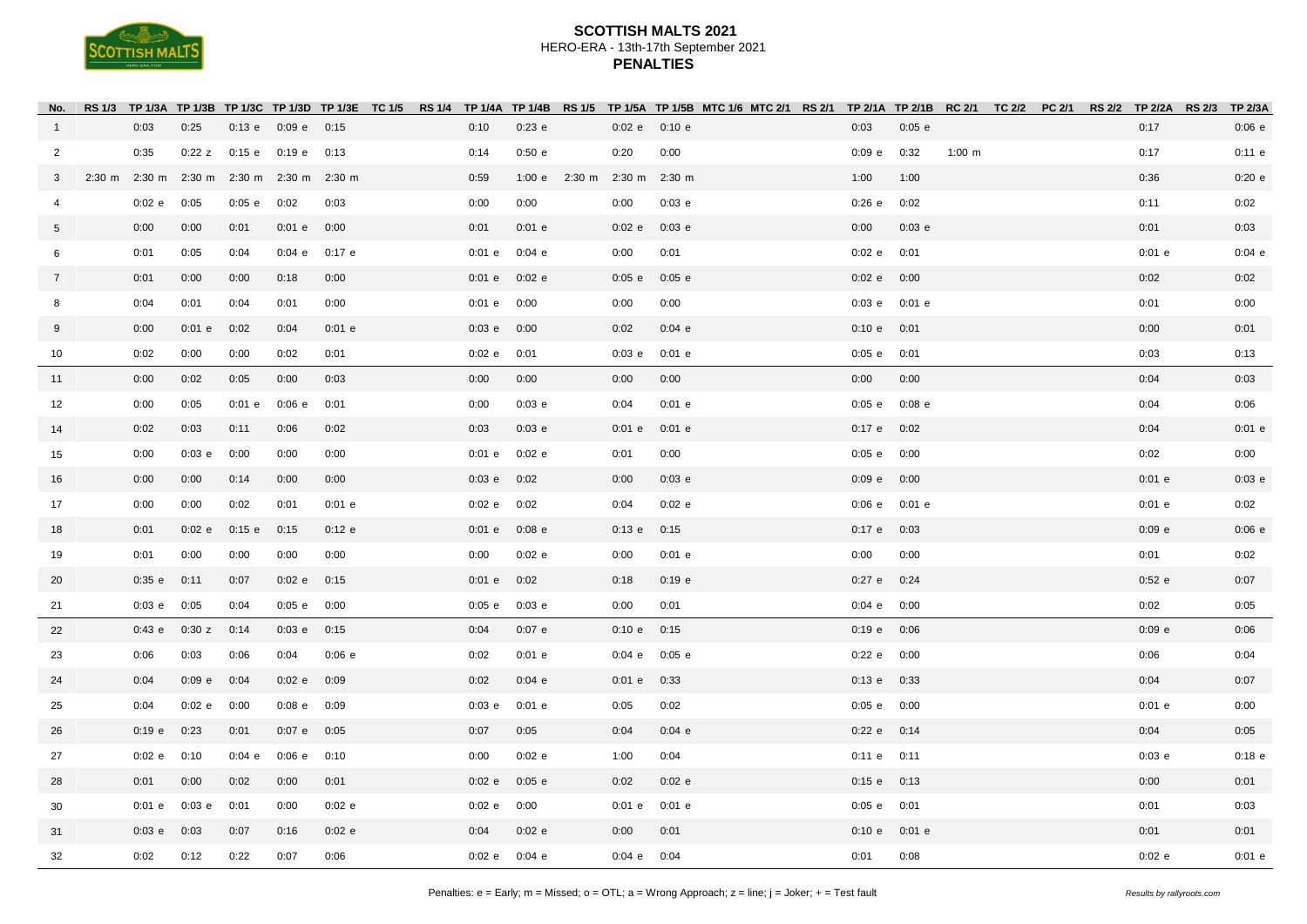

| No. | <b>RS 1/3</b> |                 |                          |             |                    |          |        |          |                   | TP1/3A TP1/3B TP1/3C TP1/3D TP1/3E TC1/5 RS1/4 TP1/4A TP1/4B RS1/5 TP1/5A TP1/5B MTC1/6 MTC2/1 RS2/1 TP2/1A TP2/1B RC2/1 TC2/2 PC2/1 |                         |        |  | RS 2/2 TP 2/2A RS 2/3 | <b>TP 2/3A</b> |
|-----|---------------|-----------------|--------------------------|-------------|--------------------|----------|--------|----------|-------------------|--------------------------------------------------------------------------------------------------------------------------------------|-------------------------|--------|--|-----------------------|----------------|
| 33  |               | $0:02 e$ 0:14   |                          |             | $0:03$ e $0:05$ e  | 0:01     | 0:01   | 0:07e    | 0:05              | 0:00                                                                                                                                 | $0:16$ e $0:06$ e       |        |  | 0:08                  | 0:03 e         |
| 34  |               |                 | $0:01$ e $0:01$ e $0:01$ |             | 0:02               | 0:01e    | 0:01 e | 0:02e    | 0:00              | $0:01$ e                                                                                                                             | 0:00                    | 0:01e  |  | 0:01                  | 0:00           |
| 35  |               | 0:01 e          | 0:04                     | 0:03        | 0:02               | 0:01     | 0:01 e | 0:00     | 0:02              | 0:02                                                                                                                                 | 0:02 e 0:01             |        |  | 0:05                  | $0:01$ e       |
| 36  |               | 0:01            | 0:02 e 0:00              |             | 0:01               | 0:05 e   | 0:02 e | 0:15 e   | 0:00              | 0:07e                                                                                                                                | 0:03 e 0:02             |        |  | 0:15                  | 0:03 e         |
| 37  |               | 0:01            | 0:04                     | 0:05        | 0:02               | 0:02     | 0:02   | 0:01     | 0:04              | 0:04                                                                                                                                 | 0:05 e 0:00             |        |  | 0:03                  | 0:04           |
| 38  |               | 0:02e           | 0:02                     | 0:32        | 0:01e              | 0:04     | 0:03   | 0:00     | $0:04$ e $0:04$   |                                                                                                                                      | $0:09$ e $0:05$         |        |  | 0:03                  | 0:04           |
| 39  |               |                 |                          |             |                    |          |        |          |                   |                                                                                                                                      |                         |        |  |                       |                |
| 40  |               | 0:12            | $0:08$ e                 | 0:04 e      | 0:02e              | 0:05     | 0:01 e | 0:00     | 0:00              | 0:27                                                                                                                                 | $0:03$ e $0:04$ e       |        |  | 0:02 e                | 0:02           |
| 41  |               | 0:02e           | 0:19                     | 0:07        | 0:38               | 0:41     | 1:00   | 0:24     | 0:05              | 0:14 e                                                                                                                               | 0:16 e 0:20             |        |  | 0:06                  | 0:00           |
| 42  |               | $0:01$ e $0:06$ |                          | 0:03 e 0:00 |                    | 0:01 e   | 0:02 e | 0:26     | $0:02 e$ 0:01 e   |                                                                                                                                      | 0:23 e 0:00             |        |  | 0:01                  | 0:19           |
| 43  |               | $0:01$ e $0:04$ |                          | 0:02 e      | $0:04$ e           | 0:02     | 0:03 e | 0:00     | 0:00              | 0:01 e                                                                                                                               | 0:12 e 0:01 e           |        |  | 0:01 e                | $0:01$ e       |
| 44  |               | 0:07e           | 0:29                     | 0:54        | 0:50               | 1:00     | 0:08   | 0:00     | 1:00              | 1:00                                                                                                                                 | 0:12 e 0:38             |        |  | 0:33 e                | 0:09           |
| 45  |               | 0:00            | 0:03                     | 0:02        | 0:01 e             | $0:01$ e | 0:02 e | $0:01$ e | 0:01              | 0:00                                                                                                                                 | 0:02                    | 0:01 e |  | 0:02 e                | 0:00           |
| 46  |               | $0:27$ e        | 0:18                     | 0:20 e      | 0:03               | 0:14     | 0:03 e | 1:00     | $0:01$ e $0:13$ e |                                                                                                                                      | $0:11 \text{ e}$ $0:06$ |        |  | 0:04                  | 0:03 e         |
| 47  |               | 0:11 e          | 0:54                     | 0:27        | 0:39e              | 0:30 e   | 0:19 e | 0:26     | 0:00              | 0:26                                                                                                                                 | $0:01$ e $0:01$         |        |  | 0:05 e                | 0:02           |
| 48  |               | 0:00            | 0:01                     | 0:01        | 0:01               | 0:06     | 0:06 e | 0:00     | 0:04              | 0:03 e                                                                                                                               | 0:19 e 0:29 e           |        |  | 0:01 e                | 0:04 e         |
| 49  |               | 0:00            | 0:25                     | 0:01        | 0:01 e             | 0:00     | 0:02 e | 0:04 e   | $0:01$ e $0:01$ e |                                                                                                                                      | $0:05 e$ 0:01 e         |        |  | 0:01                  | 0:01           |
| 50  |               | 0:01            | 0:07                     | $0:08$ e    | $0:06 e$ $0:12$    |          | 0:14   | 0:11 e   | 0:02 e 0:03 e     |                                                                                                                                      | 0:11 e 0:08             |        |  | 0:03                  | 0:03           |
| 51  |               | 0:00            | 0:00                     | 0:01        | 0:06               | 0:02 e   | 0:01 e | $0:01$ e | 0:00              | $0:01$ e                                                                                                                             | $0:08$ e $0:00$         |        |  | 0:03                  | 0:00           |
| 52  |               | 0:00            | 0:04                     | 0:01        | 0:03               | 0:00     | 0:02 e | 0:02e    | $0:01$ e $0:01$ e |                                                                                                                                      | 0:00                    | 0:02e  |  | 0:00                  | 0:03 e         |
| 54  |               | 0:00            | 0:06                     | 0:02 e      | 0:02               | 0:02     | 0:23   | 1:00     | $0:01$ e $0:01$ e |                                                                                                                                      | 0:01                    | 0:09e  |  | 0:02                  | 0:02           |
| 55  |               | 0:01            | 0:04 e                   | 0:00        | 0:03               | 0:00     | 0:04 e | 1:00 j   | $0:01$ e $0:00$   |                                                                                                                                      | $0:04$ e $0:08$         |        |  | 0:01                  | 0:03 e         |
| 56  |               | 0:01            | 0:06                     | 0:07        | 0:05 e             | 0:04     | 0:00   | 0:02e    | 0:02 e 0:01 e     |                                                                                                                                      | $0:21 e$ 0:46           |        |  | 0:02                  | 0:03           |
| 57  |               | 0:00            | 0:00                     | 0:01        | 0:02               | 0:01     | 0:00   | $0:01$ e | 0:01              | 0:00                                                                                                                                 | $0:01$ e $0:01$         |        |  | 0:00                  | 0:01           |
| 58  |               | 0:01            | 0:05 e                   | 0:03        | 0:01               | 0:01     | 0:02 e | 0:15 e   | $0:01$ e $0:00$   |                                                                                                                                      | 0:23 e 0:25             |        |  | 0:09 e                | 0:02 e         |
| 59  |               | 0:06            | 0:07                     | 0:03 e      | $0:27$ e           | 0:14     | 0:01   | 0:03 e   | $0:27$ e $0:11$   |                                                                                                                                      | 0:23 e 0:18             |        |  | 0:03 e                | 0:38           |
| 60  |               | 0:03 e 0:06     |                          |             | 0:02 e 0:01 e 0:02 |          | 0:02 e | $0:02$ e | 0:00              | 0:01                                                                                                                                 | $0:08$ e $0:08$         |        |  | 0:01 e                | 0:01 e         |
|     |               |                 |                          |             |                    |          |        |          |                   |                                                                                                                                      |                         |        |  |                       |                |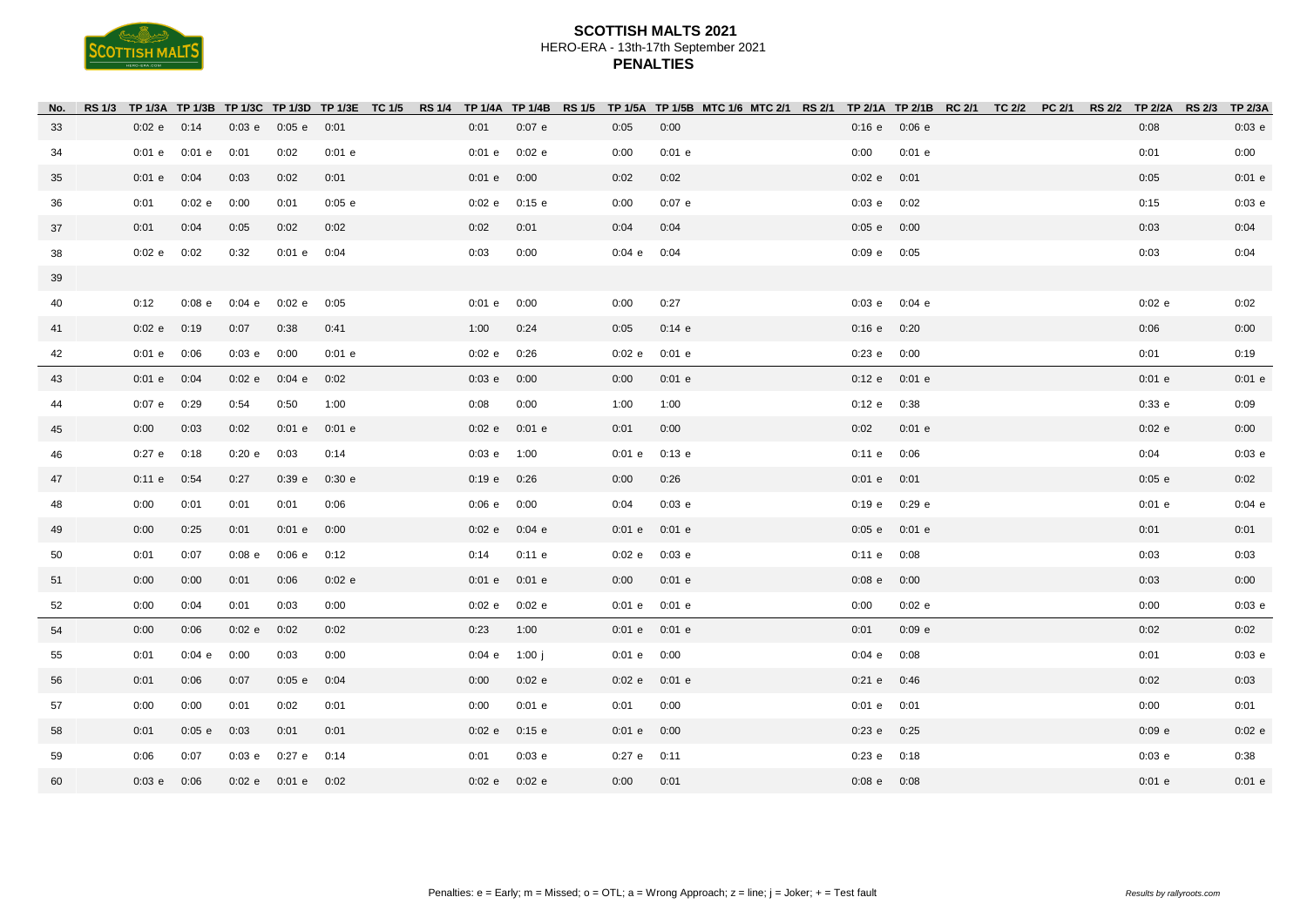

| No.             | <b>Test 2/1</b> | TC 2/3 |  |        |          | TC 2/4 RS 2/4 TP 2/4A TP 2/4B TP 2/4C RC 2/2 PC 2/2 Test 2/2 PC 2/3 TC 2/5 Test 2/3 |                           |          |                 |                    |               |      |                       |          |             |               | Test 2/4 RC 2/3 Test 2/5 RC 2/4 PC 2/4 MTC 2/5 MTC 3/1 RS 3/1 TP 3/1A TP 3/1B TP 3/1C RS 3/2 |                 |                    |          |  |
|-----------------|-----------------|--------|--|--------|----------|-------------------------------------------------------------------------------------|---------------------------|----------|-----------------|--------------------|---------------|------|-----------------------|----------|-------------|---------------|----------------------------------------------------------------------------------------------|-----------------|--------------------|----------|--|
| $\overline{1}$  | 0:10            |        |  | 0:03   | 0:34     | 0:20 e                                                                              |                           | $0:15 +$ |                 |                    | 0:10          | 0:15 |                       | 0:08     |             |               |                                                                                              | 0:00            | 1:00               | 1:00     |  |
| $\overline{2}$  | 0:10            |        |  |        |          | 2:30 m 2:30 m 2:30 m 2:30 m 2:30 m 1:00 m 1:00 m 2:30                               |                           |          |                 | 1:00 m 2:30 m 2:30 |               | 2:30 | $1:00 \text{ m}$ 2:30 |          |             | 1:00 m 1:00 m |                                                                                              | 0:18            | 0:12 e 0:43        |          |  |
| $\mathbf{3}$    | 0:10            |        |  | 0:00   | 1:00     | 0:01                                                                                |                           | 0:09     |                 | 3:45               | $0:15 +$      | 0:15 |                       | 0:15     | $1:00 \; m$ |               |                                                                                              | 0:59 e          | 0:37               | 0:32     |  |
| 4               | 0:00            |        |  | 0:00   | 0:07     | $0:08$ e                                                                            |                           | 0:06     |                 |                    | 0:04          | 0:09 |                       | 0:05     |             |               |                                                                                              | 0:00            | $0:01$ e $0:07$    |          |  |
| $5\overline{)}$ | 0:04            |        |  | 0:01   | 0:06     | 0:01                                                                                |                           | 0:02     |                 |                    | 0:02          | 0:02 |                       | 0:00     |             |               |                                                                                              | 0:02            | 0:00               | 0:03     |  |
| 6               | 0:05            |        |  | 0:02   | 0:09     | 0:14 e                                                                              |                           | 0:04     |                 |                    | 0:08          | 0:08 |                       | 0:15     |             |               |                                                                                              | 0:00            | 0:00               | 0:03     |  |
| $7\overline{ }$ | 0:09            |        |  | 0:02   | 0:06     |                                                                                     | 2:30 m 1:00 m 1:00 m 2:30 |          | 1:00 m $2:30$ o |                    | 0:05          | 0:05 |                       | 0:07     |             |               |                                                                                              | 0:01 e          | 0:02 e             | 0:00     |  |
| 8               | 0:06            |        |  | 0:00   | 0:13     | 0:26 e                                                                              |                           | 0:00     |                 |                    | 0:00          | 0:00 |                       | 0:02     |             |               |                                                                                              | 0:01            | 0:00               | 0:03     |  |
| 9               | 0:02            |        |  | 0:01   | 0:05     | 0:07e                                                                               |                           | 0:07     |                 |                    | 0:09          | 0:06 |                       | 0:04     |             |               |                                                                                              | 0:01 e          | 0:00               | 0:06     |  |
| 10              | 0:07            |        |  | 0:01   | 0:08     | 0:00                                                                                |                           | 0:05     |                 |                    | 0:06          | 0:04 |                       | 0:06     |             |               |                                                                                              | 0:08            | 0:02 e             | 0:04     |  |
| 11              | 0:04            |        |  | 0:01   | 0:14     | 0:04 e                                                                              |                           | 0:02     |                 |                    | 0:02          | 0:04 |                       | $0:06 +$ |             |               |                                                                                              | 0:02            | 0:01               | 0:00     |  |
| 12              | 0:07            |        |  | 0:01   | 1:00 $j$ | 0:25                                                                                |                           | 0:08     |                 |                    | 0:07          | 0:07 |                       | $0:15 +$ |             |               |                                                                                              | 0:01 e          | 0:04               | 0:01     |  |
| 14              | 0:06            |        |  | 0:01 e | 0:05     | 0:01 e                                                                              |                           | 0:02     |                 |                    | 0:04          | 0:00 |                       | 0:00     |             |               |                                                                                              | 0:02 e          | 0:01 e             | $0:01$ e |  |
| 15              | 0:00            |        |  | 0:00   | 0:01     | 0:00                                                                                |                           | 0:00     |                 |                    | 0:00          | 0:02 |                       | 0:00     |             |               |                                                                                              | 0:00            | 0:00               | 0:01 e   |  |
| 16              | 0:04            |        |  | 0:05   | 0:02     | 0:02 e                                                                              |                           | 0:08     |                 |                    | $0:15 +$      | 0:10 |                       | 0:05     |             |               |                                                                                              | $0:11 z$ $0:01$ |                    | 0:03     |  |
| 17              | 0:04            |        |  | 0:00   | 0:01e    | 0:05 e                                                                              |                           | 0:02     |                 |                    | 0:06          | 0:06 |                       | 0:06     |             |               |                                                                                              | $0:01$ e $0:03$ |                    | 0:01     |  |
| 18              | 0:10            |        |  | 0:01   | 1:00j    | 0:58                                                                                |                           | $0:10 +$ |                 |                    | 0:07          | 0:10 |                       | 0:10     |             |               |                                                                                              | 0:04 e          | 0:39e              | 1:00     |  |
| 19              | 0:02            |        |  | 0:00   | 0:02     | 0:00                                                                                |                           | 0:05     |                 |                    | 0:02          | 0:04 |                       | 0:04     |             |               |                                                                                              | 0:01 e          | 0:00               | 0:01     |  |
| 20              | 0:08            |        |  | 0:02 e | 1:00     | 1:00 e                                                                              |                           | 0:06     |                 |                    | $0:15 +$      | 0:05 |                       | 0:10     |             |               |                                                                                              | 0:02            | 0:02 e             | 0:23     |  |
| 21              | 0:09            |        |  | 0:00   | 0:04     | 0:01 e                                                                              |                           | 0:09     |                 |                    | 0:08          | 0:08 |                       | 0:09     |             |               |                                                                                              | 0:05            | 0:02               | 0:17     |  |
| 22              | 0:10            |        |  | 0:02   | 0:54     | 0:29 e                                                                              |                           | 0:10     |                 |                    | 0:09          | 0:09 |                       | 0:08     |             |               |                                                                                              | 0:14z           | 0:04 e             | 0:23     |  |
| 23              | 0:06            |        |  | 0:10   | 0:13     | 0:02                                                                                |                           | 0:06     |                 |                    | 0:05          | 0:07 |                       | 0:07     |             |               |                                                                                              | 0:00            | 0:02               | 0:10     |  |
| 24              | 0:05            |        |  | 0:02   | 0:11     | 0:07e                                                                               |                           | 0:06     |                 |                    | 0:07          | 0:07 |                       | 0:07     |             |               |                                                                                              | 0:02            | 0:02               | 0:03     |  |
| 25              | 0:09            |        |  | 0:01   | 0:17     | 0:56 e                                                                              |                           | $0:15 +$ |                 |                    | 0:06          | 0:08 |                       | $0:09 +$ |             |               |                                                                                              | 0:01 e          | 0:01               | 0:22     |  |
| 26              | 0:10            |        |  | 0:05   | 1:00 $j$ | $0:08$ e                                                                            |                           | 0:07     |                 |                    | 0:09          | 0:10 |                       | $0:15 +$ |             |               |                                                                                              |                 | 0:45 z 0:36 e 0:10 |          |  |
| 27              | 0:07            |        |  | 0:02   | 0:31     | 0:09                                                                                |                           | 0:08     |                 |                    | 0:08          | 0:09 |                       | 0:08     |             |               |                                                                                              | 0:13z           | 0:03               | 0:13     |  |
| 28              | 0:02            |        |  | 0:00   | 0:27     | 0:03                                                                                |                           | 0:00     |                 |                    | 0:00          | 0:00 |                       | 0:02     |             |               |                                                                                              | 0:03            | 0:00               | 0:02 e   |  |
| 30              | 0:00            |        |  | 0:01   | 0:02     | 0:01                                                                                |                           | 0:04     |                 |                    | 0:05          | 0:04 |                       | 0:04     |             |               |                                                                                              | 0:11 z          | 0:01 e             | 0:01     |  |
| 31              | 0:08            |        |  | 0:00   | 1:00     | 0:38 e                                                                              |                           | 0:09     |                 |                    | 0:04          | 0:00 |                       | 0:00     |             |               |                                                                                              | 0:04            | 0:06 e             | 0:17     |  |
| 32              | 0:06            |        |  | 0:21   | 1:00     | 0:12                                                                                |                           | 0:05     |                 |                    | $0:15 + 0:06$ |      |                       | 0:05     |             |               |                                                                                              | 0:03            | 0:06 e 0:03        |          |  |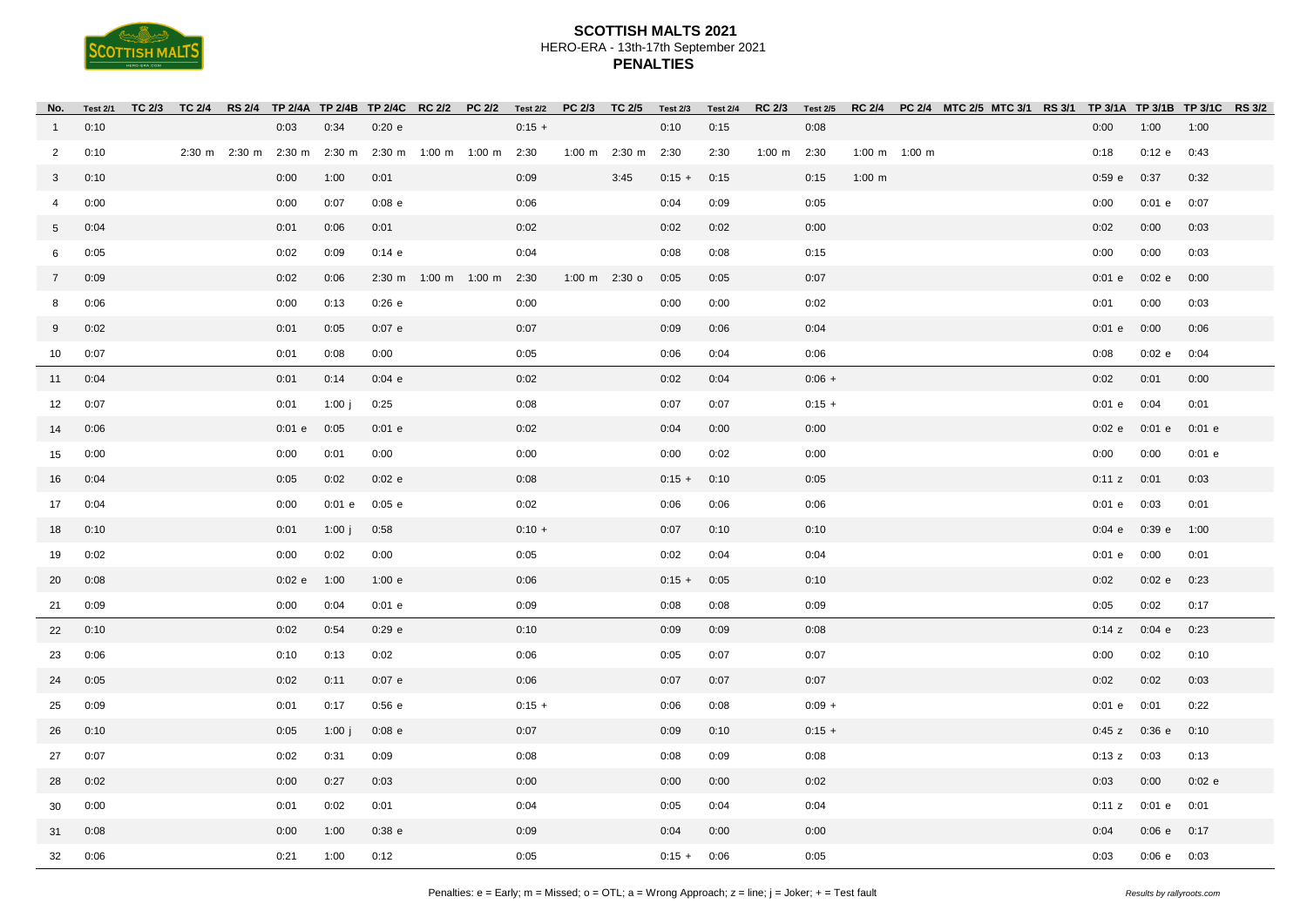

| No. | <b>Test 2/1</b> | TC 2/3 | TC 2/4 |             |      |          | RS 2/4 TP 2/4A TP 2/4B TP 2/4C RC 2/2 PC 2/2 Test 2/2 |          | PC 2/3      | TC 2/5 | <b>Test 2/3</b> | <b>Test 2/4</b> | RC 2/3 Test 2/5 |          |  | RC 2/4 PC 2/4 MTC 2/5 MTC 3/1 RS 3/1 TP 3/1A TP 3/1B TP 3/1C RS 3/2 |        |                      |        |  |
|-----|-----------------|--------|--------|-------------|------|----------|-------------------------------------------------------|----------|-------------|--------|-----------------|-----------------|-----------------|----------|--|---------------------------------------------------------------------|--------|----------------------|--------|--|
| 33  | 0:10            |        | 1:00 e | 0:02 e 0:16 |      | 0:45 e   |                                                       | 0:07     |             |        | 0:08            | 0:08            |                 | $0:10 +$ |  |                                                                     | 0:05   | 0:00                 | 0:02 e |  |
| 34  | 0:00            |        |        | 0:00        | 0:00 | 0:01     |                                                       | 0:00     |             |        | 0:00            | 0:00            |                 | 0:00     |  |                                                                     | 0:01 e | 0:00                 | 0:00   |  |
| 35  | 0:09            |        |        | 0:01        | 0:03 | 0:35 e   |                                                       | $0:15 +$ |             |        | 0:00            | 0:02            |                 | 0:04     |  |                                                                     | 0:03   | 0:01                 | 0:08   |  |
| 36  | 0:06            |        |        | 0:00        | 0:03 | $0:08$ e |                                                       | 0:06     |             |        | $0:15 +$        | 0:06            |                 | $0:15 +$ |  |                                                                     | 0:00   | 0:04 e               | 0:08   |  |
| 37  | 0:04            |        |        | 0:01        | 0:04 | 0:01 e   |                                                       | 0:02     |             |        | 0:05            | 0:06            |                 | 0:08     |  |                                                                     | 0:05   | 0:01                 | 0:03   |  |
| 38  | 0:10            |        |        | 0:02        | 0:19 | $0:17$ e |                                                       | 0:07     |             |        | 0:07            | 0:10            |                 | 0:02     |  |                                                                     | 0:00   | $0:01$ e $0:05$      |        |  |
| 39  |                 |        |        |             |      |          |                                                       |          |             |        |                 |                 |                 |          |  |                                                                     |        |                      |        |  |
| 40  | 0:06            |        |        | 0:02e       | 0:06 | 0:06 e   |                                                       | 0:10     |             |        | $0:15 +$        | $0:15 +$        |                 | $0:10 +$ |  |                                                                     | 0:02   | 0:00                 | 0:16   |  |
| 41  | 0:06            |        |        | 0:03        | 0:01 |          | $0:10 e$ 1:00 m                                       | $0:10 +$ |             |        | 0:10            | 0:10            |                 | 0:09     |  |                                                                     | 0:02   | 0:00                 | 0:07   |  |
| 42  | 0:09            |        |        | 0:00        | 0:08 | 0:01     |                                                       | 0:05     |             |        | 0:08            | 0:05            |                 | 0:05     |  |                                                                     | 0:00   | 0:00                 | 0:04 e |  |
| 43  | 0:02            |        |        |             |      |          |                                                       |          |             |        |                 |                 |                 |          |  |                                                                     |        |                      |        |  |
| 44  | 0:00            |        |        | 0:24        | 1:00 | 0:09e    |                                                       | 0:00     |             |        | 0:00            | $0:15 +$        |                 | $0:00 +$ |  |                                                                     | 0:46   | 1:00                 | 1:00   |  |
| 45  | 0:04            |        |        | 0:01        | 0:04 | 0:01     |                                                       | 0:04     |             |        | 0:06            | $0:15 +$        |                 | 0:10     |  |                                                                     | 0:01   | 0:00                 | 0:01   |  |
| 46  | 0:10            |        |        | 0:02        | 0:07 | 0:19 e   |                                                       | 0:10     |             |        | 0:10            | $0:15 +$        |                 | 0:10     |  |                                                                     | 0:07   | 0:03                 | 0:16   |  |
| 47  | 0:10            |        |        | 0:09e       | 0:18 | 0:17e    |                                                       | 0:07     |             |        | $0:15 +$        | 0:09            |                 | 0:07     |  |                                                                     | 0:05   | 0:03 e 0:09          |        |  |
| 48  | 0:02            |        |        | 0:03        | 0:02 |          | 0:10 e 1:00 m                                         | 0:04     |             |        | 0:02            | 0:05            |                 | 0:05     |  |                                                                     | 0:00   | $0:11 z$ $0:21$      |        |  |
| 49  | 0:05            |        |        | 0:02        | 0:03 | 0:00     |                                                       | 0:02     |             |        | 0:00            | 0:02            |                 | 0:00     |  |                                                                     | 0:00   | $0:01$ e $0:00$      |        |  |
| 50  | 0:06            |        |        | 0:02        | 0:43 | 0:12     |                                                       | 0:06     |             |        | 0:05            | 0:06            |                 | 0:06     |  |                                                                     | 0:03 e | $0:01$ e $0:11$      |        |  |
| 51  | 0:04            |        |        | 0:01        | 0:04 | 0:01 e   |                                                       | 0:00     |             |        | 0:04            | 0:00            |                 | 0:02     |  |                                                                     | 0:03   | 0:01                 | 0:00   |  |
| 52  | 0:00            |        |        | 0:00        | 0:00 | 0:00     |                                                       | 0:05     |             |        | 0:06            | 0:04            |                 | 0:04     |  |                                                                     | 0:03 e | $0:03 e$ 0:01 e      |        |  |
| 54  | 0:04            |        |        | 0:00        | 0:03 | 0:02     |                                                       | 0:04     |             |        | 0:04            | $0:15 +$        |                 | 0:02     |  |                                                                     |        | 0:01 e 0:01 e 0:01 e |        |  |
| 55  | 0:00            |        |        | 0:02        | 0:03 | 0:01     |                                                       | 0:02     |             |        | 0:00            | 0:02            |                 | 0:04     |  |                                                                     | 0:01 e | 0:01                 | 0:03   |  |
| 56  | 0:10            |        |        | 0:02        | 0:03 | 0:16 e   |                                                       | 0:10     |             |        | 0:00            | 0:04            |                 | 0:05     |  |                                                                     | 0:11 z | $0:01$ e $0:06$      |        |  |
| 57  | 0:02            |        |        | 0:00        | 0:02 | 0:03     |                                                       | 0:00     |             |        | 0:02            | 0:00            |                 | 0:00     |  |                                                                     | 0:00   | 0:00                 | 0:01   |  |
| 58  | 0:06            |        |        | 0:00        | 0:04 |          | 0:03 e 1:00 m                                         | 0:05     | $1:00 \; m$ |        | 0:06            | 0:04            |                 | 0:05     |  |                                                                     | 0:01   | 0:01                 | 0:01   |  |
| 59  | 0:07            |        |        | 0:03        | 0:33 |          | 0:15 e 1:00 m                                         | 0:06     |             |        | 0:07            | $0:15 +$        |                 | 0:06     |  |                                                                     | 0:04   | 0:15 e 0:31          |        |  |
| 60  | 0:05            |        |        | 0:02        | 0:04 | $0:08$ e |                                                       | 0:07     |             |        | 0:05            | 0:05            |                 | $0:15 +$ |  |                                                                     | 0:00   | 0:02 e 0:05          |        |  |
|     |                 |        |        |             |      |          |                                                       |          |             |        |                 |                 |                 |          |  |                                                                     |        |                      |        |  |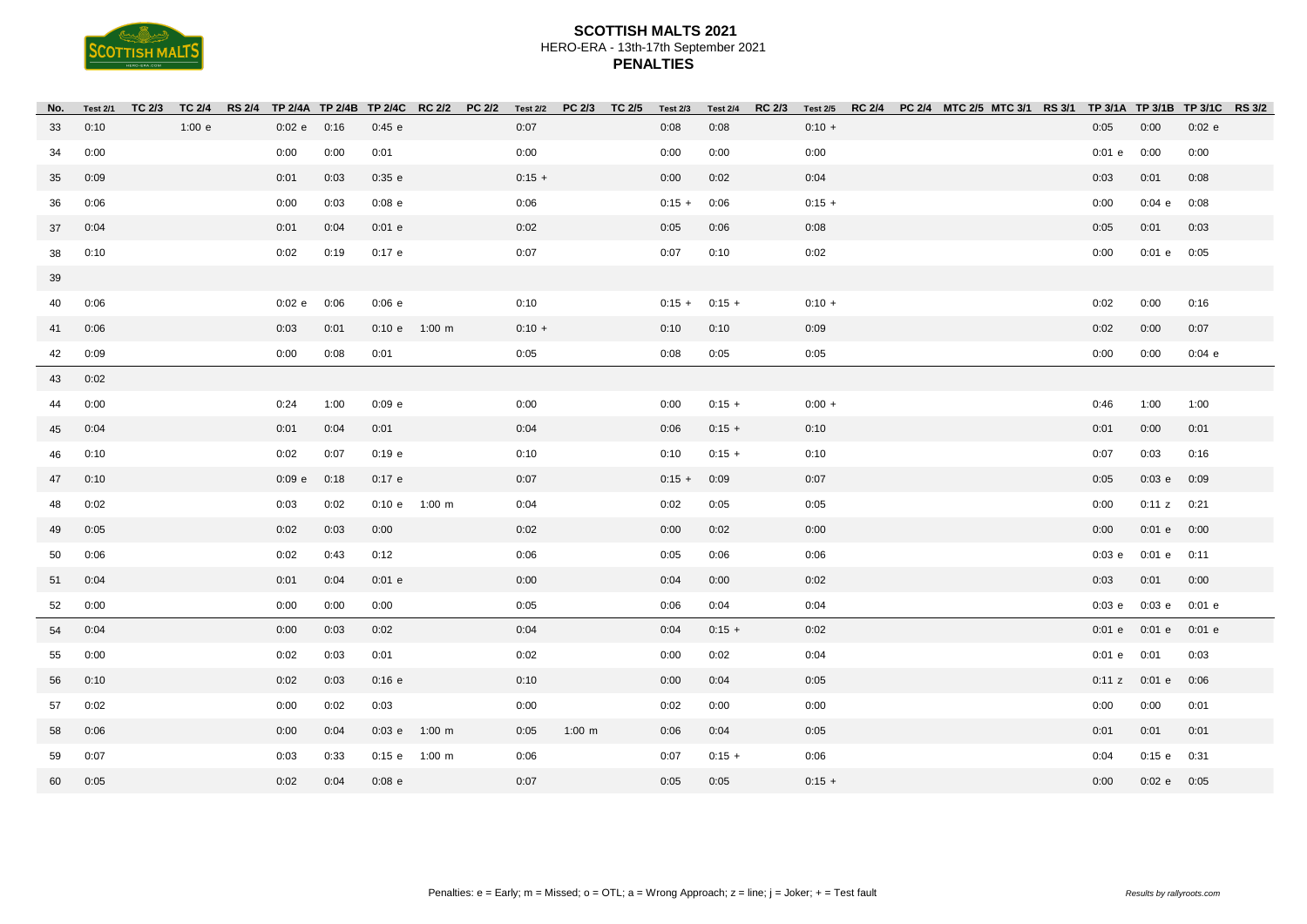| No.            |          |                 |             | TP 3/2A TP 3/2B TP 3/2C TC 3/2 RS 3/3 TP 3/3A TP 3/3B TP 3/3C TP 3/3D TC 3/3 TC 3/4 PC 3/1 |          |          |                 |          |  | PC 3/2 |  | PC 3/3 RS 3/4 TP 3/4A TP 3/4B TC 3/5 |          | <b>Test 3/1</b> |
|----------------|----------|-----------------|-------------|--------------------------------------------------------------------------------------------|----------|----------|-----------------|----------|--|--------|--|--------------------------------------|----------|-----------------|
| $\mathbf{1}$   | 0:15     | 1:00            | 0:36        |                                                                                            | 0:06     | 0:06 e   | 0:05 e          | $0:08$ e |  |        |  | 0:24                                 | 0:04     | 0:08            |
| $\overline{2}$ | 1:00 $j$ | 1:00            | 0:01 e      |                                                                                            | 0:11     | 0:29e    | 0:08            | 0:13     |  |        |  | 0:44                                 | 0:06e    | $0:15 +$        |
| 3              | 1:00     | 0:02 e          | 0:17e       |                                                                                            | 0:11     | 0:32     | 0:19            | 0:05     |  |        |  | 0:01                                 | 0:03 e   | $0:10 +$        |
| $\overline{4}$ | 0:01 e   | 0:02            | 0:02        |                                                                                            | 0:05     | 0:01 e   | 0:03 e          | 0:00     |  |        |  | $1:00$ j                             | $0:18$ e | 0:04            |
| $\sqrt{5}$     | 0:01 e   | 0:02            | 0:00        |                                                                                            | 0:00     | 0:01     | 0:01 e          | 0:02     |  |        |  | 0:10                                 | 0:02     | $0:09 +$        |
| 6              | 0:03     | 0:01 e          | 0:04        |                                                                                            | 0:01     | 0:00     | 0:00            | 0:03     |  |        |  | 0:02                                 | 0:04     | $0:15 +$        |
| $\overline{7}$ | 0:01 e   | 0:01 e          | 0:00        |                                                                                            | 0:00     | 0:00     | 0:01 e          | 0:04     |  |        |  | 0:04                                 | 0:01     | 0:02            |
| 8              | 0:05     | 0:03 e          | 0:02        |                                                                                            | 0:02     | $0:01$ e | 0:01 e          | 0:09e    |  |        |  | 0:10                                 | 0:02     | 0:00            |
| $9\,$          | 0:01     | 0:01            | 0:01e       |                                                                                            | 0:01     | 0:00     | $0:08$ e        | 0:08     |  |        |  | 0:03                                 | 0:03     | 0:05            |
| 10             | 0:01     | 0:00            | 0:01e       |                                                                                            | 0:00     | 0:01     | 0:01 e          | 0:00     |  |        |  | 0:03                                 | 0:06     | 0:05            |
| 11             | 0:02     | 0:02            | 0:01        |                                                                                            | 0:01     | 0:00     | 0:00            | 0:01     |  |        |  | 0:16                                 | 0:03     | $0:05 +$        |
| 12             | 0:37     | 0:22e           | 0:27        |                                                                                            | 0:02     | 0:03     | 0:13 e          | 0:14     |  |        |  | 0:13                                 | 0:15 e   | 0:07            |
| 14             | 0:01     | 0:04 e          | 0:11        |                                                                                            | 0:01     | 0:03 e   | 0:02 e          | 0:01 e   |  |        |  | 0:01                                 | 0:02 e   | 0:02            |
| 15             | 0:20j    | 0:02            | 0:02 e      |                                                                                            | 0:03     | 0:00     | 0:01 e          | 0:00     |  |        |  | 0:01                                 | 0:02     | $0:06 +$        |
| 16             | 0:05     | 0:01 e          | 0:01        |                                                                                            | 0:04     | 0:00     | 0:01            | 0:02     |  |        |  | 0:15 z                               | 0:00     | 0:05            |
| 17             | 0:02     | 0:02            | 0:01 e      |                                                                                            | 0:00     | 0:00     | 0:05 e          | $0:01$ e |  |        |  | 0:17                                 | 0:19e    | 0:02            |
| 18             | 0:28     | 1:00            | 0:47        |                                                                                            | 0:11     | 0:12 e   | 0:00            | 0:02     |  |        |  | 0:24                                 | 0:21 e   | 0:08            |
| 19             | 0:00     | 0:00            | 0:01 e      |                                                                                            | 0:01 e   | 0:00     | 0:00            | 0:00     |  |        |  | 0:11 z                               | 0:03     | 0:00            |
| 20             | 0:09     | 0:09e           | 0:00        |                                                                                            | 0:03     | 0:19     | 0:27e           | 0:00     |  |        |  |                                      |          |                 |
| 21             | 0:02     | 0:05            | 0:01        |                                                                                            | 0:07     | 0:09e    | $0:08$ e        | 0:06 e   |  |        |  | 0:07                                 | 0:05     | $0:15 +$        |
| 22             |          | 2:30 m 2:30 m   | $2:30 \; m$ |                                                                                            | 0:03     | 0:03     | 0:37e           | 0:18     |  |        |  | 0:45                                 | 0:02e    | 0:07            |
| 23             | 0:14     | 0:01            | 0:04        |                                                                                            | 0:05     | 0:00     | 0:00            | 0:06 e   |  |        |  | 0:16                                 | 0:04     | $0:15 +$        |
| 24             | 0:14     | 0:18            | 0:09e       |                                                                                            | 0:03     | 0:26     | 1:00 e          | 0:23 e   |  |        |  | 0:20                                 | 0:05 e   | $0:15 +$        |
| 25             | 1:00 $j$ | 0:31            | 0:09        |                                                                                            | 0:06     | 0:13 e   | 0:11            | 0:00     |  |        |  | 0:03                                 | 0:04e    | $0:08 +$        |
| 26             | 0:04     | 0:05            | 0:06e       |                                                                                            | 0:09     | 1:00     | 1:00            | 0:54 e   |  |        |  | 1:00                                 | 0:26     | 0:07            |
| 27             | 0:09     | 0:05 e          | 0:05        |                                                                                            | 0:08     | 0:03 e   | 0:27e           | 0:11     |  |        |  | 0:25                                 | 0:05 e   | 0:06            |
| 28             | 0:01 e   | 0:05            | 0:01        |                                                                                            | 0:00     | 0:00     | 0:02 e          | 0:03     |  |        |  | 0:01 e                               | 0:02     | 0:00            |
| 30             | 0:00     | 0:00            | 0:00        |                                                                                            | 0:11     | 0:10     | 0:03 e          | $0:02$ e |  |        |  | 0:04                                 | 0:01     | 0:02            |
| 31             | 0:13     | 0:37            | $0:21$ e    |                                                                                            | $0:01$ e | 0:06     | 0:03 e          | 0:03     |  |        |  | 0:07                                 | 0:01     | $0:15 +$        |
| 32             | 0:03     | $0:02 e$ 0:01 e |             |                                                                                            | 0:03     | 0:04     | $0:09$ e $0:06$ |          |  |        |  | 1:00                                 | 0:14     | 0:04            |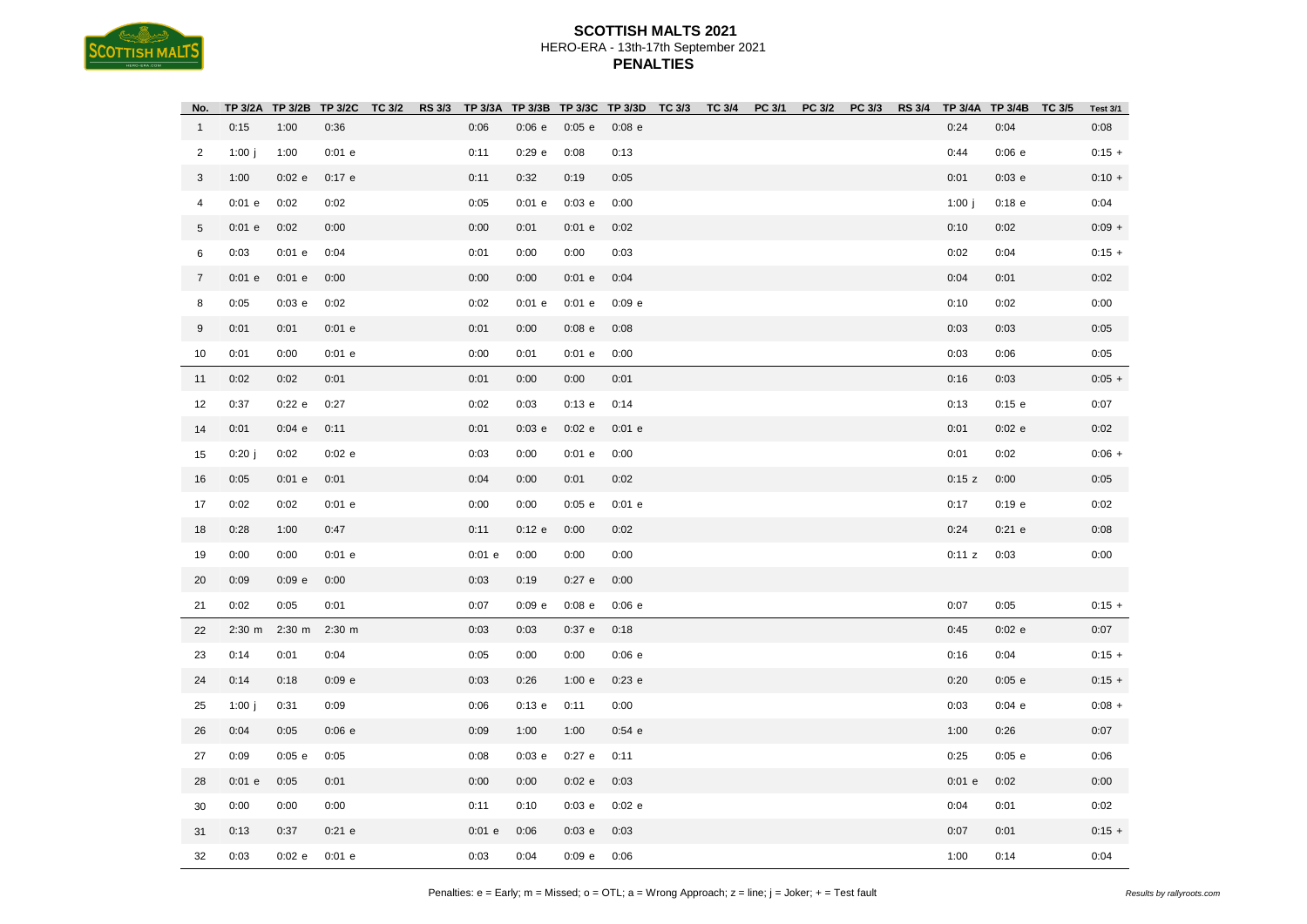| No. |        |          |        |  |        |        |                   |        |  |  |  |          | TP 3/2A TP 3/2B TP 3/2C TC 3/2 RS 3/3 TP 3/3A TP 3/3B TP 3/3C TP 3/3D TC 3/3 TC 3/4 PC 3/1 PC 3/2 PC 3/3 RS 3/4 TP 3/4A TP 3/4B TC 3/5 | <b>Test 3/1</b> |
|-----|--------|----------|--------|--|--------|--------|-------------------|--------|--|--|--|----------|----------------------------------------------------------------------------------------------------------------------------------------|-----------------|
| 33  | 0:06   | 0:01 e   | 0:00   |  | 0:08   | 0:11 e | 0:01 e 0:25 e     |        |  |  |  | 0:14     | 0:02                                                                                                                                   | 0:07            |
| 34  | 0:00   | 0:01     | 0:00   |  | 0:01 e | 0:00   | 0:01 e            | 0:00   |  |  |  | 0:00     | $0:01$ e                                                                                                                               | 0:02            |
| 35  | 0:05   | 0:03     | 0:02 e |  | 0:06   | 0:01 e | 0:00              | 0:03   |  |  |  | 0:01     | 0:05                                                                                                                                   | $0:15 +$        |
| 36  | 0:09   | 0:04 e   | 0:09e  |  | 0:00   | 0:01 e | 0:00              | 0:02   |  |  |  | 0:18     | 0:17e                                                                                                                                  | $0:15 +$        |
| 37  | 0:05   | 0:03     | 0:01 e |  | 0:03   | 0:01 e | 0:01 e            | 0:05   |  |  |  | 0:14z    | 0:02                                                                                                                                   | 0:05            |
| 38  | 0:05   | 0:03     | 0:01   |  | 0:03   | 0:26   | 0:00              | 0:00   |  |  |  | 0:11     | 0:07                                                                                                                                   | $0:04 +$        |
| 39  |        |          |        |  |        |        |                   |        |  |  |  |          |                                                                                                                                        |                 |
| 40  | 0:01 e | 0:00     | 0:18   |  | 0:08   | 0:01 e | $0:24$ e $0:41$   |        |  |  |  | 1:00     | 0:24e                                                                                                                                  | $0:09 +$        |
| 41  | 0:10   | 0:10     | 0:09   |  | 0:03   | 0:00   | 0:03 e 0:07       |        |  |  |  | 0:29e    | 0:51                                                                                                                                   | 0:10            |
| 42  | 0:01   | 0:01 e   | 0:00   |  | 0:01   | 0:00   | $0:04$ e $0:04$ e |        |  |  |  | 0:00     | 0:02                                                                                                                                   | 0:00            |
| 43  |        |          |        |  |        |        |                   |        |  |  |  |          |                                                                                                                                        |                 |
| 44  | 0:14   | 0:11     | 0:23   |  | 0:04   | 1:00   | 1:00 e            | 0:00   |  |  |  | 0:15     | 0:02 e                                                                                                                                 | 0:00            |
| 45  | 0:01   | 0:02     | 0:00   |  | 0:03   | 0:04 e | 0:00              | 0:02 e |  |  |  |          |                                                                                                                                        |                 |
| 46  | 0:09   | 0:03 e   | 0:04   |  | 0:08   | 0:02 e | 0:17e             | 0:14   |  |  |  | 0:31z    | 0:09e                                                                                                                                  | $0:08 +$        |
| 47  | 0:05   | 0:03     | 0:02 e |  | 0:13   | 0:15 e | 0:03              | 0:06   |  |  |  | 1:00     | 0:36                                                                                                                                   | 0:06            |
| 48  | 0:00   | 0:00     | 0:02   |  | 0:04 e | 0:03   | 0:01              | 0:01   |  |  |  | 0:06     | 0:02                                                                                                                                   | 0:05            |
| 49  | 0:00   | 0:01 e   | 0:01 e |  | 0:03   | 0:01 e | 0:01 e            | 0:00   |  |  |  | 0:01     | 0:00                                                                                                                                   | 0:02            |
| 50  | 0:12   | 0:02 e   | 0:15   |  | 0:01   | 0:11 e | 0:01              | 0:12   |  |  |  | 0:09     | 0:05 e                                                                                                                                 | 0:04            |
| 51  | 0:05   | 0:03     | 0:01   |  | 0:03   | 0:01   | 0:05 e            | 0:00   |  |  |  | 0:01 e   | 0:01e                                                                                                                                  | 0:00            |
| 52  | 0:01   | 0:00     | 0:01 e |  | 0:00   | 0:02 e | $0:07$ e $0:02$   |        |  |  |  | 0:00     | 0:00                                                                                                                                   | 0:06            |
| 54  | 0:02   | 0:01 e   | 0:01   |  | 0:00   | 0:01   | 0:03 e 0:03       |        |  |  |  | 0:05     | 0:01 e                                                                                                                                 | 0:04            |
| 55  | 0:00   | 0:00     | 0:02   |  | 0:02   | 0:01 e | 0:01 e            | 0:03   |  |  |  | 0:01 e   | 0:01 e                                                                                                                                 | 0:02            |
| 56  | 0:06   | 0:03     | 0:02   |  | 0:03   | 0:01 e | $0:08$ e $0:12$   |        |  |  |  | 0:07     | 0:01e                                                                                                                                  | 0:10            |
| 57  | 0:01   | 0:02     | 0:00   |  | 0:01   | 0:00   | 0:02 e            | 0:00   |  |  |  | $0:01$ e | 0:03                                                                                                                                   | 0:00            |
| 58  | 0:05   | 0:04     | 0:00   |  | 0:02   | 0:00   | 0:05 e            | 0:00   |  |  |  | 0:03     | 0:01 e                                                                                                                                 | $0:15 +$        |
| 59  | 0:11   | $0:08$ e | 0:04   |  | 0:06   | 0:04 e | 0:25 e 0:10       |        |  |  |  | 1:00 j   | 0:26 e                                                                                                                                 | 0:05            |
| 60  | 0:03   | 0:03 e   | 0:00   |  | 0:03   | 0:06e  | 0:03 e 0:08       |        |  |  |  | 0:02     | 0:01 e                                                                                                                                 | 0:06            |
|     |        |          |        |  |        |        |                   |        |  |  |  |          |                                                                                                                                        |                 |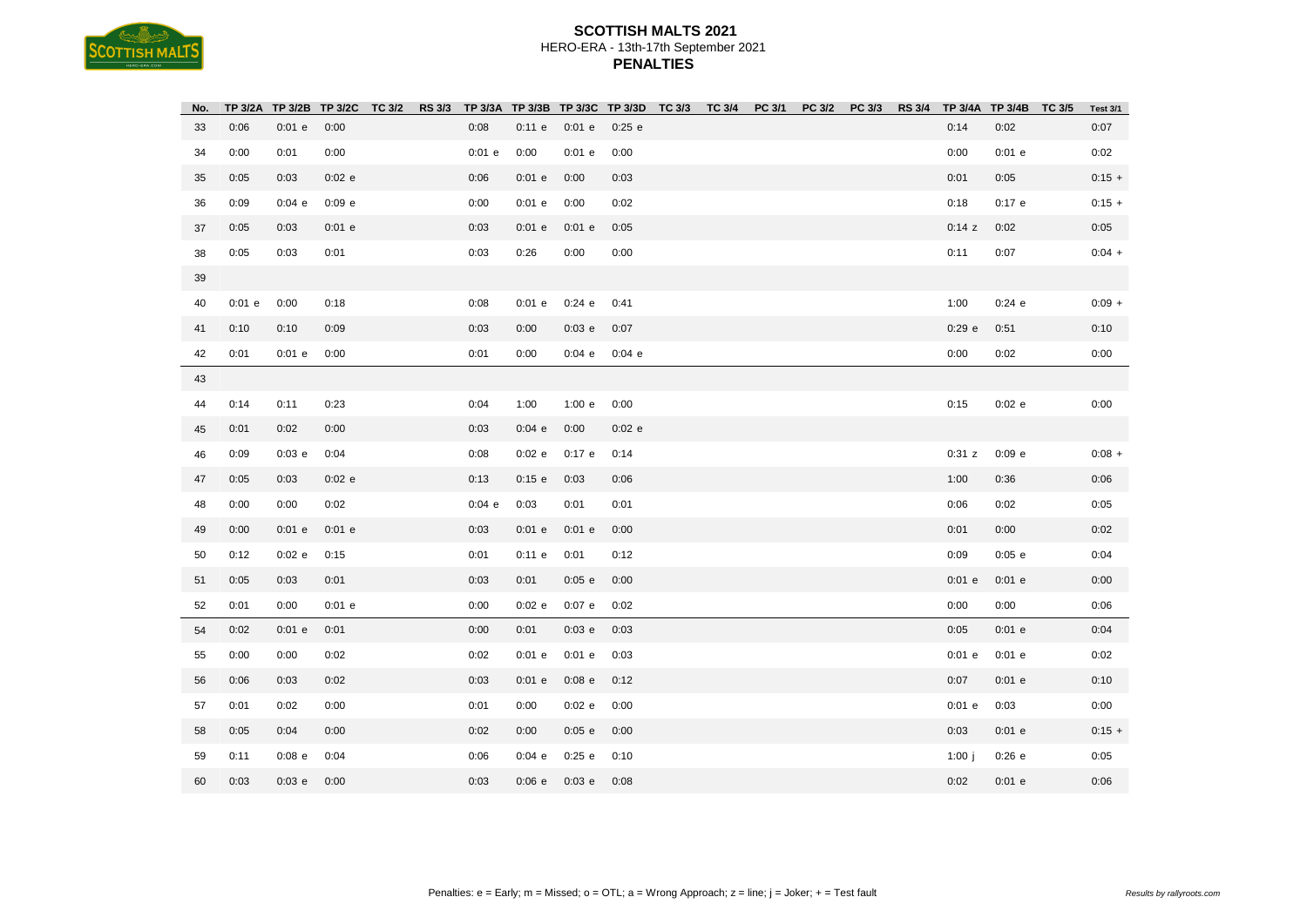

| No.              | <b>RS 3/5</b> |          |          |          | TP 3/5A TP 3/5B TP 3/5C MTC 3/6 MTC 4/1 RS 4/1 TP 4/1A TP 4/1B TP 4/1C TP 4/1D TC 4/2 |  |          |        |             |          |      | RS 4/2 TP 4/2A TP 4/2B |          |
|------------------|---------------|----------|----------|----------|---------------------------------------------------------------------------------------|--|----------|--------|-------------|----------|------|------------------------|----------|
| $\mathbf{1}$     |               | 0:24     | 0:32     | 0:03     |                                                                                       |  | 1:00     | 1:00   | 0:13        | 0:01     |      | 0:10 e                 | 0:01     |
| $\overline{c}$   |               | 0:17     | 1:00     | 0:17     |                                                                                       |  | $0:08$ e | 0:33   | 0:30        | 0:53     |      | $0:27$ e               | 1:00     |
| 3                |               | 1:00     | 1:00     | 0:51 e   |                                                                                       |  | 0:01     | 0:38   | 0:29        | 0:44     |      | 0:07                   | 0:05     |
| 4                |               | 0:02     | 0:09e    | 0:07     |                                                                                       |  | 0:01     | 0:08   | 0:04 e      | 0:03 e   |      | 0:02                   | $0:01$ e |
| 5                |               | 0:07     | 0:16     | 0:01     |                                                                                       |  | 0:00     | 0:00   | 0:00        | 0:00     |      | 0:01                   | 0:01     |
| 6                |               | 0:02     | 0:12     | 1:00     |                                                                                       |  | $0:01$ e | 0:03   | 0:04        | 0:07     |      | 0:02                   | 0:04 e   |
| $\overline{7}$   |               | 0:01     | $0:01$ e | 0:02 e   |                                                                                       |  | 0:02 e   | 0:09   | 0:00        | 0:00     |      | $0:01$ e               | 0:00     |
| 8                |               | 0:11     | 1:00 $j$ | 0:07e    |                                                                                       |  | 0:01 e   | 0:03   | 0:00        | $0:01$ e |      | 0:02 e                 | 0:05     |
| $\boldsymbol{9}$ |               | 0:03     | 0:03 e   | 0:02     |                                                                                       |  | 0:00     | 0:01   | $0:01$ e    | 0:03     |      | 0:01                   | $0:01$ e |
| 10               |               | 1:00 $j$ | 0:01     | 0:02 e   |                                                                                       |  | 0:00     | 0:00   | 0:01        | 0:00     |      | 0:01                   | 0:03     |
| 11               |               | 0:01     | 0:01     | 0:05     |                                                                                       |  | 0:03 e   | 0:03   | 0:02        | 0:02     |      | 0:00                   | $0:05$ e |
| 12               |               | 0:56     | 0:04     | 0:01 e   |                                                                                       |  | 0:03     | 0:02 e | $2:30 \; m$ | 0:00 e   |      | 0:06 e                 | 0:00     |
| 14               |               | 0:02     | 0:10 e   | 0:01     |                                                                                       |  | 0:02     | 0:00   | 0:04        | 0:05     |      | 0:02                   | 0:02 e   |
| 15               |               | 0:00     | 0:01     | $0:01$ e |                                                                                       |  |          |        |             |          |      |                        |          |
| 16               |               | 0:02     | 0:01     | 0:01     |                                                                                       |  | 0:00     | 0:09   | 0:05        | 0:05     |      | 0:00                   | 0:00     |
| 17               |               | 0:00     | 0:03 e   | 0:04     |                                                                                       |  | 0:01     | 0:02   | $0:01$ e    | 0:03     |      | 0:02                   | 0:02     |
| 18               |               | 0:40     | 0:27     | 0:54z    |                                                                                       |  | 0:12 z   | 0:19   | 0:13 e      | 0:00     |      | 0:04                   | $0:08$ e |
| 19               |               | 0:00     | $0:02$ e | 0:01 e   |                                                                                       |  | 0:00     | 0:01   | $0:01$ e    | $0:01$ e |      | $0:02$ e               | 0:00     |
| 20               |               |          |          |          |                                                                                       |  |          |        |             |          |      |                        |          |
| 21               |               | 0:06     | 0:01 e   | 0:02     |                                                                                       |  | 0:03 e   | 0:03   | 1:00 $j$    | 1:00     | 2:15 | 0:01 e                 | 0:11 e   |
| 22               |               | 1:00 $j$ | 0:04 e   | 0:02 e   |                                                                                       |  | 0:24z    | 0:24   | 0:19        | 0:07     |      | 0:01                   | $0:18$ e |
| 23               |               | 0:09     | 1:00 $j$ | 0:23 e   |                                                                                       |  | $0:08$ e | 0:25   | 0:27        | 0:04     |      | 0:00                   | 0:01     |
| 24               |               | 0:09     | 1:00     | 0:25     |                                                                                       |  | 0:01     | 0:00   | 0:01        | 0:02 e   |      | 0:10 e                 | 0:02     |
| 25               |               | 0:12     | 0:53     | 0:23     |                                                                                       |  | 0:02     | 0:04 e | 0:02        | 0:01     |      | 0:01                   | 0:05 e   |
| 26               |               | 1:00     | 1:00     | 0:13     |                                                                                       |  | 0:14 z   | 0:09   | 0:13        | 0:10     |      | 0:10                   | $0:05$ e |
| 27               |               | 0:42     | 0:09     | 0:21 e   |                                                                                       |  | $0:01$ e | 0:15   | 0:03        | 0:09     |      | 0:07                   | 0:03e    |
| 28               |               | 0:00     | 0:03 e   | 0:04     |                                                                                       |  | 0:01 e   | 0:02   | 0:00        | 0:03     |      | 0:03 e                 | 0:04     |
| 30               |               | 0:00     | 0:00     | 0:01     |                                                                                       |  | 0:00     | 0:00   | 0:01        | 0:01     |      | 0:01                   | 0:02e    |
| 31               |               | 0:04     | 0:22     | 0:15 e   |                                                                                       |  | 0:00     | 1:00   | $2:30 \; m$ | 0:00     |      | 0:07                   | $0:18$ z |
| 32               |               | 0:02     | 1:00     | 0:00     |                                                                                       |  | 0:02 e   | 0:45   | 0:15        | 0:11     |      | 0:01                   | 0:01e    |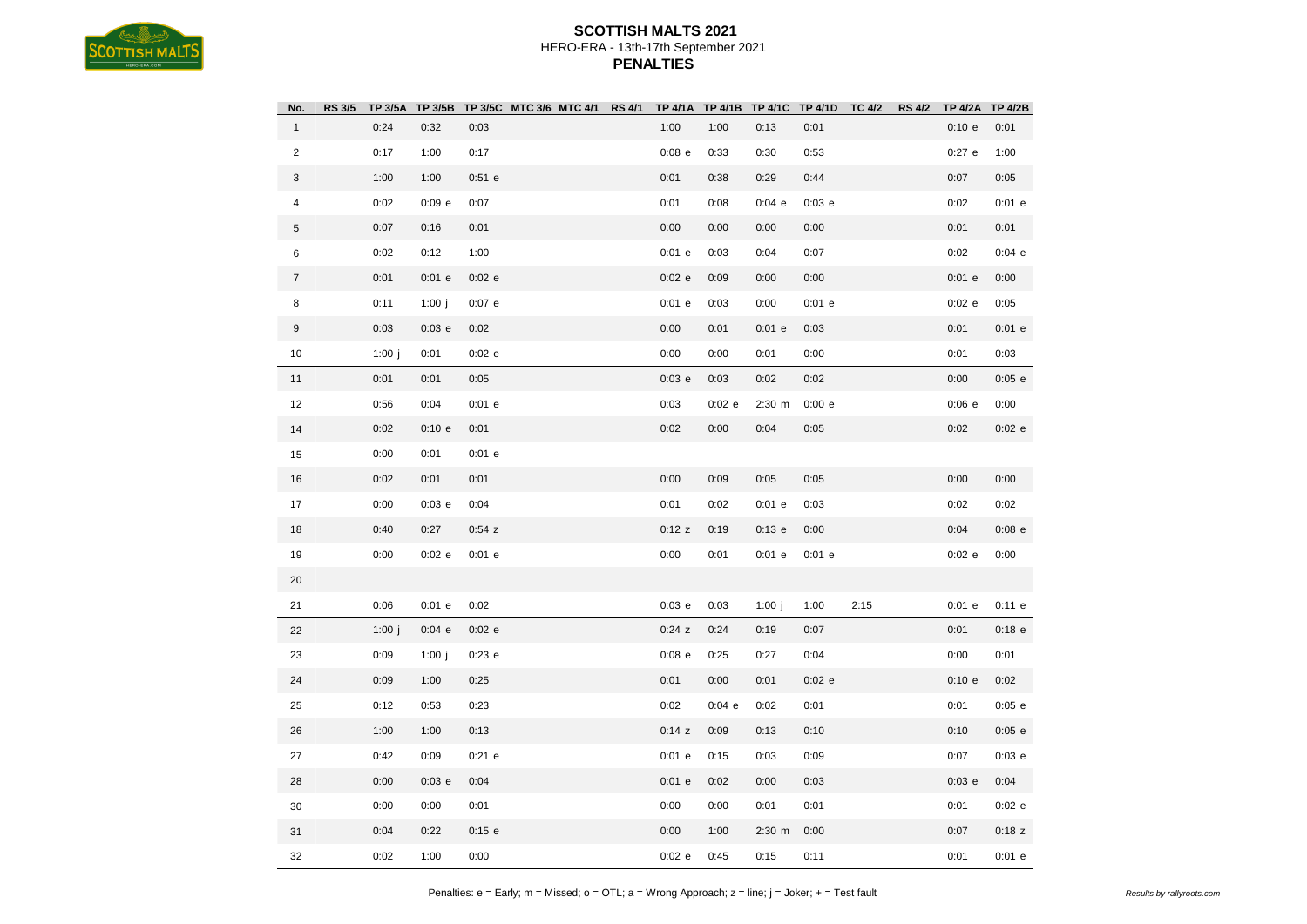

| No. |        |          |        | RS 3/5 TP 3/5A TP 3/5B TP 3/5C MTC 3/6 MTC 4/1 RS 4/1 TP 4/1A TP 4/1B TP 4/1C TP 4/1D TC 4/2 RS 4/2 TP 4/2B TP 4/2B |          |        |          |          |  |          |          |
|-----|--------|----------|--------|---------------------------------------------------------------------------------------------------------------------|----------|--------|----------|----------|--|----------|----------|
| 33  | 0:02   | 0:01     | 0:02   |                                                                                                                     | 0:03 e   | 0:10 e | 1:00     | 1:00 e   |  | 0:04     | 0:09     |
| 34  | 0:01   | $0:01$ e | 0:00   |                                                                                                                     | 0:01     | 0:00   | 0:00     | 0:01     |  | 0:02     | 0:01     |
| 35  | 0:03   | 0:09e    | 0:02   |                                                                                                                     | $0:01$ e | 0:02   | 0:06     | 0:03 e   |  | 0:04     | 0:04 e   |
| 36  | 0:01 e | 0:02 e   | 0:03   |                                                                                                                     | 0:01 e   | 0:05 e | 0:13     | $0:08$ e |  | 0:04 e   | 0:01 e   |
| 37  | 0:01   | 0:00     | 0:03   |                                                                                                                     | 0:03     | 0:09   | 0:07     | 0:06     |  | 0:08     | 0:03     |
| 38  | 0:06 e | 1:00     | 0:02   |                                                                                                                     | 0:01     | 0:28   | 0:03     | 0:00     |  | 0:05     | 0:02     |
| 39  |        |          |        |                                                                                                                     |          |        |          |          |  |          |          |
| 40  | 0:13   | 1:00     | 1:00 e |                                                                                                                     | 0:16z    | 0:04 e | 0:04     | $0:01$ e |  | 0:02     | 0:02e    |
| 41  | 0:47   | 0:15     | 0:00   |                                                                                                                     | 0:02 e   | 1:00   | 0:05     | 1:00     |  | 0:03     | 0:00     |
| 42  | 0:00   | 0:00     | 0:01   |                                                                                                                     | 0:02 e   | 0:03   | 0:02 e   | 0:01     |  | 0:02     | 0:01     |
| 43  |        |          |        |                                                                                                                     |          |        |          |          |  |          |          |
| 44  | 0:29   | 0:06 e   | 0:02e  |                                                                                                                     | 0:08     | 0:03 e | 0:11     | 0:14 e   |  | 0:02 e   | 0:22e    |
| 45  |        |          |        |                                                                                                                     |          |        |          |          |  |          |          |
| 46  | 1:00   | 0:12 e   | 0:03   |                                                                                                                     | 0:01     | 0:15   | 0:07e    | 0:41     |  | 0:11     | 0:01e    |
| 47  | 1:00   | 0:04 e   | 0:09 e |                                                                                                                     | 0:06     | 0:17e  | 0:15     | 0:37     |  | 0:38     | 0:12 e   |
| 48  | 0:36   | 0:15 e   | 1:00   |                                                                                                                     | 0:02 e   | 0:03   | 0:02     | 0:00     |  | $0:02$ e | $0:01$ e |
| 49  | 0:01   | 0:01     | 0:00   |                                                                                                                     | 0:00     | 0:28   | 0:01     | 0:02     |  | 0:32j    | 0:06 e   |
| 50  | 0:01   | $1:00$ j | 0:23   |                                                                                                                     | 0:03 e   | 0:23   | 1:00     | 1:00 e   |  | 0:01     | $0:01$ e |
| 51  | 0:11   | 0:00     | 0:02   |                                                                                                                     | $0:01$ e | 0:00   | $0:02$ e | 0:06     |  | $0:21$ e | 0:01 e   |
| 52  | 0:00   | 0:05     | 0:06   |                                                                                                                     | $0:01$ e | 0:01   | 0:02     | 0:02     |  | 0:00     | 0:07     |
| 54  | 0:04   | 0:21     | 0:10   |                                                                                                                     | 0:02 e   | 0:01   | 0:06     | 0:02     |  | 0:01     | 0:01 e   |
| 55  | 0:01   | $0:01$ e | 0:03   |                                                                                                                     | 0:01     | 0:00   | 0:00     | 0:01     |  | $0:02$ e | 0:54e    |
| 56  | 0:59j  | 0:49     | 0:35   |                                                                                                                     | 0:01     | 0:00   | 0:03     | 0:03 e   |  | 0:01     | 0:04e    |
| 57  | 0:00   | 0:00     | 0:01   |                                                                                                                     | 0:00     | 0:01   | 0:01     | 0:03     |  | 0:01 e   | 0:02     |
| 58  | 0:27   | 0:05 e   | 0:10 e |                                                                                                                     | 0:00     | 0:01   | 0:03     | 0:07     |  | 0:03     | 0:05 e   |
| 59  | 0:08   | 0:46     | 0:56 e |                                                                                                                     | 0:03 e   | 0:03   | 0:08     | $0:01$ e |  | 0:06     | 0:29e    |
| 60  | 0:06   | 0:05 e   | 0:16   |                                                                                                                     | 0:01 e   | 0:01 e | 0:02     | 0:05     |  | 0:00     | 0:01 e   |
|     |        |          |        |                                                                                                                     |          |        |          |          |  |          |          |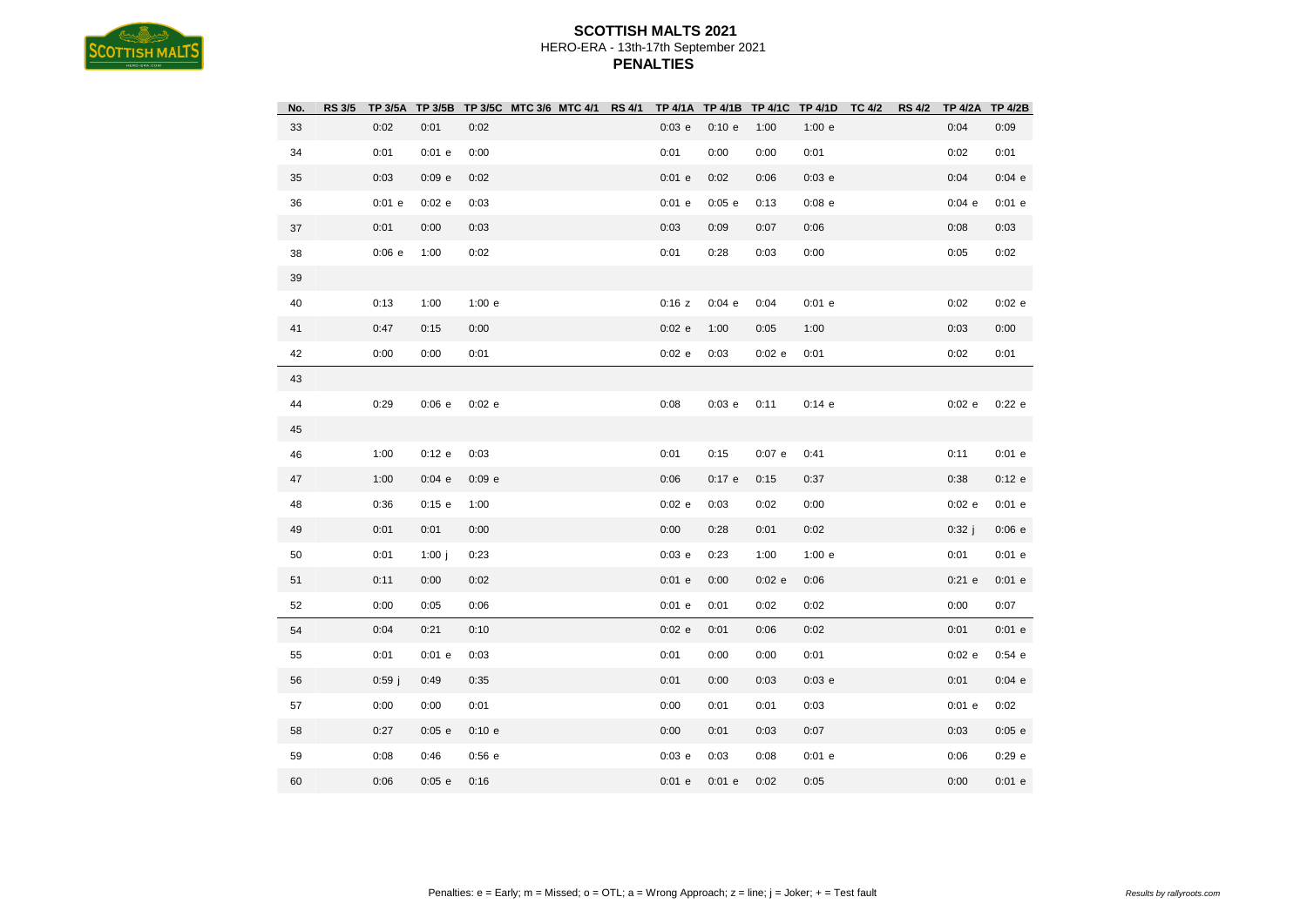

| No.             |      |                       | RS 4/3 TP 4/3A TP 4/3B TP 4/3C RS 4/4 TP 4/4A TP 4/4B TP 4/4C RC 4/1 TC 4/3 TC 4/4 Test 4/1 |             |                         |                             |       |          | RS 4/5 TP 4/5A | <b>DSO</b> |                 |          |  | TP 4/5B TP 4/5C RC 4/2 RS 4/6 TP 4/6A TP 4/6B TP 4/6C TP 4/6D TP 4/6E TP 4/6F |        |                       |                             |        |          |
|-----------------|------|-----------------------|---------------------------------------------------------------------------------------------|-------------|-------------------------|-----------------------------|-------|----------|----------------|------------|-----------------|----------|--|-------------------------------------------------------------------------------|--------|-----------------------|-----------------------------|--------|----------|
| $\overline{1}$  | 0:11 | 0:11 e 0:13 e         |                                                                                             | 1:00        | 0:16                    | $0:08$ e                    |       | $0:10 +$ | 0:16           |            | 0:03            | 0:24     |  | 0:09                                                                          | 0:09   | $2:30 \text{ m}$ 0:00 |                             | 0:04   | 0:07     |
| $\overline{2}$  | 0:57 | $2:30 \text{ m}$ 0:00 |                                                                                             |             | $2:30 \text{ m}$ 0:10 z | 0:59e                       |       | $0:10 +$ | 0:30 e         |            | 1:00            | 0:13     |  | 1:00 m 2:30 m 2:30 m 2:30 m                                                   |        |                       | 2:30 m 2:30 m 2:30 m 2:30 m |        |          |
| $\mathbf{3}$    | 0:55 | 0:30                  | 0:32                                                                                        | 1:00        | 1:00                    | 0:06                        |       | $0:10 +$ | 0:06           |            | 1:00            | 1:00     |  | 0:29                                                                          | 0:30   | 2:30 m 0:00           |                             | 0:05   | 0:33     |
| $\overline{4}$  | 0:05 | 0:05 e 0:00           |                                                                                             | 1:00        | 0:24 e                  | 0:07                        |       | 0:06     | 0:03           |            | 0:16e           | 0:37     |  | 0:01 e                                                                        | 0:01   | 2:30 m 0:00           |                             | 0:00   | 0:01e    |
| $5\overline{)}$ | 0:01 | $0:01$ e $0:00$       |                                                                                             | 0:13        | 0:06 e                  | 0:12 e                      |       | $0:08 +$ | 0:00           |            | 0:02 e          | $0:32$ j |  | 0:00                                                                          | 0:00   | 2:30 m 0:00           |                             | 0:01   | 0:00     |
| 6               | 0:11 | $0:09$ e $0:08$       |                                                                                             | 0:55        | 0:00                    | 0:05                        |       | 0:02     | 0:01           |            | $0:58$ j        | 0:16     |  | 0:01                                                                          | 0:05   | 2:30 m 0:00           |                             | 0:02   | 0:08     |
| $\overline{7}$  | 0:00 | $0:01$ e $0:01$       |                                                                                             | 0:01 e      | 0:16                    | 0:00                        |       | 0:02     | 0:03           |            | 0:15            | $0:25$ j |  | 0:01 e                                                                        | 0:01   | 2:30 m 0:00           |                             | 0:01 e | 0:01     |
| 8               | 0:01 | $0:01$ e $0:03$       |                                                                                             | 1:00        | 0:12 e                  | 0:06                        |       | 0:00     | 0:01           |            | 0:52 e 0:04     |          |  | $0:01$ e                                                                      | 0:00   | 2:30 m 0:00           |                             | 0:00   | 0:01     |
| 9               | 0:03 | 0:03                  | 0:03                                                                                        | 0:02        | $0:06 e$ $0:01$         |                             |       | 0:05     | 0:01 e         |            | 0:15 e 0:43     |          |  | 0:25                                                                          | 0:01   | 1:00 $j$              | 0:06                        | 0:01   | 0:03 e   |
| 10              | 0:01 | 0:02e                 | 0:02e                                                                                       | 0:11        | $0:04$ e $0:00$         |                             |       | 0:06     | 0:03           |            | 0:10            | 0:16     |  | 0:02 e                                                                        | 0:01 e | 0:30                  | 0:03                        | 0:03   | 0:00     |
| 11              | 0:03 | 0:00                  | 0:06                                                                                        | 0:01        | $0:01$ e $0:01$         |                             |       | 0:05     | 0:02           |            | $0:10 e$ 0:21 j |          |  | 0:10z                                                                         | 0:00   | 2:30 m 0:00           |                             | 0:04   | 0:00     |
| 12              | 0:07 | 0:07e                 | 0:05 e                                                                                      | 1:00        | 1:00                    | 0:31 e                      |       | 0:09     | 0:03           |            | $0:03 e$ 0:25   |          |  | 0:00                                                                          | 0:01   | 0:56                  | 0:10                        | 1:00   | 0:31 e   |
| 14              | 0:12 |                       | 0:01 e 0:07 e                                                                               | 0:06        | 0:04e                   | $0:03$ e                    |       | 0:02     | 0:04           |            | $0:42 e$ 0:35 j |          |  | 0:01                                                                          | 0:02   | 0:30                  | 0:00                        | 0:01   | 0:23     |
| 15              |      |                       |                                                                                             |             |                         |                             |       |          |                |            |                 |          |  |                                                                               |        |                       |                             |        |          |
| 16              | 0:05 | 0:05 e 0:05           |                                                                                             | 0:03        | 0:09 e                  | 0:01 e                      |       | 0:04     | 0:02           |            | 1:00 j          | 0:20     |  | 0:03 e                                                                        | 0:03   | $2:30 \; m$           | 0:00                        | 0:01   | 0:01     |
| 17              | 0:07 | $0:03 e$ 0:01 e       |                                                                                             | 0:02        | 0:11 e                  | $0:02$ e                    |       | 0:04     | 0:01           |            | $0:02 e$ 0:28 j |          |  | 0:03                                                                          | 0:00   | $2:30 \text{ m}$ 0:00 |                             | 0:02 e | 0:01e    |
| 18              | 0:10 | 0:29 e 0:27           |                                                                                             |             | 2:30 m 2:30 m 2:30 m    |                             | 2:30o | 0:08     | 0:06           |            | $0:38$ e $0:42$ |          |  | 0:01 e                                                                        | 0:19   | 0:36                  | 1:00 e                      | 0:25 e | 0:32 e   |
| 19              | 0:32 | 0:01 e 0:00           |                                                                                             | 0:20        | 0:10                    | 0:00                        |       | 0:00     | 0:01           |            | 0:15 e 0:16     |          |  | 0:00                                                                          | 0:00   |                       | 2:30 m 0:10 z 0:00          |        | 0:00     |
| 20              |      |                       |                                                                                             |             |                         |                             |       |          |                |            |                 |          |  |                                                                               |        |                       |                             |        |          |
| 21              | 0:04 |                       | $0:06$ e $0:04$ e                                                                           | 1:00        | 0:11 e                  | 0:06e                       |       | 0:09     | 0:03           |            | 0:42 e 0:28     |          |  | 0:01                                                                          | 0:02e  | $2:30 \; m$           | 0:00                        | 0:01   | $0:01$ e |
| 22              | 0:20 | 0:23 e 0:20 e         |                                                                                             | 0:38        | 0:16                    | 0:05 e                      |       | 0:07     | 0:06           |            | 1:00            | 0:46     |  | 0:04 e                                                                        | 0:01   | $2:30 \; m$           | 0:00                        | 0:11   | 0:14 e   |
| 23              | 0:09 | 0:00                  | 0:05 e                                                                                      | 1:00        | $0:17$ e                | 0:01                        |       | 0:06     | 0:01           |            | 0:12 e          | 0:27     |  | 0:15z                                                                         | 0:03   | 0:33                  | 0:01                        | 0:00   | 0:35 e   |
| 24              | 0:03 | 0:13 e 0:14           |                                                                                             | 0:20        | 0:14 e                  | 0:06e                       |       | 0:04     | 0:03 e         |            | 0:02 e 1:00     |          |  | 0:05                                                                          | 0:02   | 0:59                  | 0:10                        | 0:11   | 0:15 e   |
| 25              | 0:08 | $0:11$ e $0:03$       |                                                                                             | 0:48        | 1:00                    | 0:19 e                      |       |          |                |            |                 |          |  |                                                                               |        |                       |                             |        |          |
| 26              | 0:10 | $0:08$ e $0:08$ e     |                                                                                             | $2:30 \; m$ |                         | 2:30 m 2:30 m 1:00 m 2:30 o |       | 0:08     | 0:05           |            | 0:02            | 0:58     |  | 0:02                                                                          | 0:01   | 0:14                  | $0:24$ e $0:14$             |        | 0:08     |
| 27              | 0:13 | $0:07$ e $0:03$       |                                                                                             | 0:19        | $0:08$ e                | $0:08$ e                    |       | 0:07     | 0:03           |            | 0:51            | 1:00     |  | 0:03                                                                          | 0:01 e | 0:39                  | $0:11$ e $0:10$             |        | 0:01e    |
| 28              | 0:00 | $0:01$ e $0:04$       |                                                                                             | 0:12        | 1:00 $j$                | 0:05 e                      |       | 0:00     | 0:01 e         |            | 0:00            | 0:14     |  | 0:00                                                                          | 0:00   | $2:30 \text{ m}$ 0:00 |                             | 0:01 e | 0:11     |
| 30              | 0:00 | 0:02e                 | 0:00                                                                                        | 0:00        | 0:02 e                  | 0:00                        |       | $0:09 +$ | 0:01           |            | 0:11            | 0:29j    |  | 0:00                                                                          | 0:00   | $2:30 \; m$           | 0:00                        | 0:00   | 0:00     |
| 31              | 0:01 | 0:07                  | 0:10 e                                                                                      | 0:50        | 1:00                    | 0:24 e                      |       | 0:02     | 0:02           |            | 0:34 e          | 0:14     |  | 0:29                                                                          | 0:13 e | 2:30 m 0:00           |                             | 0:01 e | 0:46     |
| 32              | 0:00 | $0:02 e$ 0:08 e       |                                                                                             | 0:07        | 1:00                    | 0:00                        |       | 0:06     | 0:06 e         |            | $0:27$ e $0:18$ |          |  | 0:04 e                                                                        | 0:04   | $2:30 \text{ m}$ 0:00 |                             | 0:12   | 0:04 e   |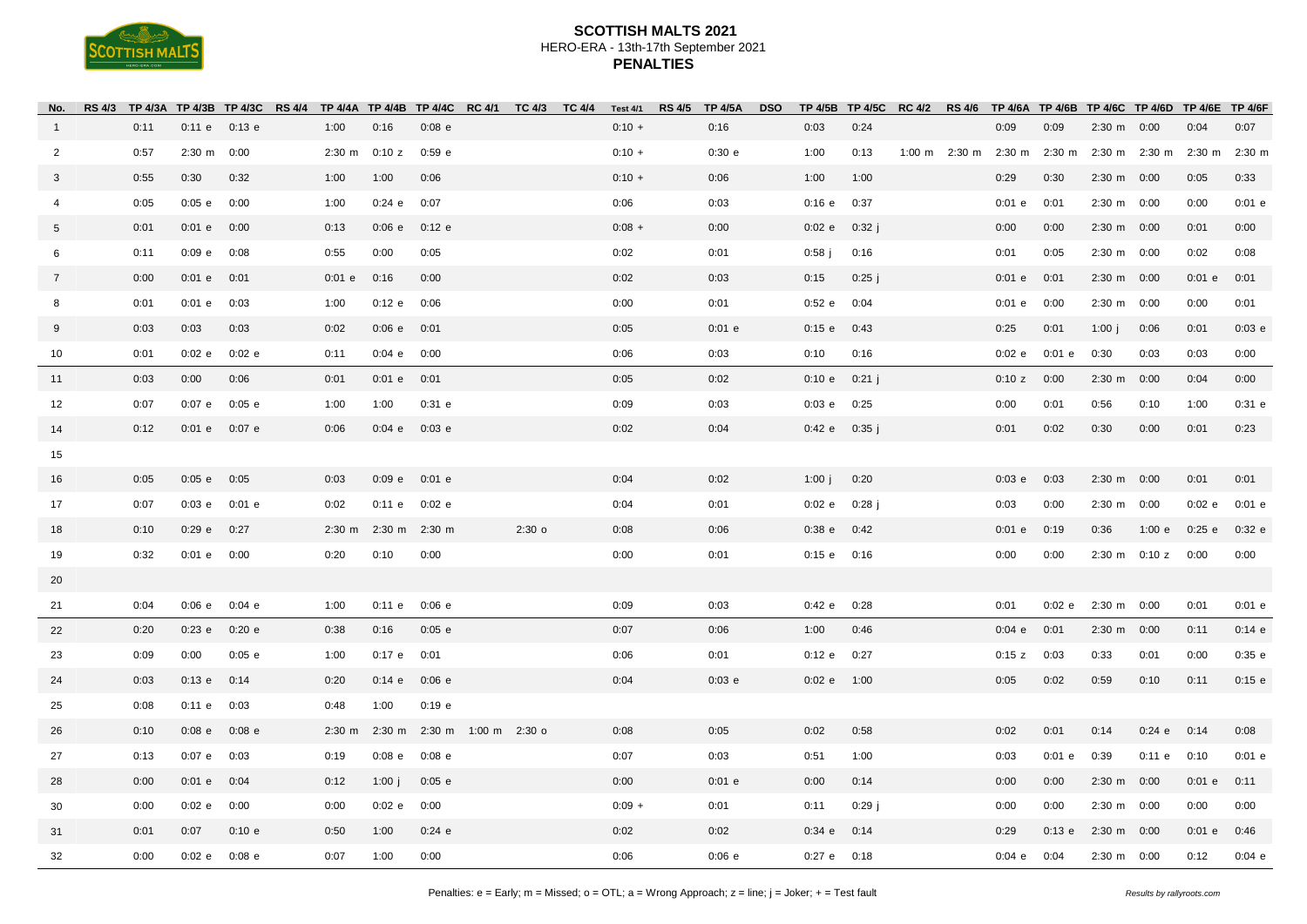

| No. |        |                 | RS 4/3 TP 4/3A TP 4/3B TP 4/3C RS 4/4 TP 4/4A TP 4/4B TP 4/4C RC 4/1 TC 4/3 TC 4/4 Test 4/1 |          |                   |        |  |          | RS 4/5 TP 4/5A |        | <b>DSO</b> |                 |        | TP 4/5B TP 4/5C RC 4/2 RS 4/6 TP 4/6A TP 4/6B TP 4/6C TP 4/6D TP 4/6E TP 4/6F |                 |          |                       |          |        |        |
|-----|--------|-----------------|---------------------------------------------------------------------------------------------|----------|-------------------|--------|--|----------|----------------|--------|------------|-----------------|--------|-------------------------------------------------------------------------------|-----------------|----------|-----------------------|----------|--------|--------|
| 33  | 0:02   |                 | $0:01$ e $0:11$ e                                                                           | 1:00     | 1:00              | 0:41 e |  | 0:10     |                | 0:02 e |            | $0:16$ e $0:10$ |        |                                                                               | 0:05 e          | 0:00     | 2:30 m 0:00           |          | 0:03   | 0:04   |
| 34  | 0:00   | 0:00            | 0:01                                                                                        | 0:00     | 0:01              | 0:00   |  | 0:02     |                | 0:01   |            | 0:01            | 0:15   |                                                                               | 0:00            | 0:01     | 0:24                  | 0:22     | 0:07   | 0:00   |
| 35  | 0:00   | $0:01$ e $0:01$ |                                                                                             | 0:06     | 0:50j             | 0:54 e |  | 0:00     |                | 0:01   |            | 0:07            | 0:25   |                                                                               | 0:01 e          | 0:00     | 2:30 m 0:00           |          | 0:02   | 0:00   |
| 36  | 0:03   |                 | 0:07 e 0:07 e                                                                               | 0:05     | 0:12 e            | 0:06   |  | 0:05     |                | 0:04 e |            | 0:02 e          | 0:01   |                                                                               | 0:27e           | 0:29     | 0:11                  | 0:21 e   | 0:07   | 0:01   |
| 37  | 0:02   | 0:01            | 0:01                                                                                        | $0:49$ j | 0:03              | 0:02   |  | 0:06     |                | 0:02   |            | $0:07$ e $0:28$ |        |                                                                               | 0:00            | 0:02     | $2:30 \text{ m}$ 0:00 |          | 0:02   | 0:00   |
| 38  | 0:12   | 0:00            | 0:00                                                                                        | 0:41     | 0:12 e            | 0:04 e |  | 0:04     |                | 0:03   |            | $0:17$ e $0:44$ |        |                                                                               | 0:01            | 0:01     | 0:14                  | 0:04     | 0:01   | 0:01 e |
| 39  |        |                 |                                                                                             |          |                   |        |  |          |                |        |            |                 |        |                                                                               |                 |          |                       |          |        |        |
| 40  | 0:05   |                 | $0:04$ e $0:11$ e                                                                           | 1:00     | 1:00              | 0:39 e |  | 0:10     |                | 0:02   |            | 0:58            | 0:22   |                                                                               | 0:11            | $0:01$ e | 2:30 m 0:00           |          | 0:27   | 0:15   |
| 41  | 0:02   | $0:05 e$ $0:03$ |                                                                                             | 1:00     | 0:11              | 0:06 e |  | $0:10 +$ |                | 0:04 e |            | 1:00            | 0:35   |                                                                               | 0:07e           | 0:12     | 0:13                  | 0:12 e   | 0:01   | 0:09   |
| 42  | 1:00   |                 | 1:00 $e$ 0:02 $e$                                                                           | 0:33     | 1:00              | 0:15 e |  | 0:09     |                | 0:03   |            | $0:05 e$ 0:17   |        |                                                                               | 0:01            | 0:01     | 0:35                  | 0:07     | 0:04   | 0:02 e |
| 43  |        |                 |                                                                                             |          |                   |        |  |          |                |        |            |                 |        |                                                                               |                 |          |                       |          |        |        |
| 44  | 0:23   |                 | $0:34$ e $0:19$ e                                                                           | 0:13     | 0:24              | 0:11   |  | $0:00 +$ |                | 0:08   |            | $0:28$ e $0:29$ |        |                                                                               | 1:00            |          | 0:45 e 2:30 m 0:00    |          | 0:02   | 0:07   |
| 45  |        |                 |                                                                                             |          |                   |        |  |          |                |        |            |                 |        |                                                                               |                 |          |                       |          |        |        |
| 46  | 0:07   | $0:12 e$ 1:00   |                                                                                             | 0:00     | $0:09$ e          | 0:05 e |  | $0:10 +$ |                | 0:14 e |            | $0:21$ e        | 0:24   |                                                                               | $0:01$ e        | 0:02     | 2:30 m 0:00           |          | 0:04 e | 0:09e  |
| 47  | 0:23   | $0:24$ e $0:00$ |                                                                                             | 0:47     | 1:00              | 0:15 e |  | 0:08     |                | 0:17   |            | $0:28$ e        | 0:05   |                                                                               | 0:48            | 0:18     | 2:30 m 0:00           |          | 0:02 e | 0:06   |
| 48  | 0:01   | 0:00            | 0:01 e                                                                                      | 0:09     | $0:09$ e $0:06$ e |        |  | 0:00     |                | 0:01   |            | 0:44            | 0:18   |                                                                               | 0:00            | 0:00     | 1:00 j                | $0:08$ e | 0:06 e | 0:02e  |
| 49  | 0:01   | 0:02 e 0:01     |                                                                                             | 0:12     | $0:04$ e $0:01$   |        |  | 0:02     |                | 0:02   |            | $0:07$ e $0:09$ |        |                                                                               | 0:01 e          | $0:01$ e | $2:30 \text{ m}$ 0:00 |          | 0:00   | 0:04 e |
| 50  | 0:03   |                 | $0:06 e$ $0:02 e$                                                                           | 1:00     | 0:16              | 0:05 e |  | $0:06 +$ |                | 0:01   |            | 0:32 e 0:31     |        |                                                                               | 0:07e           | 0:06     | $2:30 \text{ m}$ 0:00 |          | 0:03   | 0:09e  |
| 51  | 0:00   | $0:01$ e $0:01$ |                                                                                             | $0:19$ j | 0:15 e 0:02       |        |  | 0:05     |                | 0:00   |            | 0:08            | 0:18   |                                                                               | 0:00            | 0:00     | 2:30 m 0:00           |          | 0:03   | 0:01 e |
| 52  | 0:00   |                 | $0:04$ e $0:03$ e                                                                           | 0:01     | $0:07$ e $0:00$   |        |  | 0:02     |                | 0:01 e |            | 0:04 e          | 0:06   |                                                                               | 0:01 e          | $0:01$ e | 0:36                  | 0:07e    | 0:03 e | 0:02   |
| 54  | 0:03   | 0:02 e 0:01     |                                                                                             | 0:36     | 0:15 e 0:09       |        |  | 0:00     |                | 0:00   |            | $0:01$ e $0:14$ |        |                                                                               | $0:01$ e        | 0:00     | 0:30                  | $0:01$ e | 0:02   | 0:07e  |
| 55  | 0:00   | 0:02 e 0:02     |                                                                                             | 0:56     | $0:02 e$ 0:01 e   |        |  | $0:04 +$ |                | 0:02 e |            | 0:05            | 0:32   |                                                                               | 0:01 e          | $0:03$ e | $2:30 \text{ m}$ 0:00 |          | 0:03   | 0:00   |
| 56  | 0:01 e | 0:03 e 0:04     |                                                                                             | 0:02     | 0:04 e 0:03       |        |  | 0:07     |                | 0:01   |            | 0:12            | 0:03 e |                                                                               | $0:01$ e        | 0:01     | 2:30 m 0:00           |          | 0:03 e | 0:04 e |
| 57  | 0:00   | $0:01$ e $0:02$ |                                                                                             | 0:00     | 0:00              | 0:01   |  | $0:06 +$ |                | 0:01   |            | 0:01            | 0:05   |                                                                               | 0:00            | 0:00     | $0:17$ j              | 0:00     | 0:00   | 0:02e  |
| 58  | 0:01   | 0:00            | 0:00                                                                                        | 1:00 $j$ | 0:04 e            | 0:31 e |  | 0:02     |                | 0:03 e |            | 0:26 e          | 0:12   |                                                                               | 0:01 e          | $0:01$ e | 0:21                  | 0:03     | 0:00   | 0:01 e |
| 59  | 0:13   | $0:21$ e $0:03$ |                                                                                             | 1:00     | 1:00              | 1:00 e |  | $0:07 +$ |                | 0:08   |            | 0:04            | 0:16   |                                                                               | 0:09e           | 0:08     | 2:30 m 0:00           |          | 0:28   | 0:25 e |
| 60  | 0:02   |                 | $0:02 e$ 0:03 e                                                                             | 0:19     | 0:03              | 0:26 e |  | 0:05     |                | 0:02   |            | 0:41            | 0:18   |                                                                               | $0:01$ e $0:01$ |          | $2:30 \text{ m}$ 0:00 |          | 0:01 e | 0:00   |
|     |        |                 |                                                                                             |          |                   |        |  |          |                |        |            |                 |        |                                                                               |                 |          |                       |          |        |        |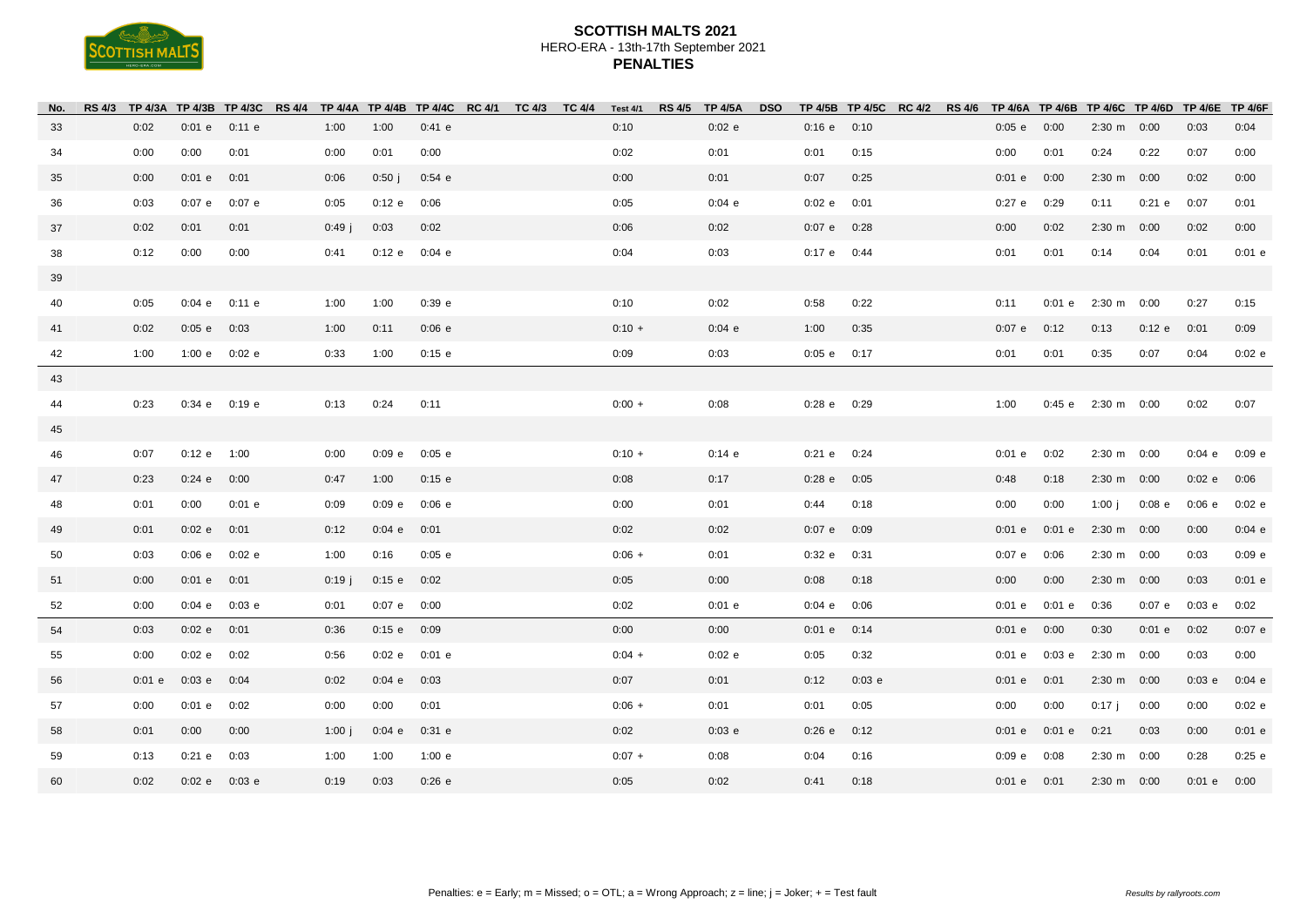| No.            | MTC 4/5 MTC 5/1 RS 5/1 TP 5/1A TP 5/1B TP 5/1C RC 5/1 TC 5/2 RC 5/2 SC 5/1 |             |             |          |  |                                           |             | <b>RC 5/3</b> | <b>Test 5/1</b> | <b>RS 5/2</b> |             |             | TP 5/2A TP 5/2B TP 5/2C TC 5/3 |  |
|----------------|----------------------------------------------------------------------------|-------------|-------------|----------|--|-------------------------------------------|-------------|---------------|-----------------|---------------|-------------|-------------|--------------------------------|--|
| $\mathbf{1}$   |                                                                            | 0:01 e      | 0:14        | 0:11 e   |  |                                           |             |               | 0:09            |               | 0:00        | 0:05        | 0:05                           |  |
| $\overline{2}$ |                                                                            |             |             |          |  |                                           |             |               |                 |               |             |             |                                |  |
| 3              |                                                                            | 0:33        | 0:15        | 0:25     |  |                                           |             |               | 0:10            |               | 0:04        | 0:03 e      | 0:03                           |  |
| $\overline{4}$ |                                                                            | 0:01        | 0:03        | 0:05 e   |  |                                           |             |               | 0:05            |               | 0:01        | 0:00        | 0:01                           |  |
| 5              |                                                                            | 0:00        | $0:01$ e    | 0:00     |  |                                           |             |               | 0:00            |               | 0:01        | 0:00        | 0:01 e                         |  |
| 6              |                                                                            | 0:01        | $0:01$ e    | 0:01 e   |  |                                           |             |               | 0:04            |               | 0:02        | 0:00        | 0:00                           |  |
| $\overline{7}$ |                                                                            | 0:00        | 0:05        | 0:01     |  |                                           |             |               | 0:06            |               | 0:01        | 0:00        | 0:00                           |  |
| 8              |                                                                            | 0:01        | 0:00        | 0:01 e   |  |                                           |             |               | $0:02 +$        |               | 0:00        | 0:01        | 0:00                           |  |
| 9              |                                                                            | 0:02        | 0:01        | 0:06     |  |                                           |             |               | 0:07            |               | 0:01        | 0:02 e      | 0:00                           |  |
| 10             |                                                                            | 0:00        | 0:01 e      | 0:12     |  |                                           |             |               | $0:08 +$        |               | 0:01        | 0:01        | 0:01 e                         |  |
| 11             |                                                                            | 0:01        | 0:01        | 0:01 e   |  |                                           |             |               | 0:04            |               | 0:01        | 0:00        | 0:00                           |  |
| 12             |                                                                            | 0:04        | 0:09        | $0:08$ e |  |                                           |             |               | 0:15            |               | 0:01        | 0:08        | 0:06 e                         |  |
| 14             |                                                                            | 0:00        | 0:02 e      | 0:01 e   |  |                                           |             |               | 0:05            |               | 0:01        | 0:00        | 0:02                           |  |
| 15             |                                                                            |             |             |          |  |                                           |             |               |                 |               |             |             |                                |  |
| 16             |                                                                            | 0:01        | 0:06        | 0:01 e   |  |                                           |             |               | 0:04            |               | 0:00        | 0:01 e      | 0:07                           |  |
| 17             |                                                                            | 0:01        | 0:05        | 0:02 e   |  |                                           | $1:00 \; m$ |               | 0:00            |               | 0:01        | 0:01e       | 0:01                           |  |
| 18             |                                                                            | 0:02e       | $0:01$ e    | 0:23 e   |  |                                           |             |               | $0:15 +$        |               | $0:28$ e    | 0:06e       | 0:07                           |  |
| 19             |                                                                            | 0:00        | 0:00        | 0:00     |  |                                           |             |               | 0:02            |               | 0:01        | 0:00        | 0:00                           |  |
| 20             |                                                                            |             |             |          |  |                                           |             |               |                 |               |             |             |                                |  |
| 21             |                                                                            | 0:00        | $0:02$ e    | 0:09 e   |  |                                           |             |               | 0:08            |               | 0:01        | 0:00        | $0:05$ e                       |  |
| 22             |                                                                            | 0:06        | 0:16        | 0:29e    |  |                                           |             |               | 0:06            |               | 0:07        | $0:08$ e    | 0:11                           |  |
| 23             |                                                                            | 0:02        | 0:02        | 0:00     |  |                                           |             |               | 0:07            |               | 0:02        | 0:01        | 0:06                           |  |
| 24             |                                                                            | 0:01        | 0:02        | 0:00     |  |                                           |             |               | $0:06 +$        |               | 0:01        | 0:01 e      | 0:01                           |  |
| 25             | 30:00 m 2:30 m                                                             | $2:30 \; m$ | $2:30 \; m$ |          |  | 2:30 m 1:00 m 2:30 m 1:00 m 1:00 m 1:00 m |             |               | 2:30            | $2:30 \; m$   | $2:30 \; m$ | $2:30 \; m$ | 2:30 m 2:30 m                  |  |
| 26             |                                                                            | 0:06        | 0:04        | 0:12 e   |  |                                           |             |               | 0:07            |               | 0:19e       | 0:04        | 0:10                           |  |
| 27             |                                                                            | 0:04        | 0:06        | 0:11 e   |  |                                           |             |               | $0:15 +$        |               | 0:02        | 0:03        | 0:00                           |  |
| ${\bf 28}$     |                                                                            | 0:01        | 0:00        | 0:00     |  |                                           |             |               | $0:02 +$        |               | 0:01        | 0:00        | 0:01                           |  |
| 30             |                                                                            | 0:00        | 0:00        | 0:00     |  |                                           |             |               | 0:00            |               | 0:01        | 0:00        | 0:00                           |  |
| 31             |                                                                            | 0:01        | 0:04        | 0:34 e   |  | $1:00 \; m$                               |             |               | $0:15 +$        |               | 0:02        | 0:01 e      | $0:02$ e                       |  |
| 32             |                                                                            | 0:00        | 0:03        | 0:07e    |  |                                           |             |               | 0:05            |               | 0:04        | 0:12        | 0:11                           |  |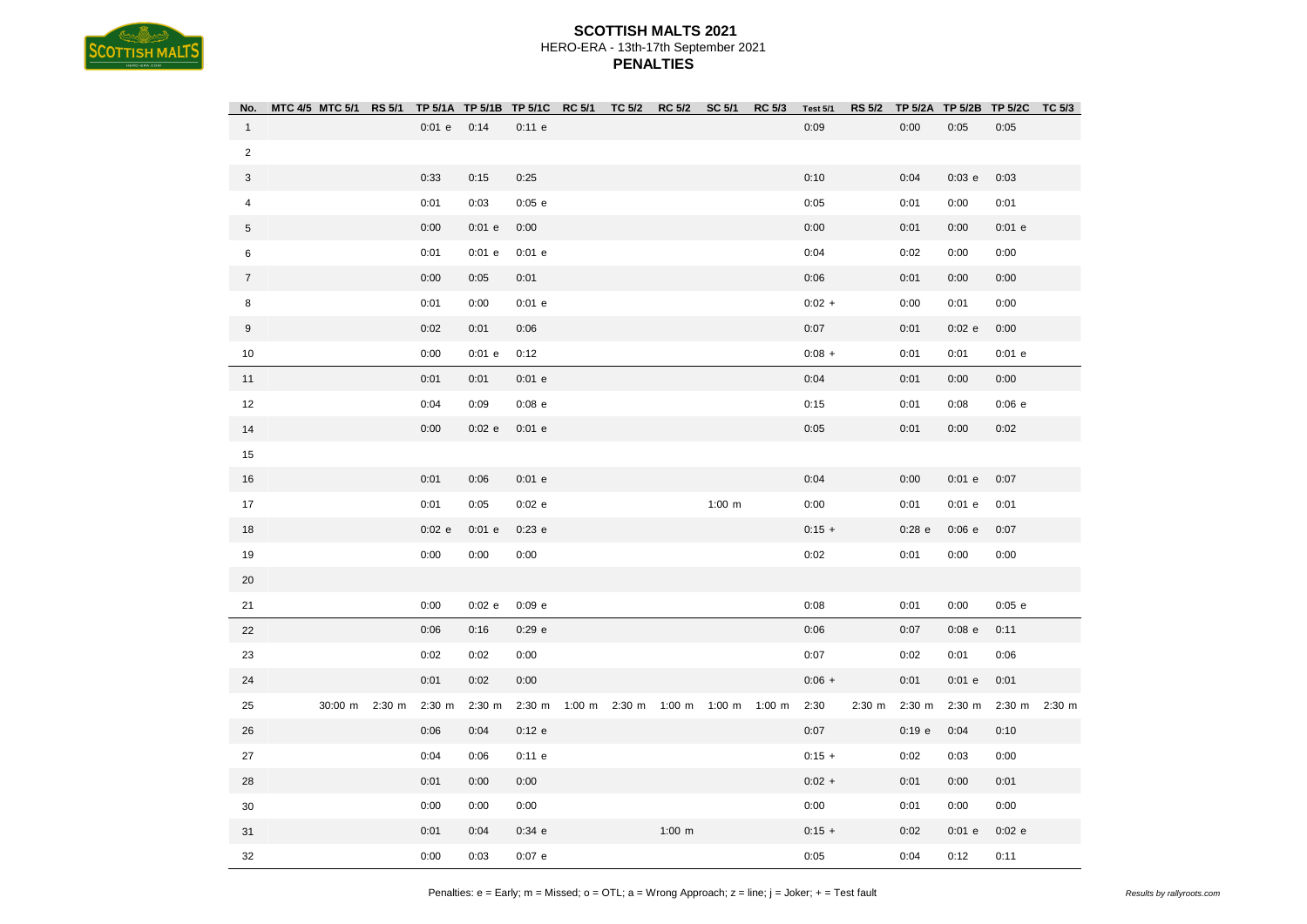| No.    | MTC 4/5 MTC 5/1 RS 5/1 TP 5/1A TP 5/1B TP 5/1C RC 5/1 TC 5/2 RC 5/2 SC 5/1 RC 5/3 |          |          |          |      |  | <b>Test 5/1</b> |          |          | RS 5/2 TP 5/2A TP 5/2B TP 5/2C TC 5/3 |  |
|--------|-----------------------------------------------------------------------------------|----------|----------|----------|------|--|-----------------|----------|----------|---------------------------------------|--|
| 33     |                                                                                   | 0:03 e   | 0:08     | 0:27z    |      |  | 0:10            | 0:00     | 0:02     | 0:03 e                                |  |
| $34\,$ |                                                                                   | 0:00     | 0:02     | 0:00     |      |  | $0:00 +$        | 0:01     | 0:01e    | 0:01e                                 |  |
| $35\,$ |                                                                                   | 0:00     | 0:05 e   | 0:04 e   |      |  | $0:05 +$        | 0:04     | 0:00     | 0:04                                  |  |
| $36\,$ |                                                                                   | 0:01     | $0:01$ e | 0:00     |      |  | 0:02            | 0:02     | 0:00     | 0:09e                                 |  |
| 37     |                                                                                   | 0:01     | 0:02     | 0:00     |      |  | $0:04 +$        | 0:02     | 0:00     | 0:01                                  |  |
| 38     |                                                                                   | 0:01     | 0:01     | 0:04 e   |      |  | 0:09            | 0:01     | 0:00     | 0:04                                  |  |
| 39     |                                                                                   |          |          |          |      |  |                 |          |          |                                       |  |
| 40     |                                                                                   | 0:02     | 0:08     | 0:12 e   |      |  | 0:10            | 0:04     | 0:04     | 0:07e                                 |  |
| 41     |                                                                                   | 0:02     | 0:00     | $0:08$ e |      |  | 0:10            | 0:01     | 0:01     | 0:03                                  |  |
| 42     |                                                                                   | 0:01     | 0:05     | 0:01 e   |      |  | 0:08            | 0:02     | 0:00     | 0:01                                  |  |
| 43     |                                                                                   |          |          |          |      |  |                 |          |          |                                       |  |
| 44     |                                                                                   | 0:02     | 0:04     | $0:09$ e |      |  | 0:00            | 0:03     | 0:01     | 0:00                                  |  |
| 45     |                                                                                   |          |          |          |      |  |                 |          |          |                                       |  |
| 46     |                                                                                   | 0:01     | 0:07     | 0:30e    |      |  | $0:10 +$        | 0:02     | 0:01     | $0:01$ e                              |  |
| 47     |                                                                                   | 0:05 e   | 0:00     | 0:08     |      |  | 0:07            | 0:23e    | 0:09e    | 0:04                                  |  |
| 48     |                                                                                   | 0:00     | 0:00     | 0:02 e   |      |  | 0:02            | 0:01     | $0:01$ e | 0:04 e                                |  |
| 49     |                                                                                   | 0:00     | $0:02$ e | 0:00     |      |  | 0:06            | 0:00     | 0:00     | $0:01$ e                              |  |
| $50\,$ |                                                                                   | 0:01     | 0:01     | $0:08$ e |      |  | 0:05            | 0:01     | 0:00     | 0:02                                  |  |
| 51     |                                                                                   | 0:02     | 0:00     | $0:01$ e |      |  | 0:04            | 0:01     | 0:01     | $0:01$ e                              |  |
| 52     |                                                                                   | 0:00     | 0:03     | 0:05 e   |      |  | 0:00            | 0:00     | 0:00     | 0:01 e                                |  |
| 54     |                                                                                   | 0:00     | 0:00     | 0:00     |      |  | 0:02            | 0:02     | 0:00     | 0:01                                  |  |
| 55     |                                                                                   | 0:01     | 0:04 e   | 0:01 e   |      |  | 0:00            | 0:00     | 0:00     | 0:01                                  |  |
| 56     | 30:00 o                                                                           | $0:01$ e | 0:02     | 0:01 e   | 5:00 |  | 0:06            | 0:00     | 0:01     | $0:02$ e                              |  |
| 57     |                                                                                   | 0:01     | 0:00     | $0:01$ e |      |  | $0:04 +$        | 0:02     | 0:00     | 0:02                                  |  |
| 58     |                                                                                   | 0:02     | 0:01     | 0:00     |      |  | $0:05 +$        | $0:01$ e | 0:00     | 0:00                                  |  |
| 59     |                                                                                   | 0:09e    | 0:18     | 0:15 e   |      |  | $0:15 +$        | 0:23 e   | 0:03 e   | 0:04 e                                |  |
| 60     |                                                                                   | 0:00     | 0:01     | 0:04e    |      |  | 0:06            | 0:00     | 0:00     | 0:01                                  |  |
|        |                                                                                   |          |          |          |      |  |                 |          |          |                                       |  |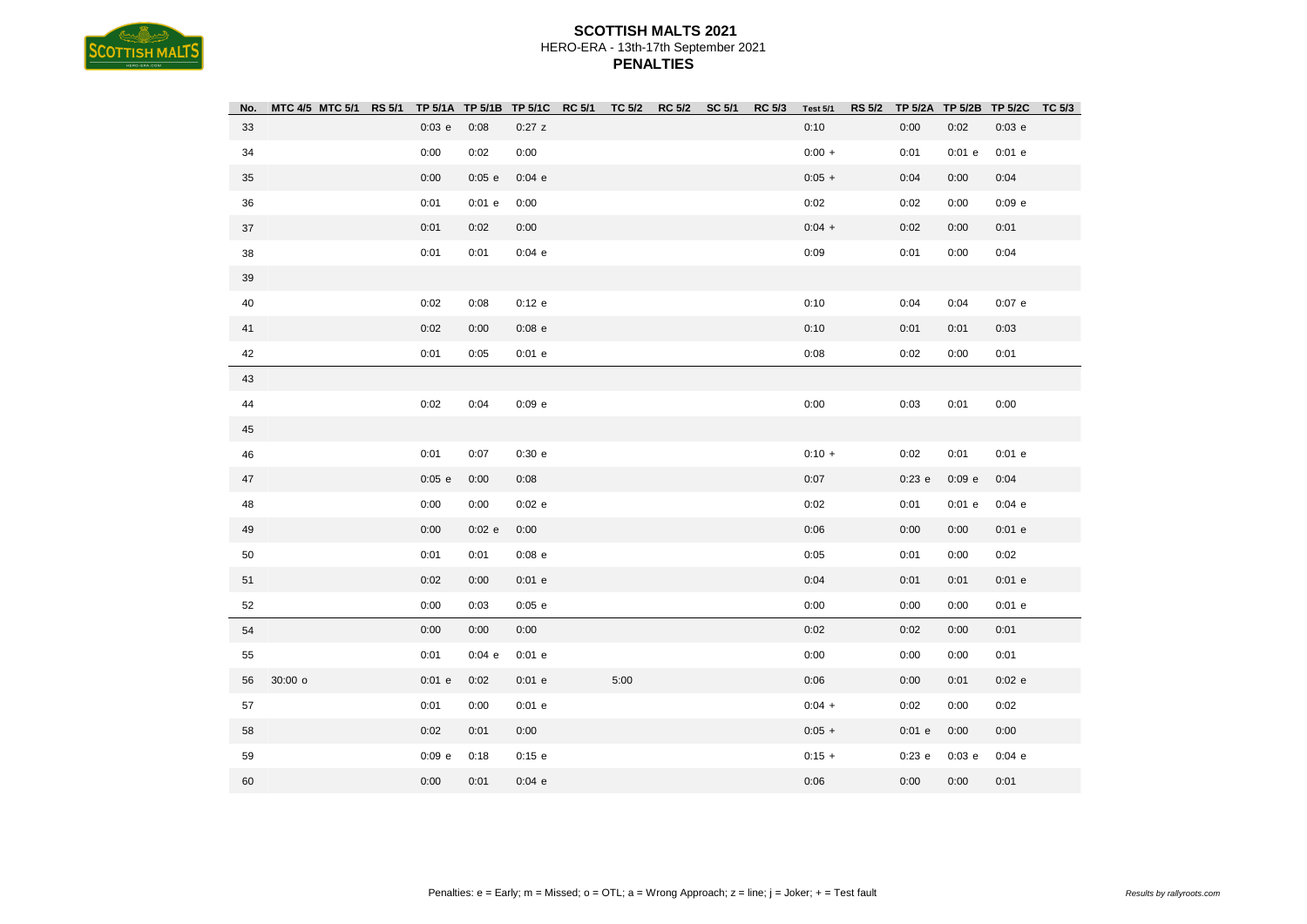

| No.            | TC 5/4      | <b>Test 5/2</b> | RS 5/3      | <b>TP 5/3A</b> |             |             |             | RS 5/4 TP 5/4A TP 5/4B TP 5/4C | <b>RS 5/5</b> |             | TP 5/5A TP 5/5B MTC 5/5 |  |
|----------------|-------------|-----------------|-------------|----------------|-------------|-------------|-------------|--------------------------------|---------------|-------------|-------------------------|--|
| $\mathbf{1}$   |             | 0:09            |             | 0:12           |             | 0:02        | 1:00        | 0:55                           |               | 0:04        | 0:05                    |  |
| $\overline{c}$ |             | 2:30            | $2:30 \; m$ | $2:30 \; m$    | $2:30 \; m$ | $2:30 \; m$ | $2:30 \; m$ | $2:30 \; m$                    | $2:30 \; m$   | $2:30 \; m$ | $2:30 \; m$             |  |
| 3              |             |                 |             |                |             |             |             |                                |               |             |                         |  |
| 4              |             | 0:02            |             | $0:01$ e       |             | 0:00        | 0:03 e      | 0:07                           |               | 0:02 e      | 0:02                    |  |
| 5              |             | 0:00            |             | 0:03           |             | 0:03        | 0:01        | 0:07                           |               | 0:02 e      | $0:01$ e                |  |
| 6              |             | 0:05            |             | 0:04           |             | 0:02        | 0:18        | $0:05$ e                       |               | 0:00        | 0:00                    |  |
| 7              |             | 0:02            |             | 0:02 e         |             | 0:00        | 0:02 e      | $0:01$ e                       |               | 0:02 e      | 0:00                    |  |
| 8              |             | $0:08 +$        |             | 0:01           |             | 0:01        | 0:28        | 0:12                           |               | 0:02        | $0:02$ e                |  |
| 9              |             | 0:07            |             | 0:02 e         |             | 0:01 e      | 0:02        | 0:04                           |               | 0:01 e      | 0:02 e                  |  |
| 10             |             | 0:06            |             | 0:02           |             | 0:01        | 0:03        | 0:12                           |               | 0:02 e      | 0:02                    |  |
| 11             |             | 0:02            |             | 0:01           |             | 0:01        | 0:04        | 0:07                           |               | 0:01        | $0:01$ e                |  |
| 12             |             | $0:10 +$        |             | 0:00           |             | 0:03        | 0:11 e      | 0:23                           |               | $0:01$ e    | 0:09                    |  |
| 14             |             | 0:00            |             | 0:04 e         |             | 0:02        | 0:02 e      | 0:05                           |               | 0:01 e      | 0:03                    |  |
| 15             |             |                 |             |                |             |             |             |                                |               |             |                         |  |
| 16             |             | 0:02            |             | 0:03 e         |             | 0:02        | $0:01$ e    | 0:06                           |               | 0:04 e      | 0:02                    |  |
| 17             |             | 0:02            |             | $0:01$ e       |             | 0:02 e      | 0:03 e      | 0:10                           |               | 0:01 e      | 0:01                    |  |
| 18             |             | $0:07 +$        |             | 1:10 $z$       |             | 0:03        | 0:19z       | 0:29                           |               | 1:00        | 0:21                    |  |
| 19             |             | 0:05            |             | 0:00           |             | 0:01 e      | 0:02        | 0:02                           |               | 0:01 e      | $0:01$ e                |  |
| 20             |             |                 |             |                |             |             |             |                                |               |             |                         |  |
| 21             |             | $0:15 +$        |             | 0:01           |             | 0:01 e      | 0:02 e      | 0:04                           |               | 0:05 e      | 0:00                    |  |
| 22             |             | $0:08 +$        |             | 0:20z          |             | 1:00        | 0:35        | 0:32                           |               | $0:08$ e    | 0:14                    |  |
| 23             |             | 0:06            |             | 1:00           |             | 0:03 e      | 0:01 e      | 0:03                           |               | 0:00        | 0:06                    |  |
| 24             |             | $0:08 +$        |             | $0:08$ e       |             | 0:02 e      | 0:02 e      | 0:11                           |               | $0:01$ e    | 1:00                    |  |
| 25             | $2:30 \; m$ | 2:30            | $2:30 \; m$ | $2:30 \; m$    | $2:30 \; m$ | $2:30 \; m$ | $2:30 \; m$ | $2:30 \; m$                    | $2:30 \; m$   | $2:30 \; m$ | $2:30 \; m$             |  |
| 26             |             | 0:05            |             | 0:03           |             | 0:09        | 0:16z       | 0:36                           |               | 0:04 e      | 0:07                    |  |
| 27             |             | 0:04            |             | 0:02           |             | 0:04        | 0:03 e      | 0:22                           |               | 0:01 e      | 0:06                    |  |
| 28             |             | 0:00            |             | 0:04 e         |             | 0:03 e      | $0:03$ e    | 0:16                           |               | $0:01$ e    | 0:00                    |  |
| 30             |             | $0:07 +$        |             | 0:01 e         |             | 0:01 e      | 0:02        | 0:12                           |               | 0:00        | 0:00                    |  |
| 31             |             |                 |             |                |             |             |             |                                |               |             |                         |  |
| 32             |             | $0:06 +$        |             | 0:01 e         |             | 0:03 e      | 0:02        | 0:07                           |               | 0:01        | 0:04 e                  |  |

Penalties: e = Early; m = Missed; o = OTL; a = Wrong Approach; z = line; j = Joker; + = Test fault *Pesalties: e = Early*; m = Missed; o = OTL; a = Wrong Approach; z = line; j = Joker; + = Test fault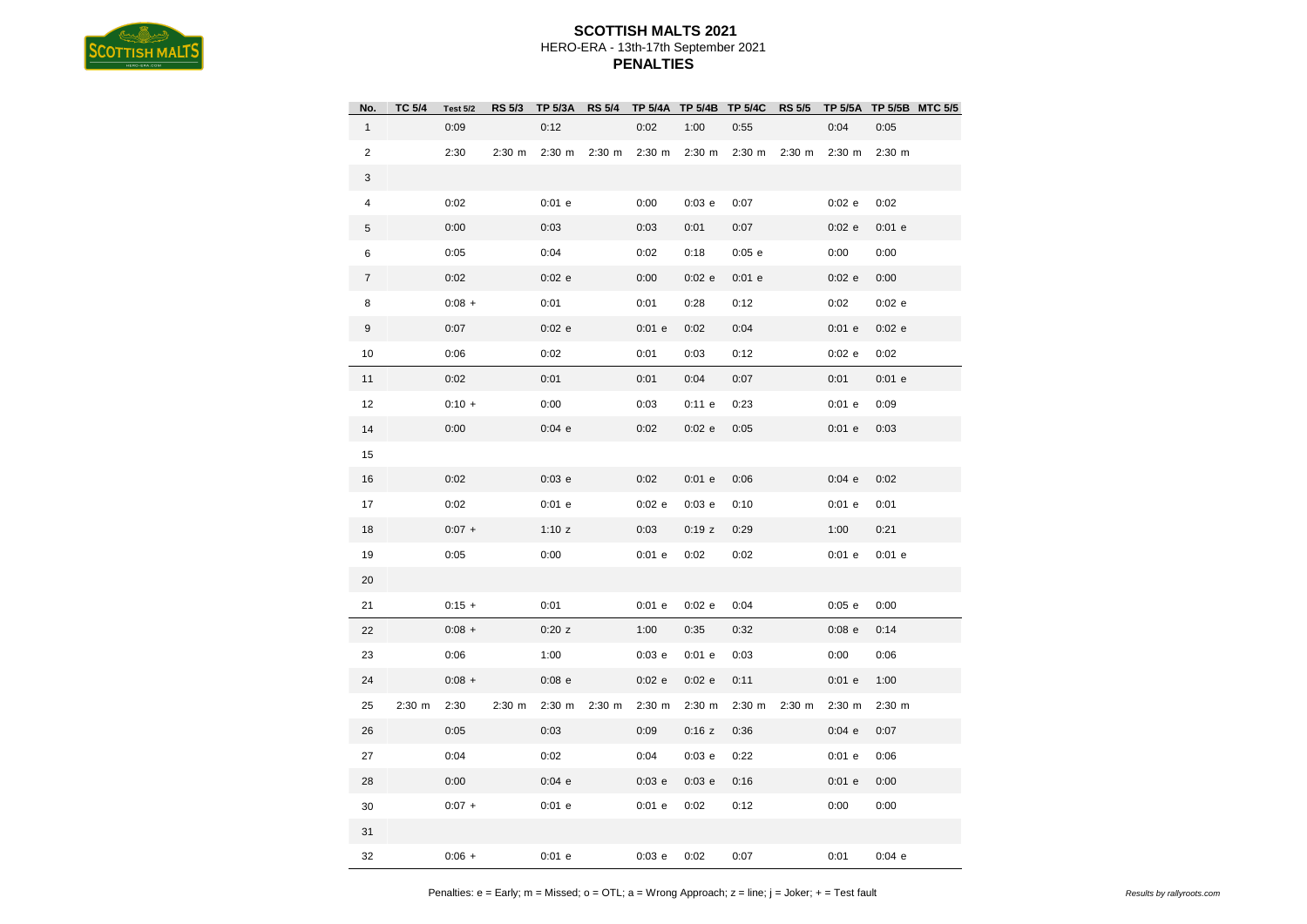

| No.    | <b>TC 5/4</b> | <b>Test 5/2</b> | <b>RS 5/3</b> | <b>TP 5/3A</b> | RS 5/4 TP 5/4A TP 5/4B TP 5/4C |          |          | <b>RS 5/5</b> | <b>TP 5/5A</b> |          | TP 5/5B MTC 5/5 |
|--------|---------------|-----------------|---------------|----------------|--------------------------------|----------|----------|---------------|----------------|----------|-----------------|
| 33     |               | 0:10            |               | 0:03           | 0:03                           | 0:01 e   | 0:12     |               | 0:04 e         | 0:00     |                 |
| 34     |               | 0:02            |               | $0:01$ e       | 0:01                           | 0:04     | 0:06     |               | 0:02e          | $0:01$ e |                 |
| 35     |               | 0:00            |               | $0:01$ e       | 0:04                           | 0:03 e   | 0:00     |               | $0:02$ e       | $0:01$ e |                 |
| 36     |               | 0:02            |               | $0:08$ e       | 0:05 e                         | 0:02 e   | 0:05     |               | 0:07e          | 1:00 $j$ |                 |
| 37     |               | 0:06            |               | 0:02           | 0:03                           | 0:01     | 0:02     |               | 0:00           | 0:01     |                 |
| 38     |               | 0:05            |               | 0:00           | 0:00                           | 0:04 e   | 0:04     |               | 0:02           | 0:03     |                 |
| 39     |               |                 |               |                |                                |          |          |               |                |          |                 |
| 40     |               | 0:10            |               | 1:00           | 0:06                           | 0:37     | 0:00     |               | 0:10           | 0:43     |                 |
| $41\,$ |               | 0:09            |               | 0:35z          | 0:02                           | 0:06     | $0:03$ e |               | $0:02$ e       | 0:02     |                 |
| 42     |               | 0:06            |               | 0:04 e         | 0:05                           | 0:06 e   | 0:14     |               | 0:00           | $0:01$ e |                 |
| 43     |               |                 |               |                |                                |          |          |               |                |          |                 |
| 44     |               | $0:00 +$        |               | 0:01           | 0:05                           | 0:03 e   | 0:35     |               | 0:01           | 1:00     |                 |
| 45     |               |                 |               |                |                                |          |          |               |                |          |                 |
| 46     |               | $0:10 +$        |               | 0:11 z         | 0:02                           | 0:53z    | 0:17e    |               | 0:06           | 0:16 e   |                 |
| 47     |               | 0:10            |               | 1:00           | 0:06 e                         | 0:09     | 0:05 e   |               | 0:02           | 0:12     |                 |
| 48     |               | 0:05            |               | $0:01$ e       | 0:03 e                         | $0:01$ e | 0:06     |               | 0:01 e         | 0:00     |                 |
| 49     |               | 0:02            |               | 0:03 e         | 0:07                           | 0:07     | 0:26     |               | $0:01$ e       | 0:01     |                 |
| 50     |               |                 |               | z              |                                |          |          |               |                |          |                 |
| 51     |               | 0:06            |               | $0:01$ e       | 0:00                           | 0:02     | 0:08     |               | 0:02 e         | 0:00     |                 |
| 52     |               | 0:00            |               | 0:00           | 0:02 e                         | 0:03 e   | 0:09     |               | 0:01 e         | 0:01 e   |                 |
| 54     |               | 0:00            |               | 0:00           | $0:01$ e                       | 0:02 e   | 0:12     |               | 0:03 e         | 0:00     |                 |
| 55     |               | $0:07 +$        |               | $0:01$ e       | 0:02e                          | 0:03 e   | 0:06     |               | 0:01 e         | 0:06     |                 |
| 56     |               | 0:08            |               | $0:01$ e       | 0:01                           | $0:01$ e | 0:06     |               | 0:02           | 0:04 e   |                 |
| 57     |               | $0:05 +$        |               | $0:01$ e       | 0:02                           | 0:01     | $0:01$ e |               | 0:01 e         | 0:02e    |                 |
| 58     |               | 0:02            |               | 0:06 e         | 0:01                           | 0:02 e   | 0:01     |               | $0:01$ e       | 0:00     |                 |
| 59     |               | 0:06            |               | 0:24           | 0:10                           | 0:06e    | 0:12 e   |               | 0:10           | 0:15     |                 |
| 60     |               | 0:04            |               | 0:00           | 0:00                           | 0:01     | 0:36     |               | $0:01$ e       | 0:05     |                 |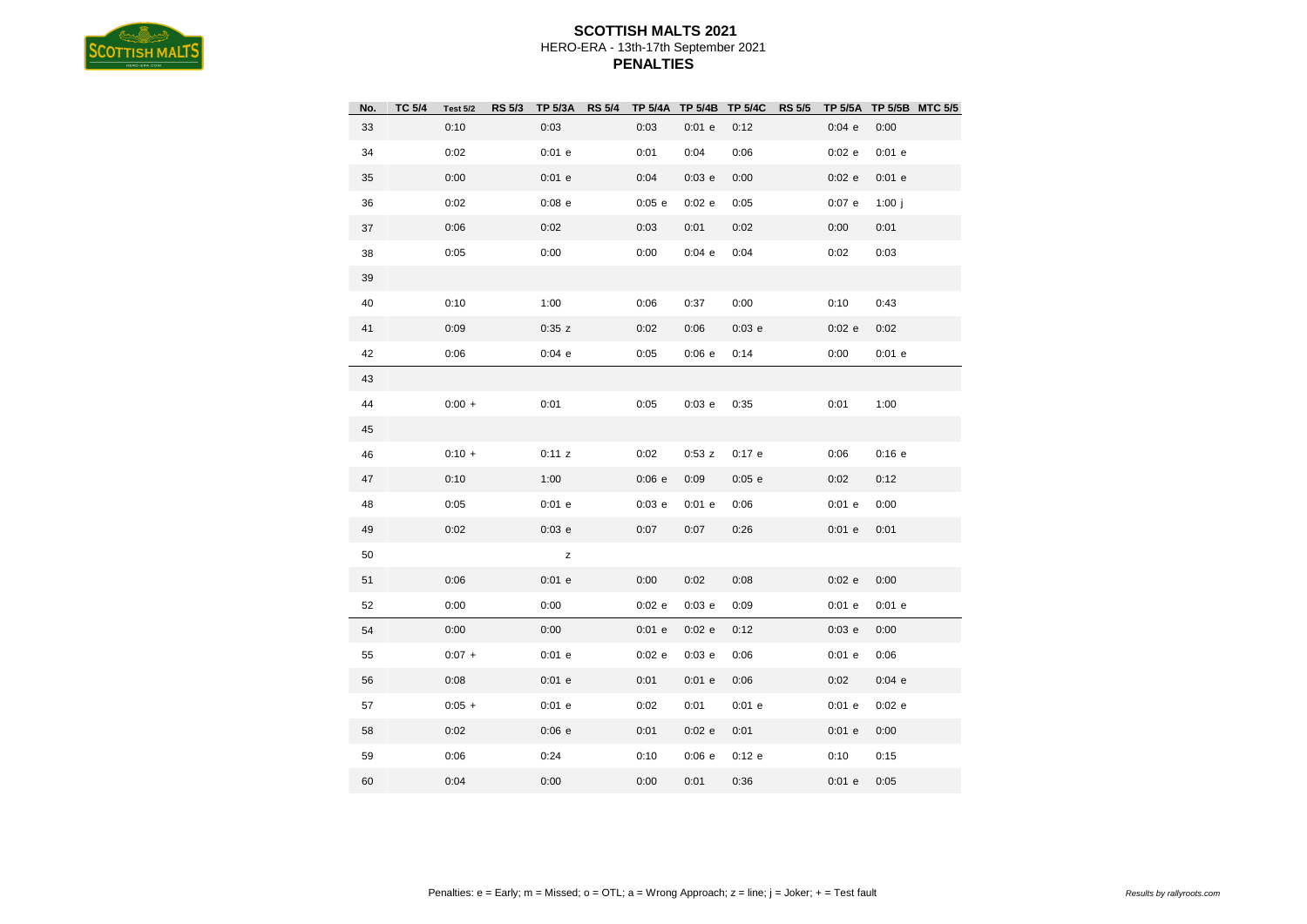

**TEST PENALTIES**

|                           | <b>Test 1/1 Scottish Vintage Bus Museum</b> |              |                  |                |      | <b>Test 2/1 Kincardine Hill</b> |                  |
|---------------------------|---------------------------------------------|--------------|------------------|----------------|------|---------------------------------|------------------|
| No.                       | Time                                        | Faults       | <b>Total Pen</b> | No.            | Time | Faults                          | <b>Total Pen</b> |
| $\mathbf{1}$              | 3:23<br>m                                   |              | 0:15             | $\mathbf{1}$   | 1:21 |                                 | 0:10             |
| $\overline{2}$            | 1:34                                        | W            | 0:15             | $\overline{c}$ | 1:19 |                                 | 0:10             |
| $\ensuremath{\mathsf{3}}$ | 2:34                                        | W            | 0:15             | 3              | 1:23 |                                 | 0:10             |
| 4                         | 1:48                                        | W            | 0:15             | 4              | 1:03 |                                 | 0:00             |
| 5                         | 1:13                                        |              | 0:00             | 5              | 1:05 |                                 | 0:04             |
| 6                         | 1:55                                        |              | 0:05             | 6              | 1:07 |                                 | 0:05             |
| $\overline{7}$            | 1:42                                        | W            | 0:15             | $\overline{7}$ | 1:12 |                                 | 0:09             |
| 8                         | 1:03                                        | W            | 0:15             | 8              | 1:08 |                                 | 0:06             |
| $\boldsymbol{9}$          | 1:35                                        | W            | 0:15             | 9              | 1:04 |                                 | 0:02             |
| 10                        | 1:20                                        |              | 0:02             | 10             | 1:11 |                                 | 0:07             |
| 11                        | 1:25                                        |              | 0:05             | 11             | 1:01 |                                 | 0:04             |
| 12                        | 1:29                                        |              | 0:04             | 12             | 1:11 |                                 | 0:07             |
| 14                        | 1:09                                        | W            | 0:15             | 14             | 1:07 |                                 | 0:06             |
| 15                        | 1:05                                        |              | 0:00             | 15             | 0:57 |                                 | 0:00             |
| 16                        | 1:17                                        | W            | 0:15             | 16             | 1:04 |                                 | 0:04             |
| 17                        | 1:16                                        |              | 0:04             | 17             | 1:04 |                                 | 0:04             |
| 18                        | 1:51                                        |              | 0:06             | 18             | 1:19 |                                 | 0:10             |
| 19                        | 1:09                                        |              | 0:02             | 19             | 1:00 |                                 | 0:02             |
| 20                        | 2:25                                        | W            | 0:15             | 20             | 1:09 |                                 | 0:08             |
| 21                        | 1:39                                        | W            | 0:15             | 21             | 1:16 |                                 | 0:09             |
| 22                        | 1:42                                        | W            | 0:15             | 22             | 1:22 |                                 | 0:10             |
| 23                        | 1:26                                        |              | 0:05             | 23             | 1:07 |                                 | 0:06             |
| 24                        | 1:35                                        | $\mathbf{C}$ | 0:07             | 24             | 1:02 |                                 | 0:05             |
| 25                        | 1:29                                        |              | 0:06             | 25             | 1:27 |                                 | 0:09             |
| 26                        | 2:23                                        | W            | 0:15             | 26             | 1:40 |                                 | 0:10             |
| 27                        | 1:18                                        | W            | 0:15             | 27             | 1:13 |                                 | 0:07             |
| 28                        | 1:08                                        |              | 0:02             | 28             | 0:59 |                                 | 0:02             |
| 30                        | 1:07                                        |              | 0:00             | 30             | 0:57 |                                 | 0:00             |
| 31                        | 1:03                                        | W            | 0:15             | 31             | 1:23 |                                 | 0:08             |

|                |      | <b>Test 2/1 Kincardine Hill</b> |                  |
|----------------|------|---------------------------------|------------------|
| No.            | Time | Faults                          | <b>Total Pen</b> |
| 1              | 1:21 |                                 | 0:10             |
| 2              | 1:19 |                                 | 0:10             |
| 3              | 1:23 |                                 | 0:10             |
| 4              | 1:03 |                                 | 0:00             |
| 5              | 1:05 |                                 | 0:04             |
| 6              | 1:07 |                                 | 0:05             |
| $\overline{7}$ | 1:12 |                                 | 0:09             |
| 8              | 1:08 |                                 | 0:06             |
| 9              | 1:04 |                                 | 0:02             |
| 10             | 1:11 |                                 | 0:07             |
| 11             | 1:01 |                                 | 0:04             |
| 12             | 1:11 |                                 | 0:07             |
| 14             | 1:07 |                                 | 0:06             |
| 15             | 0:57 |                                 | 0:00             |
| 16             | 1:04 |                                 | 0:04             |
| 17             | 1:04 |                                 | 0:04             |
| 18             | 1:19 |                                 | 0:10             |
| 19             | 1:00 |                                 | 0:02             |
| 20             | 1:09 |                                 | 0:08             |
| 21             | 1:16 |                                 | 0:09             |
| 22             | 1:22 |                                 | 0:10             |
| 23             | 1:07 |                                 | 0:06             |
| 24             | 1:02 |                                 | 0:05             |
| 25             | 1:27 |                                 | 0:09             |
| 26             | 1:40 |                                 | 0:10             |
| 27             | 1:13 |                                 | 0:07             |
| 28             | 0:59 |                                 | 0:02             |
| 30             | 0:57 |                                 | 0:00             |
| 31             | 1:23 |                                 | 0:08             |

Test Penalties: W = Wrong Test;  $p = No Code Board Record; z = Line Faul; c = Cone Faul;$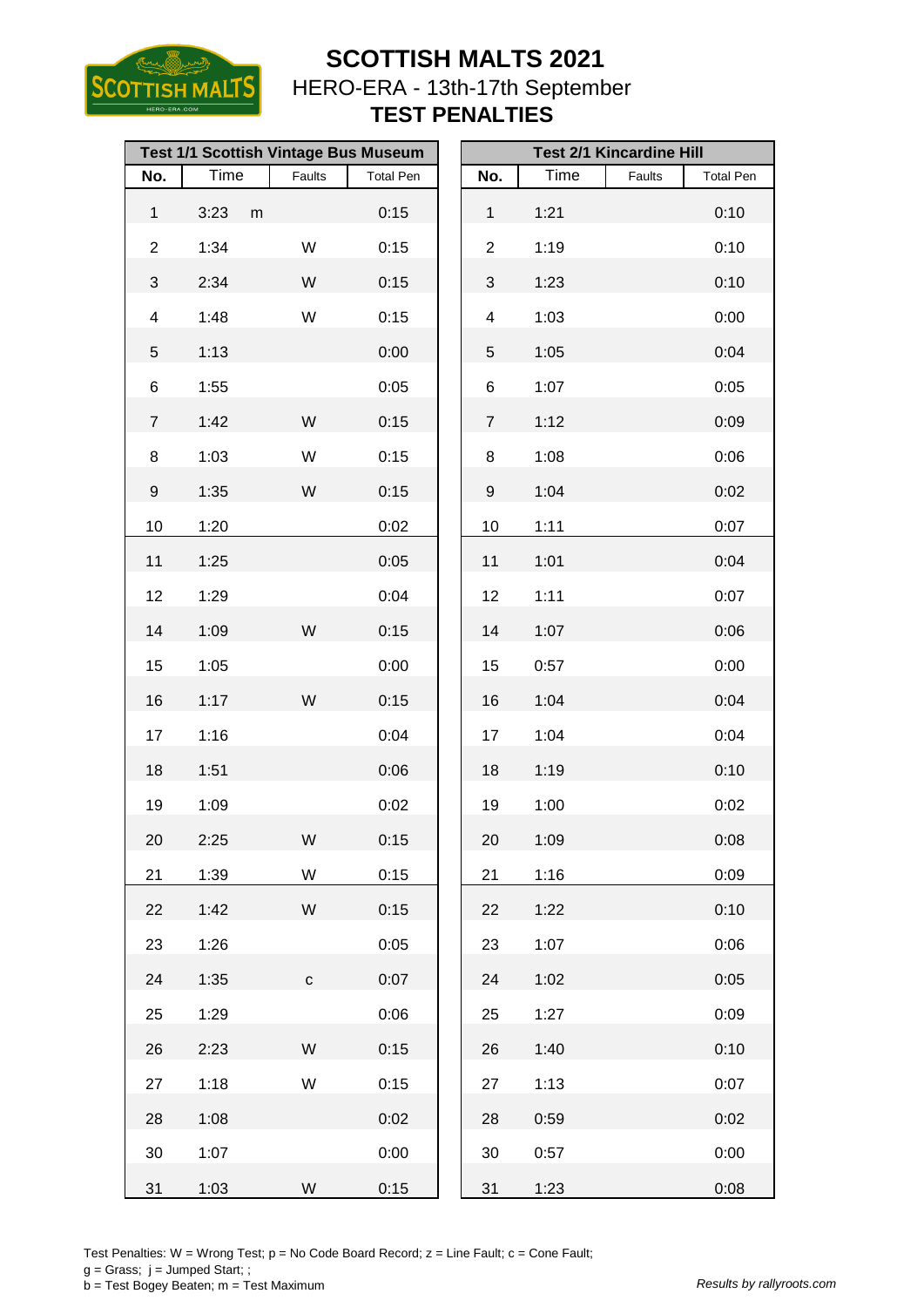

**TEST PENALTIES**

|     | Test 1/1 Scottish Vintage Bus Museum |              |                  | <b>Test 2/1 Kincardine Hill</b> |     |           |           |                  |
|-----|--------------------------------------|--------------|------------------|---------------------------------|-----|-----------|-----------|------------------|
| No. | Time                                 | Faults       | <b>Total Pen</b> |                                 | No. | Time      | Faults    | <b>Total Pen</b> |
| 32  | 1:11                                 |              | 0:04             |                                 | 32  | 1:10      |           | 0:06             |
| 33  | 1:48                                 | W            | 0:15             |                                 | 33  | 1:12      |           | 0:10             |
| 34  | 1:02                                 |              | 0:00             |                                 | 34  | 0:55      |           | 0:00             |
| 35  | 1:11                                 |              | 0:04             |                                 | 35  | 1:05      |           | 0:09             |
| 36  | 1:16                                 |              | 0:08             |                                 | 36  | 1:03      |           | 0:06             |
| 37  | 1:32                                 | W            | 0:15             |                                 | 37  | 1:02      |           | 0:04             |
| 38  | 1:15                                 |              | 0:07             |                                 | 38  | 1:11      |           | 0:10             |
| 39  | <b>NA</b>                            | <b>NA</b>    | 2:30             |                                 | 39  | <b>NA</b> | <b>NA</b> | 2:30             |
| 40  | 1:02                                 | W            | 0:15             |                                 | 40  | 1:03      |           | 0:06             |
| 41  | 1:42                                 |              | 0:10             |                                 | 41  | 1:03      |           | 0:06             |
| 42  | 1:11                                 |              | 0:04             |                                 | 42  | 1:05      |           | 0:09             |
| 43  | 1:11                                 |              | 0:04             |                                 | 43  | 1:00      |           | 0:02             |
| 44  | 1:36                                 | W            | 0:15             |                                 | 44  | 1:02      |           | 0:00             |
| 45  | 1:42                                 | W            | 0:15             |                                 | 45  | 1:02      |           | 0:04             |
| 46  | 1:31                                 |              | 0:09             |                                 | 46  | 1:19      |           | 0:10             |
| 47  | 1:10                                 | W            | 0:15             |                                 | 47  | 1:07      |           | 0:10             |
| 48  | 1:10                                 |              | 0:05             |                                 | 48  | 0:59      |           | 0:02             |
| 49  | 1:05                                 |              | 0:02             |                                 | 49  | 1:06      |           | 0:05             |
| 50  | 1:09                                 |              | 0:04             |                                 | 50  | 1:07      |           | 0:06             |
| 51  | 1:02                                 |              | 0:00             |                                 | 51  | 1:00      |           | 0:04             |
| 52  | 1:15                                 | $\mathtt{C}$ | 0:06             |                                 | 52  | 0:58      |           | 0:00             |
| 54  | 1:06                                 |              | 0:00             |                                 | 54  | 1:00      |           | 0:04             |
| 55  | 1:05                                 | W            | 0:15             |                                 | 55  | 0:52      |           | 0:00             |
| 56  | 1:10                                 |              | 0:02             |                                 | 56  | 1:07      |           | 0:10             |
| 57  | 1:06                                 |              | 0:00             |                                 | 57  | 0:56      |           | 0:02             |
| 58  | 1:17                                 |              | 0:04             |                                 | 58  | 1:08      |           | 0:06             |
| 59  | 1:28                                 | W            | 0:15             |                                 | 59  | 1:16      |           | 0:07             |
| 60  | 1:17                                 |              | 0:04             |                                 | 60  | 1:07      |           | 0:05             |

|     |           | <b>Test 2/1 Kincardine Hill</b> |                  |
|-----|-----------|---------------------------------|------------------|
| No. | Time      | Faults                          | <b>Total Pen</b> |
| 32  | 1:10      |                                 | 0:06             |
| 33  | 1:12      |                                 | 0:10             |
| 34  | 0:55      |                                 | 0:00             |
| 35  | 1:05      |                                 | 0:09             |
| 36  | 1:03      |                                 | 0:06             |
| 37  | 1:02      |                                 | 0:04             |
| 38  | 1:11      |                                 | 0:10             |
| 39  | <b>NA</b> | <b>NA</b>                       | 2:30             |
| 40  | 1:03      |                                 | 0:06             |
| 41  | 1:03      |                                 | 0:06             |
| 42  | 1:05      |                                 | 0:09             |
| 43  | 1:00      |                                 | 0:02             |
| 44  | 1:02      |                                 | 0:00             |
| 45  | 1:02      |                                 | 0:04             |
| 46  | 1:19      |                                 | 0:10             |
| 47  | 1:07      |                                 | 0:10             |
| 48  | 0:59      |                                 | 0:02             |
| 49  | 1:06      |                                 | 0:05             |
| 50  | 1:07      |                                 | 0:06             |
| 51  | 1:00      |                                 | 0:04             |
| 52  | 0:58      |                                 | 0:00             |
| 54  | 1:00      |                                 | 0:04             |
| 55  | 0:52      |                                 | 0:00             |
| 56  | 1:07      |                                 | 0:10             |
| 57  | 0:56      |                                 | 0:02             |
| 58  | 1:08      |                                 | 0:06             |
| 59  | 1:16      |                                 | 0:07             |
| GΩ  | 1.07      |                                 | ∩∙∩⊼             |

Test Penalties: W = Wrong Test;  $p = No Code Board Record; z = Line Faul; c = Cone Faul;$  $g =$  Grass;  $j =$  Jumped Start; ; b = Test Bogey Beaten; m = Test Maximum *Results by rallyroots.com*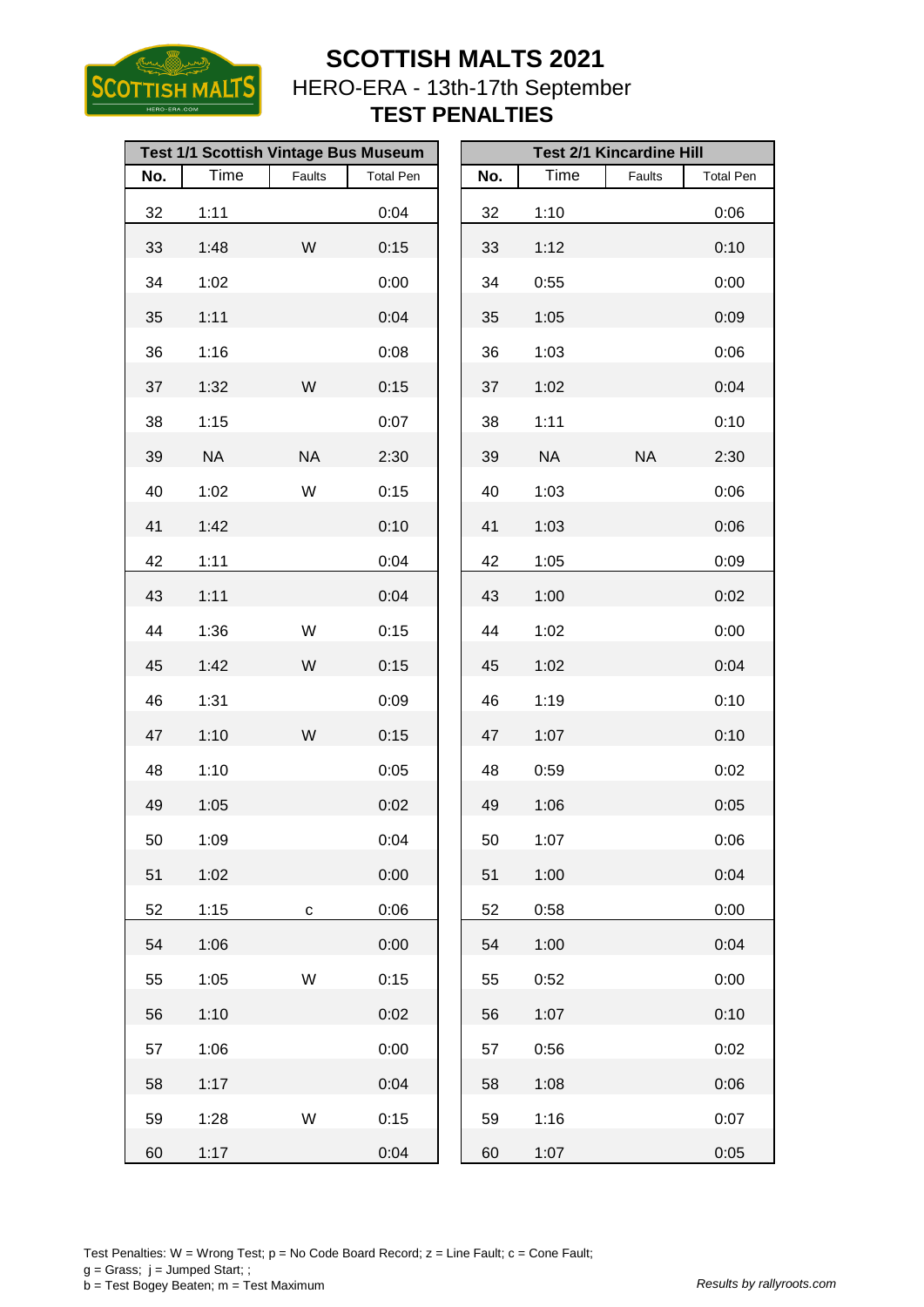

HERO-ERA - 13th-17th September **TEST PENALTIES**

|                  |           | <b>Test 2/2 Glenfarclas</b> |                  |                  |           | <b>Test 2/3 Tamdhu Warehouse</b> |                  |
|------------------|-----------|-----------------------------|------------------|------------------|-----------|----------------------------------|------------------|
| No.              | Time      | Faults                      | <b>Total Pen</b> | No.              | Time      | Faults                           | <b>Total Pen</b> |
| $\mathbf{1}$     | 1:13      | W                           | 0:15             | $\mathbf 1$      | 1:49      |                                  | 0:10             |
| $\overline{2}$   | <b>NA</b> | <b>NA</b>                   | 2:30             | $\overline{2}$   | <b>NA</b> | <b>NA</b>                        | 2:30             |
| $\sqrt{3}$       | 1:32      |                             | 0:09             | $\sqrt{3}$       | 1:33      | W                                | 0:15             |
| 4                | 0:57      |                             | 0:06             | 4                | 1:08      |                                  | 0:04             |
| 5                | 0:51      |                             | 0:02             | 5                | 1:02      |                                  | 0:02             |
| 6                | 0:52      |                             | 0:04             | 6                | 1:16      |                                  | 0:08             |
| $\overline{7}$   | <b>NA</b> | <b>NA</b>                   | 2:30             | $\boldsymbol{7}$ | 1:10      |                                  | 0:05             |
| 8                | 0:46      |                             | 0:00             | 8                | 1:01      |                                  | 0:00             |
| $\boldsymbol{9}$ | 1:01      |                             | 0:07             | $\mathsf g$      | 1:21      |                                  | 0:09             |
| 10               | 0:56      |                             | 0:05             | 10               | 1:13      |                                  | 0:06             |
| 11               | 0:46      |                             | 0:02             | 11               | 1:02      |                                  | 0:02             |
| 12               | 1:03      |                             | 0:08             | 12               | 1:15      |                                  | 0:07             |
| 14               | 0:52      |                             | 0:02             | 14               | 1:03      |                                  | 0:04             |
| 15               | 0:46      |                             | 0:00             | 15               | 0:59      |                                  | 0:00             |
| 16               | 0:56      |                             | 0:08             | 16               | 1:13      | W                                | 0:15             |
| 17               | 0:52      |                             | 0:02             | 17               | 1:24      |                                  | 0:06             |
| 18               | 1:18      | z                           | 0:10             | 18               | 1:27      |                                  | 0:07             |
| 19               | 0:53      |                             | 0:05             | 19               | 1:02      |                                  | 0:02             |
| 20               | 0:54      |                             | 0:06             | 20               | 1:07      | W                                | 0:15             |
| 21               | 1:01      |                             | 0:09             | 21               | 1:30      |                                  | 0:08             |
| 22               | 1:09      |                             | 0:10             | 22               | 1:35      |                                  | 0:09             |
| 23               | 0:54      |                             | 0:06             | 23               | 1:13      |                                  | 0:05             |
| 24               | 0:52      |                             | 0:06             | 24               | 1:24      |                                  | 0:07             |
| 25               | 1:22      | W                           | 0:15             | 25               | 1:15      |                                  | 0:06             |
| 26               | 1:06      |                             | 0:07             | 26               | 1:39      |                                  | 0:09             |
| 27               | 1:08      |                             | 0:08             | 27               | 1:34      |                                  | 0:08             |
| 28               | 0:43      |                             | 0:00             | 28               | 1:01      |                                  | 0:00             |
| 30               | 0:49      |                             | 0:04             | 30               | 1:04      |                                  | 0:05             |
| 31               | 1:27      |                             | 0:09             | 31               | 1:03      |                                  | 0:04             |
|                  |           |                             |                  |                  |           |                                  |                  |

|                |           | <b>Test 2/3 Tamdhu Warehouse</b> |                  |
|----------------|-----------|----------------------------------|------------------|
| No.            | Time      | <b>Faults</b>                    | <b>Total Pen</b> |
| 1              | 1:49      |                                  | 0:10             |
| $\overline{2}$ | <b>NA</b> | <b>NA</b>                        | 2:30             |
| 3              | 1:33      | W                                | 0:15             |
| 4              | 1:08      |                                  | 0:04             |
| 5              | 1:02      |                                  | 0:02             |
| 6              | 1:16      |                                  | 0:08             |
| $\overline{7}$ | 1:10      |                                  | 0:05             |
| 8              | 1:01      |                                  | 0:00             |
| 9              | 1:21      |                                  | 0:09             |
| 10             | 1:13      |                                  | 0:06             |
| 11             | 1:02      |                                  | 0:02             |
| 12             | 1:15      |                                  | 0:07             |
| 14             | 1:03      |                                  | 0:04             |
| 15             | 0:59      |                                  | 0:00             |
| 16             | 1:13      | W                                | 0:15             |
| 17             | 1:24      |                                  | 0:06             |
| 18             | 1:27      |                                  | 0:07             |
| 19             | 1:02      |                                  | 0:02             |
| 20             | 1:07      | W                                | 0:15             |
| 21             | 1:30      |                                  | 0:08             |
| 22             | 1:35      |                                  | 0:09             |
| 23             | 1:13      |                                  | 0:05             |
| 24             | 1:24      |                                  | 0:07             |
| 25             | 1:15      |                                  | 0:06             |
| 26             | 1:39      |                                  | 0:09             |
| 27             | 1:34      |                                  | 0:08             |
| 28             | 1:01      |                                  | 0:00             |
| 30             | 1:04      |                                  | 0:05             |
| 31             | 1:03      |                                  | 0:04             |

Test Penalties: W = Wrong Test;  $p = No Code Board Record; z = Line Faul; c = Cone Faul;$ 

 $g =$  Grass;  $j =$  Jumped Start; ;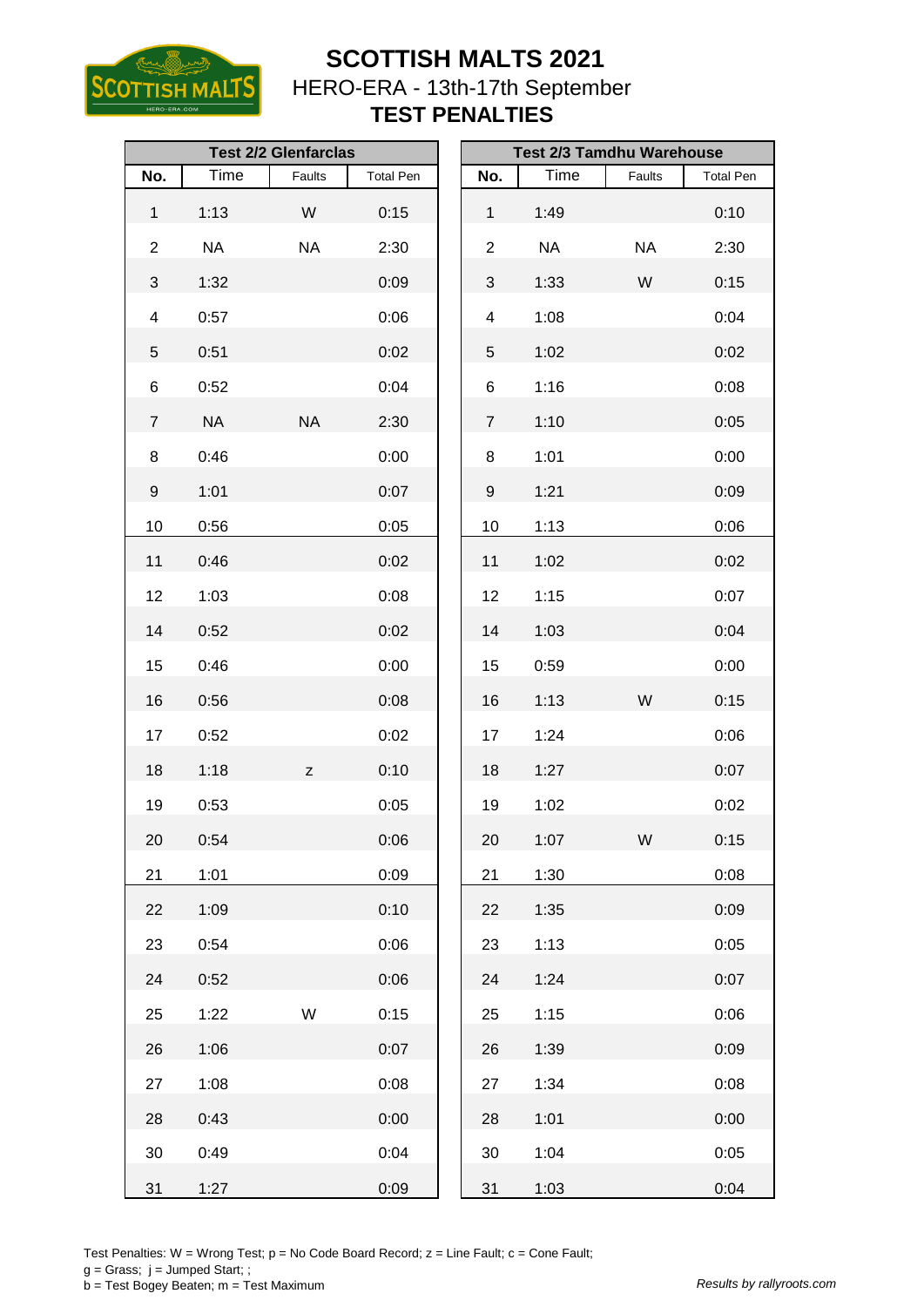

**TEST PENALTIES**

|     |           | <b>Test 2/2 Glenfarclas</b> |                  | <b>Test 2/3 Tamdhu Warehouse</b> |     |           |           |                  |
|-----|-----------|-----------------------------|------------------|----------------------------------|-----|-----------|-----------|------------------|
| No. | Time      | Faults                      | <b>Total Pen</b> |                                  | No. | Time      | Faults    | <b>Total Pen</b> |
| 32  | 0:50      |                             | 0:05             |                                  | 32  | 1:07      | W         | 0:15             |
| 33  | 0:54      |                             | 0:07             |                                  | 33  | 1:11      |           | 0:08             |
| 34  | 0:44      |                             | 0:00             |                                  | 34  | 1:02      |           | 0:00             |
| 35  | 1:03      | W                           | 0:15             |                                  | 35  | 1:02      |           | 0:00             |
| 36  | 0:53      |                             | 0:06             |                                  | 36  | 0:56      | W         | 0:15             |
| 37  | 0:47      |                             | 0:02             |                                  | 37  | 1:05      |           | 0:05             |
| 38  | 0:54      |                             | 0:07             |                                  | 38  | 1:07      |           | 0:07             |
| 39  | <b>NA</b> | <b>NA</b>                   | 2:30             |                                  | 39  | <b>NA</b> | <b>NA</b> | 2:30             |
| 40  | 0:55      |                             | 0:10             |                                  | 40  | 1:36      | W         | 0:15             |
| 41  | 0:57      | Z                           | 0:10             |                                  | 41  | 1:14      |           | 0:10             |
| 42  | 0:52      |                             | 0:05             |                                  | 42  | 1:11      |           | 0:08             |
| 43  | <b>NA</b> | <b>NA</b>                   | 2:30             |                                  | 43  | <b>NA</b> | <b>NA</b> | 2:30             |
| 44  | 0:48      |                             | 0:00             |                                  | 44  | 1:08      |           | 0:00             |
| 45  | 0:51      |                             | 0:04             |                                  | 45  | 1:06      |           | 0:06             |
| 46  | 1:06      |                             | 0:10             |                                  | 46  | 1:21      |           | 0:10             |
| 47  | 0:54      |                             | 0:07             |                                  | 47  | 1:11      | W         | 0:15             |
| 48  | 0:52      |                             | 0:04             |                                  | 48  | 1:04      |           | 0:02             |
| 49  | 0:45      |                             | 0:02             |                                  | 49  | 1:01      |           | 0:00             |
| 50  | 1:15      |                             | 0:06             |                                  | 50  | 1:06      |           | 0:05             |
| 51  | 0:43      |                             | 0:00             |                                  | 51  | 1:05      |           | 0:04             |
| 52  | 0:58      |                             | 0:05             |                                  | 52  | 1:08      |           | 0:06             |
| 54  | 0:48      |                             | 0:04             |                                  | 54  | 1:06      |           | 0:04             |
| 55  | 0:45      |                             | 0:02             |                                  | 55  | 1:00      |           | 0:00             |
| 56  | 0:57      |                             | 0:10             |                                  | 56  | 1:02      |           | 0:00             |
| 57  | 0:44      |                             | 0:00             |                                  | 57  | 1:02      |           | 0:02             |
| 58  | 0:54      |                             | 0:05             |                                  | 58  | 1:13      |           | 0:06             |
| 59  | 1:01      |                             | 0:06             |                                  | 59  | 1:23      |           | 0:07             |
| 60  | 1:01      |                             | 0:07             |                                  | 60  | 1:12      |           | 0:05             |

|     | Test 2/3 Tamdhu Warehouse |           |                  |
|-----|---------------------------|-----------|------------------|
| No. | Time                      | Faults    | <b>Total Pen</b> |
| 32  | 1:07                      | W         | 0:15             |
| 33  | 1:11                      |           | 0:08             |
| 34  | 1:02                      |           | 0:00             |
| 35  | 1:02                      |           | 0:00             |
| 36  | 0:56                      | W         | 0:15             |
| 37  | 1:05                      |           | 0:05             |
| 38  | 1:07                      |           | 0:07             |
| 39  | <b>NA</b>                 | <b>NA</b> | 2:30             |
| 40  | 1:36                      | W         | 0:15             |
| 41  | 1:14                      |           | 0:10             |
| 42  | 1:11                      |           | 0:08             |
| 43  | <b>NA</b>                 | <b>NA</b> | 2:30             |
| 44  | 1:08                      |           | 0:00             |
| 45  | 1:06                      |           | 0:06             |
| 46  | 1:21                      |           | 0:10             |
| 47  | 1:11                      | W         | 0:15             |
| 48  | 1:04                      |           | 0:02             |
| 49  | 1:01                      |           | 0:00             |
| 50  | 1:06                      |           | 0:05             |
| 51  | 1:05                      |           | 0:04             |
| 52  | 1:08                      |           | 0:06             |
| 54  | 1:06                      |           | 0:04             |
| 55  | 1:00                      |           | 0:00             |
| 56  | 1:02                      |           | 0:00             |
| 57  | 1:02                      |           | 0:02             |
| 58  | 1:13                      |           | 0:06             |
| 59  | 1:23                      |           | 0:07             |
| 60  | 1.12                      |           | 0.05             |

Test Penalties: W = Wrong Test;  $p = No Code Board Record; z = Line Faul; c = Cone Faul;$  $g =$  Grass;  $j =$  Jumped Start; ; b = Test Bogey Beaten; m = Test Maximum *Results by rallyroots.com*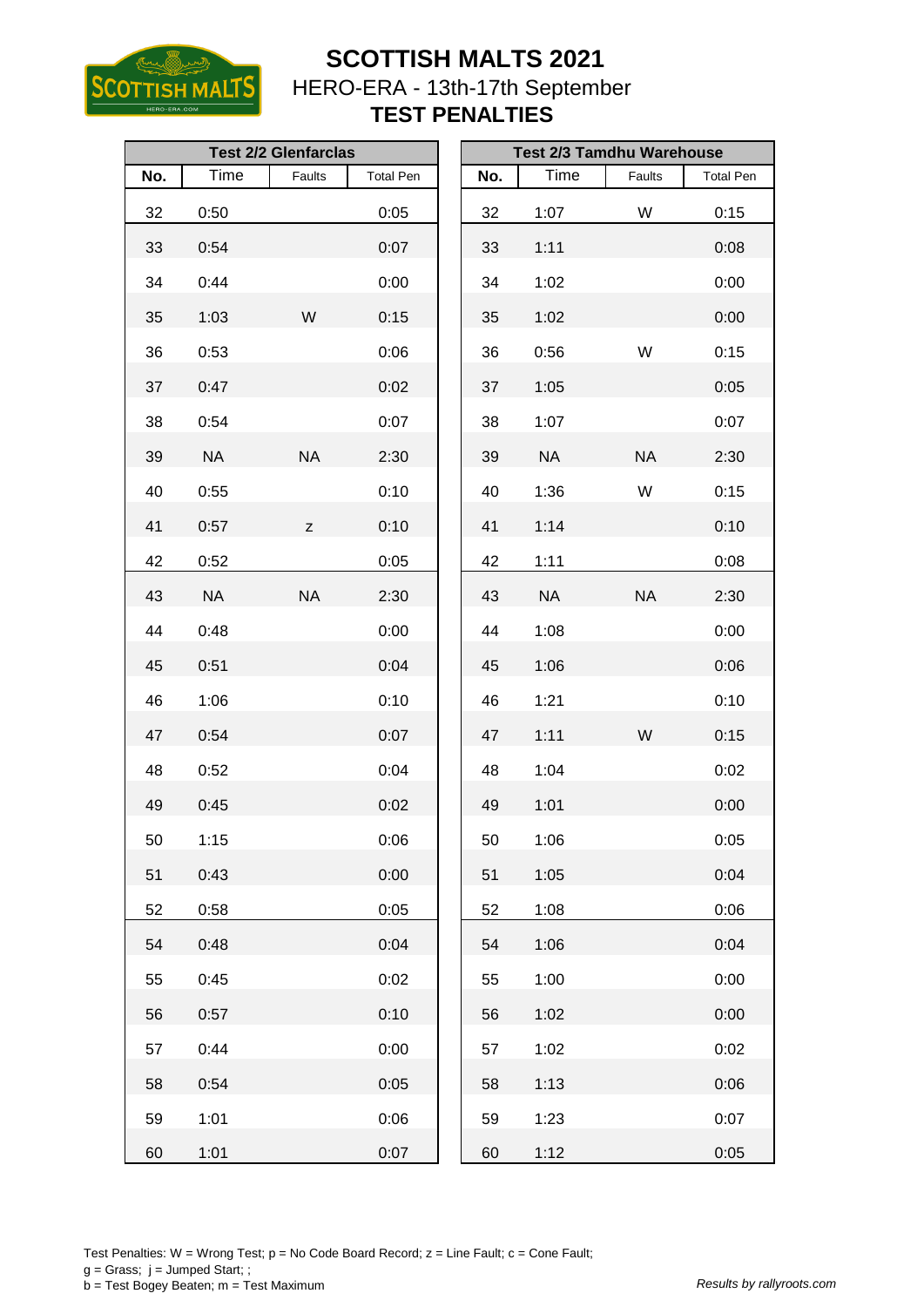

HERO-ERA - 13th-17th September **TEST PENALTIES**

|                  |                   | <b>Test 2/4 Tamdhu Yard</b> |                  | <b>Test 2/5 Balmenach Distillery</b> |           |           |              |                  |
|------------------|-------------------|-----------------------------|------------------|--------------------------------------|-----------|-----------|--------------|------------------|
| No.              | Time              | Faults                      | <b>Total Pen</b> | No.                                  | Time      |           | Faults       | <b>Total Pen</b> |
| $\mathbf{1}$     | 2:46<br>${\sf m}$ |                             | 0:15             | $\mathbf 1$                          | 1:29      |           |              | 0:08             |
| $\overline{c}$   | <b>NA</b>         | <b>NA</b>                   | 2:30             | $\overline{2}$                       | <b>NA</b> |           | <b>NA</b>    | 2:30             |
| $\mathfrak{S}$   | 2:07<br>${\sf m}$ |                             | 0:15             | $\ensuremath{\mathsf{3}}$            | 1:44      | ${\sf m}$ |              | 0:15             |
| 4                | 1:47              |                             | 0:09             | 4                                    | 0:54      |           |              | 0:05             |
| 5                | 0:46              |                             | 0:02             | 5                                    | 0:39      |           |              | 0:00             |
| 6                | 1:35              |                             | 0:08             | 6                                    | 1:36      | ${\sf m}$ |              | 0:15             |
| $\overline{7}$   | 0:59              |                             | 0:05             | $\boldsymbol{7}$                     | 1:16      |           |              | 0:07             |
| 8                | 0:42              |                             | 0:00             | 8                                    | 0:41      |           |              | 0:02             |
| $\boldsymbol{9}$ | 1:02              |                             | 0:06             | $\mathsf g$                          | 0:51      |           |              | 0:04             |
| 10               | 0:55              |                             | 0:04             | 10                                   | 0:55      |           |              | 0:06             |
| 11               | 0:49              |                             | 0:04             | 11                                   | 0:50      |           | ${\bf C}$    | 0:06             |
| 12               | 1:29              |                             | 0:07             | 12                                   | 1:42      | ${\sf m}$ | W            | 0:15             |
| 14               | 0:46              |                             | 0:00             | 14                                   | 0:41      |           |              | 0:00             |
| 15               | 0:51              |                             | 0:02             | 15                                   | 0:41      |           |              | 0:00             |
| 16               | 1:35              |                             | 0:10             | 16                                   | 0:45      |           |              | 0:05             |
| 17               | 1:06              |                             | 0:06             | 17                                   | 0:50      |           |              | 0:06             |
| 18               | 1:36              |                             | 0:10             | 18                                   | 1:20      |           |              | 0:10             |
| 19               | 0:53              |                             | 0:04             | 19                                   | 0:42      |           |              | 0:04             |
| 20               | 1:00              |                             | 0:05             | 20                                   | 1:25      |           |              | 0:10             |
| 21               | 1:11              |                             | 0:08             | 21                                   | 1:07      |           |              | 0:09             |
| 22               | 1:27              |                             | 0:09             | 22                                   | 1:03      |           |              | 0:08             |
| 23               | 1:09              |                             | 0:07             | 23                                   | 0:52      |           |              | 0:07             |
| 24               | 1:20              |                             | 0:07             | 24                                   | 1:02      |           |              | 0:07             |
| 25               | 1:30              |                             | 0:08             | 25                                   | 1:20      |           | $\mathbf{C}$ | 0:09             |
| 26               | 1:41              |                             | 0:10             | 26                                   | 2:15      | ${\sf m}$ | W            | 0:15             |
| 27               | 1:36              |                             | 0:09             | 27                                   | 1:08      |           |              | 0:08             |
| 28               | 0:45              |                             | 0:00             | 28                                   | 0:39      |           |              | 0:02             |
| 30               | 0:49              |                             | 0:04             | 30                                   | 0:42      |           |              | 0:04             |
| 31               | 0:45              |                             | 0:00             | 31                                   | 0:38      |           |              | 0:00             |

| <b>Test 2/5 Balmenach Distillery</b> |           |   |               |                  |  |  |  |
|--------------------------------------|-----------|---|---------------|------------------|--|--|--|
| No.                                  | Time      |   | <b>Faults</b> | <b>Total Pen</b> |  |  |  |
| 1                                    | 1:29      |   |               | 0:08             |  |  |  |
| 2                                    | <b>NA</b> |   | <b>NA</b>     | 2:30             |  |  |  |
| 3                                    | 1:44      | m |               | 0:15             |  |  |  |
| $\overline{\mathbf{4}}$              | 0:54      |   |               | 0:05             |  |  |  |
| 5                                    | 0:39      |   |               | 0:00             |  |  |  |
| 6                                    | 1:36      | m |               | 0:15             |  |  |  |
| $\overline{7}$                       | 1:16      |   |               | 0:07             |  |  |  |
| 8                                    | 0:41      |   |               | 0:02             |  |  |  |
| 9                                    | 0:51      |   |               | 0:04             |  |  |  |
| 10                                   | 0:55      |   |               | 0:06             |  |  |  |
| 11                                   | 0:50      |   | С             | 0:06             |  |  |  |
| 12                                   | 1:42      | m | W             | 0:15             |  |  |  |
| 14                                   | 0:41      |   |               | 0:00             |  |  |  |
| 15                                   | 0:41      |   |               | 0:00             |  |  |  |
| 16                                   | 0:45      |   |               | 0:05             |  |  |  |
| 17                                   | 0:50      |   |               | 0:06             |  |  |  |
| 18                                   | 1:20      |   |               | 0:10             |  |  |  |
| 19                                   | 0:42      |   |               | 0:04             |  |  |  |
| 20                                   | 1:25      |   |               | 0:10             |  |  |  |
| 21                                   | 1:07      |   |               | 0:09             |  |  |  |
| 22                                   | 1:03      |   |               | 0:08             |  |  |  |
| 23                                   | 0:52      |   |               | 0:07             |  |  |  |
| 24                                   | 1:02      |   |               | 0:07             |  |  |  |
| 25                                   | 1:20      |   | C             | 0:09             |  |  |  |
| 26                                   | 2:15      | m | W             | 0:15             |  |  |  |
| 27                                   | 1:08      |   |               | 0:08             |  |  |  |
| 28                                   | 0:39      |   |               | 0:02             |  |  |  |
| 30                                   | 0:42      |   |               | 0:04             |  |  |  |
| 31                                   | 0:38      |   |               | 0:00             |  |  |  |

Test Penalties: W = Wrong Test;  $p = No Code Board Record; z = Line Faul; c = Cone Faul;$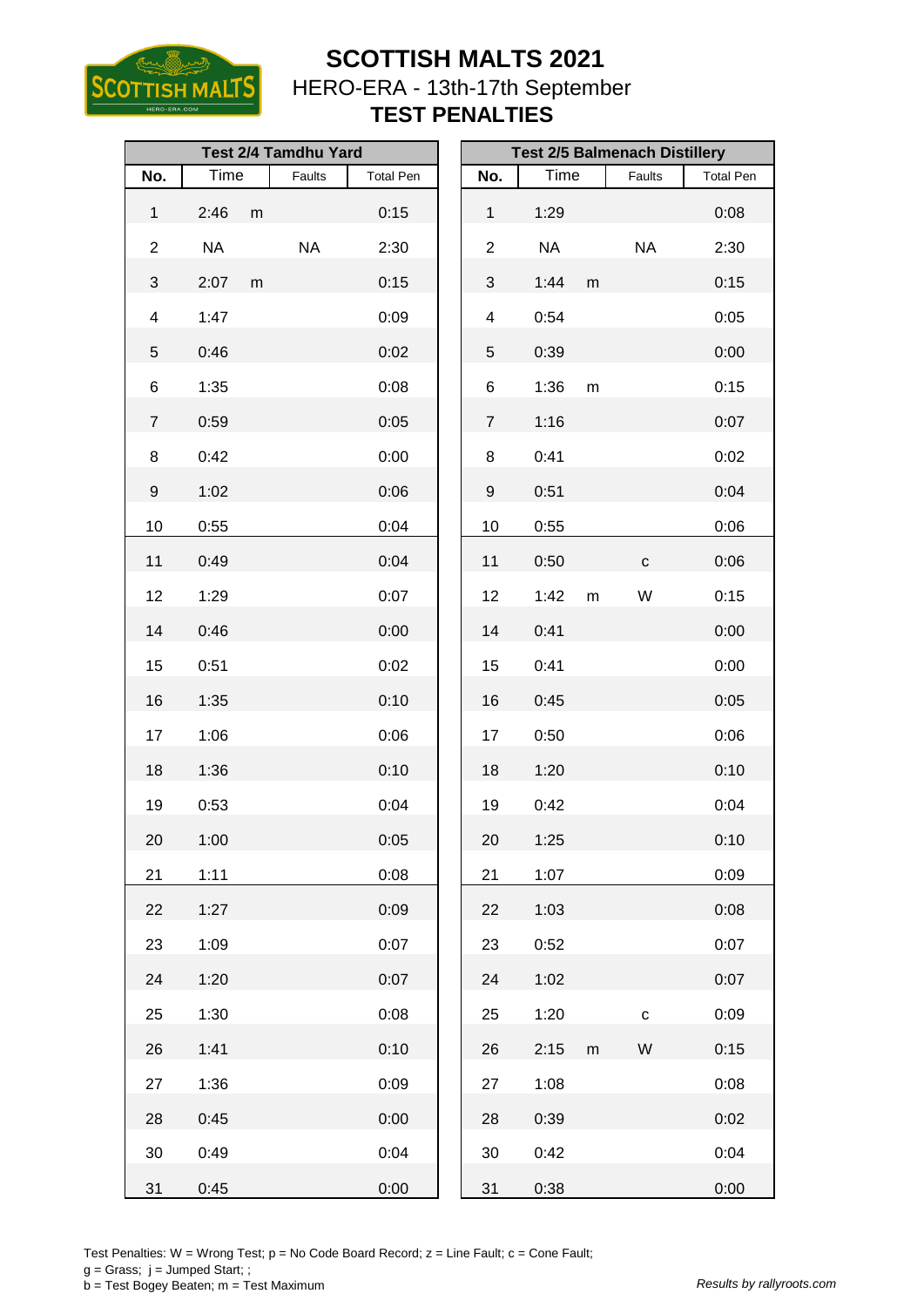

**TEST PENALTIES**

|     |           | <b>Test 2/4 Tamdhu Yard</b> |                  | <b>Test 2/5 Balmenach Distillery</b> |     |           |              |                  |
|-----|-----------|-----------------------------|------------------|--------------------------------------|-----|-----------|--------------|------------------|
| No. | Time      | Faults                      | <b>Total Pen</b> |                                      | No. | Time      | Faults       | <b>Total Pen</b> |
| 32  | 0:51      |                             | 0:06             |                                      | 32  | 0:45      |              | 0:05             |
| 33  | 1:02      |                             | 0:08             |                                      | 33  | 0:48      | $\mathtt{C}$ | 0:10             |
| 34  | 0:43      |                             | 0:00             |                                      | 34  | 0:38      |              | 0:00             |
| 35  | 0:51      |                             | 0:02             |                                      | 35  | 0:43      |              | 0:04             |
| 36  | 0:59      |                             | 0:06             |                                      | 36  | 1:01      | W            | 0:15             |
| 37  | 0:59      |                             | 0:06             |                                      | 37  | 0:50      |              | 0:08             |
| 38  | 1:17      |                             | 0:10             |                                      | 38  | 0:42      |              | 0:02             |
| 39  | <b>NA</b> | <b>NA</b>                   | 2:30             |                                      | 39  | <b>NA</b> | <b>NA</b>    | 2:30             |
| 40  | 1:07      | W                           | 0:15             |                                      | 40  | 1:09      | $\mathbf{C}$ | 0:10             |
| 41  | 1:13      |                             | 0:10             |                                      | 41  | 0:54      |              | 0:09             |
| 42  | 0:56      |                             | 0:05             |                                      | 42  | 0:44      |              | 0:05             |
| 43  | <b>NA</b> | <b>NA</b>                   | 2:30             |                                      | 43  | <b>NA</b> | <b>NA</b>    | 2:30             |
| 44  | 1:20      | W                           | 0:15             |                                      | 44  | 0:44      | $\mathbf{C}$ | 0:00             |
| 45  | 1:00      | W                           | 0:15             |                                      | 45  | 1:04      |              | 0:10             |
| 46  | 1:07      | W                           | 0:15             |                                      | 46  | 0:56      |              | 0:10             |
| 47  | 1:12      |                             | 0:09             |                                      | 47  | 0:48      |              | 0:07             |
| 48  | 1:08      |                             | 0:05             |                                      | 48  | 0:53      |              | 0:05             |
| 49  | 0:56      |                             | 0:02             |                                      | 49  | 0:42      |              | 0:00             |
| 50  | 1:09      |                             | 0:06             |                                      | 50  | 1:18      |              | 0:06             |
| 51  | 0:47      |                             | 0:00             |                                      | 51  | 0:43      |              | 0:02             |
| 52  | 1:06      |                             | 0:04             |                                      | 52  | 0:47      |              | 0:04             |
| 54  | 0:59      | W                           | 0:15             |                                      | 54  | 0:46      |              | 0:02             |
| 55  | 0:56      |                             | 0:02             |                                      | 55  | 0:47      |              | 0:04             |
| 56  | 0:55      |                             | 0:04             |                                      | 56  | 0:44      |              | 0:05             |
| 57  | 0:49      |                             | 0:00             |                                      | 57  | 0:40      |              | 0:00             |
| 58  | 0:57      |                             | 0:04             |                                      | 58  | 0:49      |              | 0:05             |
| 59  | 1:06      | W                           | 0:15             |                                      | 59  | 0:58      |              | 0:06             |
| 60  | 1:01      |                             | 0:05             |                                      | 60  | 0:56      | W            | 0:15             |

|     |             | <b>Test 2/5 Balmenach Distillery</b> |                  |
|-----|-------------|--------------------------------------|------------------|
| No. | <b>Time</b> | <b>Faults</b>                        | <b>Total Pen</b> |
| 32  | 0:45        |                                      | 0:05             |
| 33  | 0:48        | C                                    | 0:10             |
| 34  | 0:38        |                                      | 0:00             |
| 35  | 0:43        |                                      | 0:04             |
| 36  | 1:01        | W                                    | 0:15             |
| 37  | 0:50        |                                      | 0:08             |
| 38  | 0:42        |                                      | 0:02             |
| 39  | <b>NA</b>   | <b>NA</b>                            | 2:30             |
| 40  | 1:09        | С                                    | 0:10             |
| 41  | 0:54        |                                      | 0:09             |
| 42  | 0:44        |                                      | 0:05             |
| 43  | <b>NA</b>   | <b>NA</b>                            | 2:30             |
| 44  | 0:44        | C                                    | 0:00             |
| 45  | 1:04        |                                      | 0:10             |
| 46  | 0:56        |                                      | 0:10             |
| 47  | 0:48        |                                      | 0:07             |
| 48  | 0:53        |                                      | 0:05             |
| 49  | 0:42        |                                      | 0:00             |
| 50  | 1:18        |                                      | 0:06             |
| 51  | 0:43        |                                      | 0:02             |
| 52  | 0:47        |                                      | 0:04             |
| 54  | 0:46        |                                      | 0:02             |
| 55  | 0:47        |                                      | 0:04             |
| 56  | 0:44        |                                      | 0:05             |
| 57  | 0:40        |                                      | 0:00             |
| 58  | 0:49        |                                      | 0:05             |
| 59  | 0:58        |                                      | 0:06             |
| 60  | 0.56        | W                                    | 0.15             |

Test Penalties: W = Wrong Test;  $p = No Code Board Record; z = Line Faul; c = Cone Faul;$  $g =$  Grass;  $j =$  Jumped Start; ; b = Test Bogey Beaten; m = Test Maximum *Results by rallyroots.com*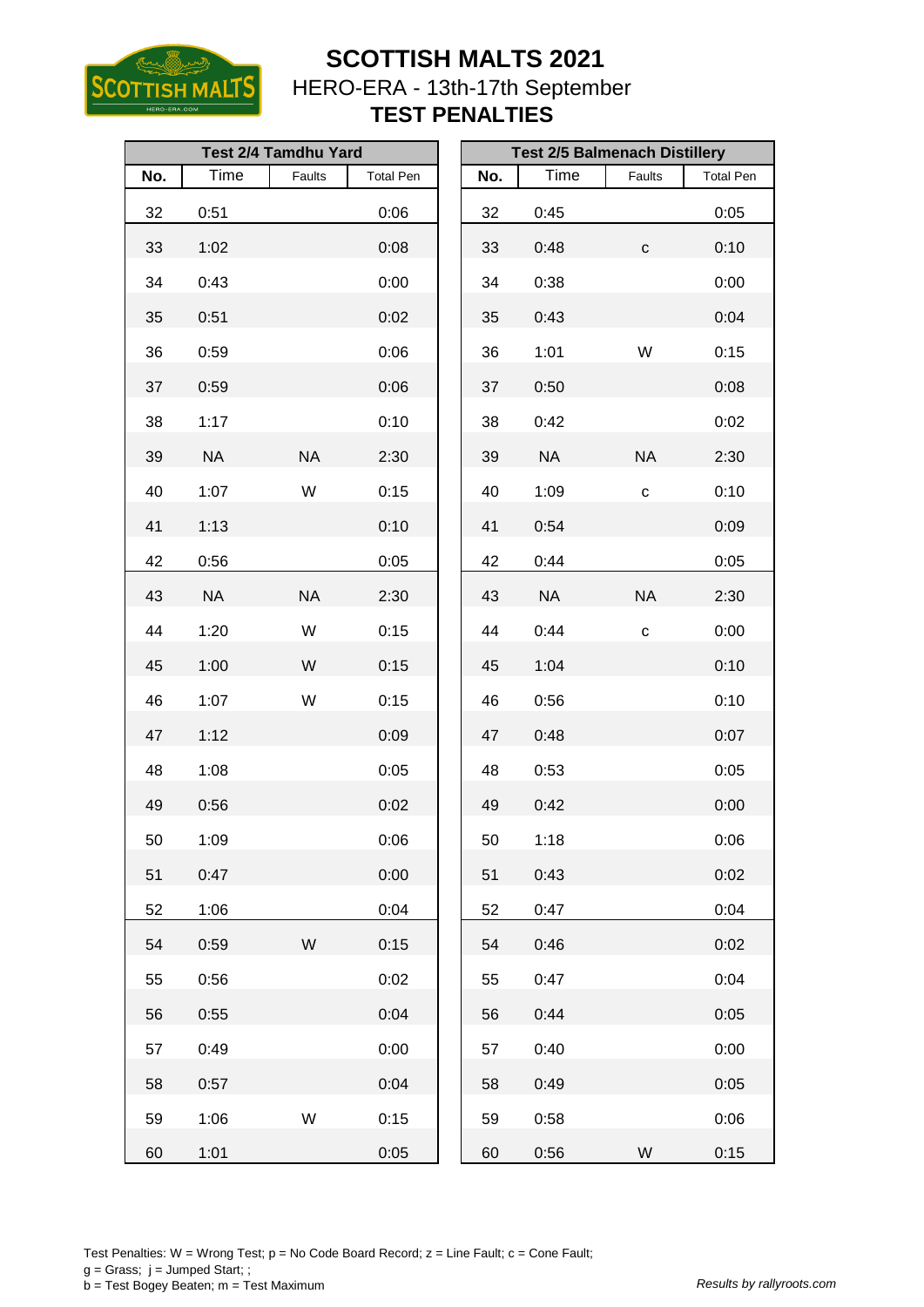

HERO-ERA - 13th-17th September **TEST PENALTIES**

|                  |           | <b>Test 3/1 Grampian Transport Musuem</b> |                  |                  |           | <b>Test 4/1 Blair Atholl Stables</b> |                  |
|------------------|-----------|-------------------------------------------|------------------|------------------|-----------|--------------------------------------|------------------|
| No.              | Time      | Faults                                    | <b>Total Pen</b> | No.              | Time      | Faults                               | <b>Total Pen</b> |
| $\mathbf{1}$     | 1:28      |                                           | 0:08             | $\mathbf{1}$     | 1:06      | $\mathtt{C}$                         | 0:10             |
| $\overline{2}$   | 1:22      | W                                         | 0:15             | $\overline{2}$   | 1:10      | $\mathbf C$                          | 0:10             |
| 3                | 1:49      | cc                                        | 0:10             | $\mathfrak{S}$   | 1:19      | $\mathbf{C}$                         | 0:10             |
| 4                | 1:15      |                                           | 0:04             | 4                | 1:05      |                                      | 0:06             |
| 5                | 1:07      | ccc                                       | 0:09             | 5                | 0:57      | $\mathtt{C}$                         | 0:08             |
| 6                | 1:28      | W                                         | 0:15             | 6                | 1:00      |                                      | 0:02             |
| $\overline{7}$   | 1:08      |                                           | 0:02             | $\boldsymbol{7}$ | 1:00      |                                      | 0:02             |
| 8                | 1:01      |                                           | 0:00             | 8                | 0:57      |                                      | 0:00             |
| $\boldsymbol{9}$ | 1:18      |                                           | 0:05             | 9                | 1:03      |                                      | 0:05             |
| 10               | 1:18      |                                           | 0:05             | 10               | 1:05      |                                      | 0:06             |
| 11               | 1:07      | С                                         | 0:05             | 11               | 0:59      |                                      | 0:05             |
| 12               | 1:19      |                                           | 0:07             | 12               | 1:08      |                                      | 0:09             |
| 14               | 1:06      |                                           | 0:02             | 14               | 1:00      |                                      | 0:02             |
| 15               | 1:12      | C                                         | 0:06             | 15               | <b>NA</b> | <b>NA</b>                            | 2:30             |
| 16               | 1:10      |                                           | 0:05             | 16               | 1:02      |                                      | 0:04             |
| 17               | 1:06      |                                           | 0:02             | 17               | 1:02      |                                      | 0:04             |
| 18               | 1:42      |                                           | 0:08             | 18               | 1:14      |                                      | 0:08             |
| 19               | 1:02      |                                           | 0:00             | 19               | 0:57      |                                      | 0:00             |
| 20               | <b>NA</b> | <b>NA</b>                                 | 2:30             | 20               | <b>NA</b> | ΝA                                   | 2:30             |
| 21               | 1:47      | W                                         | 0:15             | 21               | 1:14      |                                      | 0:09             |
| 22               | 1:26      |                                           | 0:07             | 22               | 1:10      |                                      | 0:07             |
| 23               | 1:13      | W                                         | 0:15             | 23               | 1:04      |                                      | 0:06             |
| 24               | 1:15      | W                                         | 0:15             | 24               | 0:59      |                                      | 0:04             |
| 25               | 1:24      | $_{\rm CC}$                               | 0:08             | 25               | <b>NA</b> | <b>NA</b>                            | 2:30             |
| 26               | 1:39      |                                           | 0:07             | 26               | 1:10      |                                      | 0:08             |
| 27               | 1:27      |                                           | 0:06             | 27               | 1:09      |                                      | 0:07             |
| 28               | 0:56      |                                           | 0:00             | 28               | 0:52      |                                      | 0:00             |
| 30               | 1:02      |                                           | 0:02             | 30               | 1:04      | CZ                                   | 0:09             |
| 31               | 0:55      | W                                         | 0:15             | 31               | 0:56      |                                      | 0:02             |

|                |           | <b>Test 4/1 Blair Atholl Stables</b> |                  |
|----------------|-----------|--------------------------------------|------------------|
| No.            | Time      | <b>Faults</b>                        | <b>Total Pen</b> |
| $\mathbf{1}$   | 1:06      | C                                    | 0:10             |
| $\overline{2}$ | 1:10      | C                                    | 0:10             |
| 3              | 1:19      | C                                    | 0:10             |
| 4              | 1:05      |                                      | 0:06             |
| 5              | 0:57      | C                                    | 0:08             |
| 6              | 1:00      |                                      | 0:02             |
| $\overline{7}$ | 1:00      |                                      | 0:02             |
| 8              | 0:57      |                                      | 0:00             |
| 9              | 1:03      |                                      | 0:05             |
| 10             | 1:05      |                                      | 0:06             |
| 11             | 0:59      |                                      | 0:05             |
| 12             | 1:08      |                                      | 0:09             |
| 14             | 1:00      |                                      | 0:02             |
| 15             | <b>NA</b> | <b>NA</b>                            | 2:30             |
| 16             | 1:02      |                                      | 0:04             |
| 17             | 1:02      |                                      | 0:04             |
| 18             | 1:14      |                                      | 0:08             |
| 19             | 0:57      |                                      | 0:00             |
| 20             | <b>NA</b> | <b>NA</b>                            | 2:30             |
| 21             | 1:14      |                                      | 0:09             |
| 22             | 1:10      |                                      | 0:07             |
| 23             | 1:04      |                                      | 0:06             |
| 24             | 0:59      |                                      | 0:04             |
| 25             | <b>NA</b> | <b>NA</b>                            | 2:30             |
| 26             | 1:10      |                                      | 0:08             |
| 27             | 1:09      |                                      | 0:07             |
| 28             | 0:52      |                                      | 0:00             |
| 30             | 1:04      | CZ                                   | 0:09             |
| 31             | 0:56      |                                      | 0:02             |

Test Penalties: W = Wrong Test;  $p = No Code Board Record; z = Line Faul; c = Cone Faul;$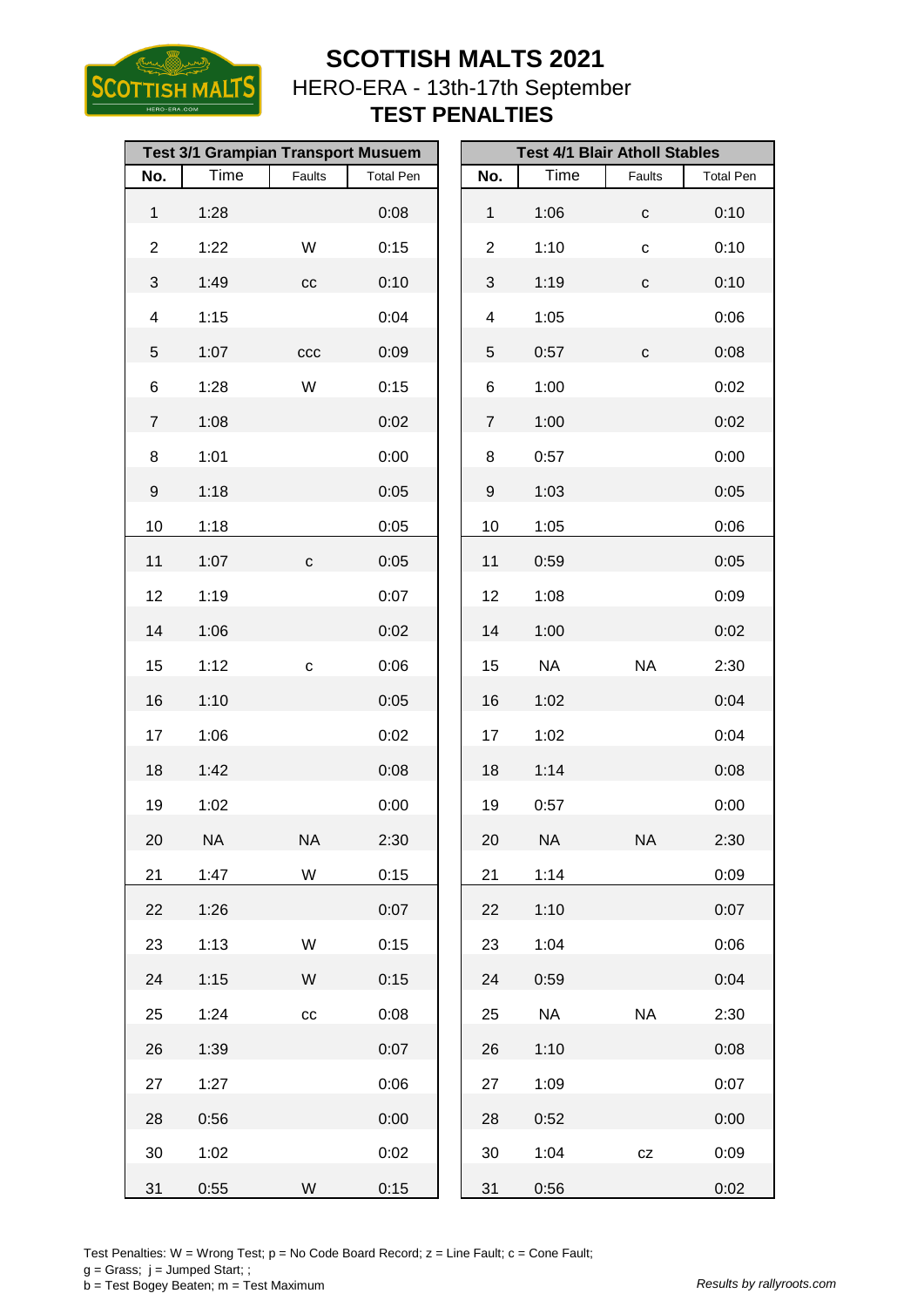

**TEST PENALTIES**

|     |           | <b>Test 3/1 Grampian Transport Musuem</b> |                  |     | <b>Test 4/1 Blair Atholl Stables</b> |              |                  |  |
|-----|-----------|-------------------------------------------|------------------|-----|--------------------------------------|--------------|------------------|--|
| No. | Time      | Faults                                    | <b>Total Pen</b> | No. | Time                                 | Faults       | <b>Total Pen</b> |  |
| 32  | 1:13      |                                           | 0:04             | 32  | 1:00                                 |              | 0:06             |  |
| 33  | 1:18      |                                           | 0:07             | 33  | 1:10                                 |              | 0:10             |  |
| 34  | 1:09      |                                           | 0:02             | 34  | 0:56                                 |              | 0:02             |  |
| 35  | 1:10      | W                                         | 0:15             | 35  | 0:55                                 |              | 0:00             |  |
| 36  | 1:04      | W                                         | 0:15             | 36  | 0:56                                 |              | 0:05             |  |
| 37  | 1:14      |                                           | 0:05             | 37  | 0:57                                 |              | 0:06             |  |
| 38  | 1:03      | С                                         | 0:04             | 38  | 0:56                                 |              | 0:04             |  |
| 39  | <b>NA</b> | <b>NA</b>                                 | 2:30             | 39  | <b>NA</b>                            | <b>NA</b>    | 2:30             |  |
| 40  | 1:15      | cc                                        | 0:09             | 40  | 1:02                                 |              | 0:10             |  |
| 41  | 1:47      |                                           | 0:10             | 41  | 1:05                                 | $\mathtt{C}$ | 0:10             |  |
| 42  | 1:03      |                                           | 0:00             | 42  | 0:59                                 |              | 0:09             |  |
| 43  | <b>NA</b> | <b>NA</b>                                 | 2:30             | 43  | <b>NA</b>                            | <b>NA</b>    | 2:30             |  |
| 44  | 1:09      |                                           | 0:00             | 44  | 0:57                                 | $\mathbf C$  | 0:00             |  |
| 45  | <b>NA</b> | <b>NA</b>                                 | 2:30             | 45  | <b>NA</b>                            | <b>NA</b>    | 2:30             |  |
| 46  | 1:16      | С                                         | 0:08             | 46  | 1:08                                 | $\mathbf C$  | 0:10             |  |
| 47  | 1:15      |                                           | 0:06             | 47  | 0:59                                 |              | 0:08             |  |
| 48  | 1:08      |                                           | 0:05             | 48  | 0:54                                 |              | 0:00             |  |
| 49  | 1:04      |                                           | 0:02             | 49  | 0:55                                 |              | 0:02             |  |
| 50  | 1:06      |                                           | 0:04             | 50  | 0:58                                 |              | 0:06             |  |
| 51  | 1:03      |                                           | 0:00             | 51  | 0:56                                 |              | 0:05             |  |
| 52  | 1:11      |                                           | 0:06             | 52  | 0:55                                 |              | 0:02             |  |
| 54  | 1:14      |                                           | 0:04             | 54  | 0:56                                 |              | 0:00             |  |
| 55  | 1:06      |                                           | 0:02             | 55  | 0:53                                 | $\mathbf{C}$ | 0:04             |  |
| 56  | 1:45      |                                           | 0:10             | 56  | 0:58                                 |              | 0:07             |  |
| 57  | 0:57      |                                           | 0:00             | 57  | 0:56                                 | $\mathbf{C}$ | 0:06             |  |
| 58  | 1:20      | W                                         | 0:15             | 58  | 1:02                                 |              | 0:02             |  |
| 59  | 1:15      |                                           | 0:05             | 59  | 1:13                                 | C            | 0:07             |  |
| 60  | 1:19      |                                           | 0:06             | 60  | 1:04                                 |              | 0:05             |  |

|     |             | <b>Test 4/1 Blair Atholl Stables</b> |                  |
|-----|-------------|--------------------------------------|------------------|
| No. | <b>Time</b> | Faults                               | <b>Total Pen</b> |
| 32  | 1:00        |                                      | 0:06             |
| 33  | 1:10        |                                      | 0:10             |
| 34  | 0:56        |                                      | 0:02             |
| 35  | 0:55        |                                      | 0:00             |
| 36  | 0:56        |                                      | 0:05             |
| 37  | 0:57        |                                      | 0:06             |
| 38  | 0:56        |                                      | 0:04             |
| 39  | <b>NA</b>   | <b>NA</b>                            | 2:30             |
| 40  | 1:02        |                                      | 0:10             |
| 41  | 1:05        | С                                    | 0:10             |
| 42  | 0:59        |                                      | 0:09             |
| 43  | ΝA          | NA                                   | 2:30             |
| 44  | 0:57        | С                                    | 0:00             |
| 45  | <b>NA</b>   | NA                                   | 2:30             |
| 46  | 1:08        | С                                    | 0:10             |
| 47  | 0:59        |                                      | 0:08             |
| 48  | 0:54        |                                      | 0:00             |
| 49  | 0:55        |                                      | 0:02             |
| 50  | 0:58        | C                                    | 0:06             |
| 51  | 0:56        |                                      | 0:05             |
| 52  | 0:55        |                                      | 0:02             |
| 54  | 0:56        |                                      | 0:00             |
| 55  | 0:53        | C                                    | 0:04             |
| 56  | 0:58        |                                      | 0:07             |
| 57  | 0:56        | C                                    | 0:06             |
| 58  | 1:02        |                                      | 0:02             |
| 59  | 1:13        | C                                    | 0:07             |
| 60  | 1:04        |                                      | 0:05             |

Test Penalties: W = Wrong Test;  $p = No Code Board Record; z = Line Faul; c = Cone Faul;$  $g =$  Grass;  $j =$  Jumped Start; ; b = Test Bogey Beaten; m = Test Maximum *Results by rallyroots.com*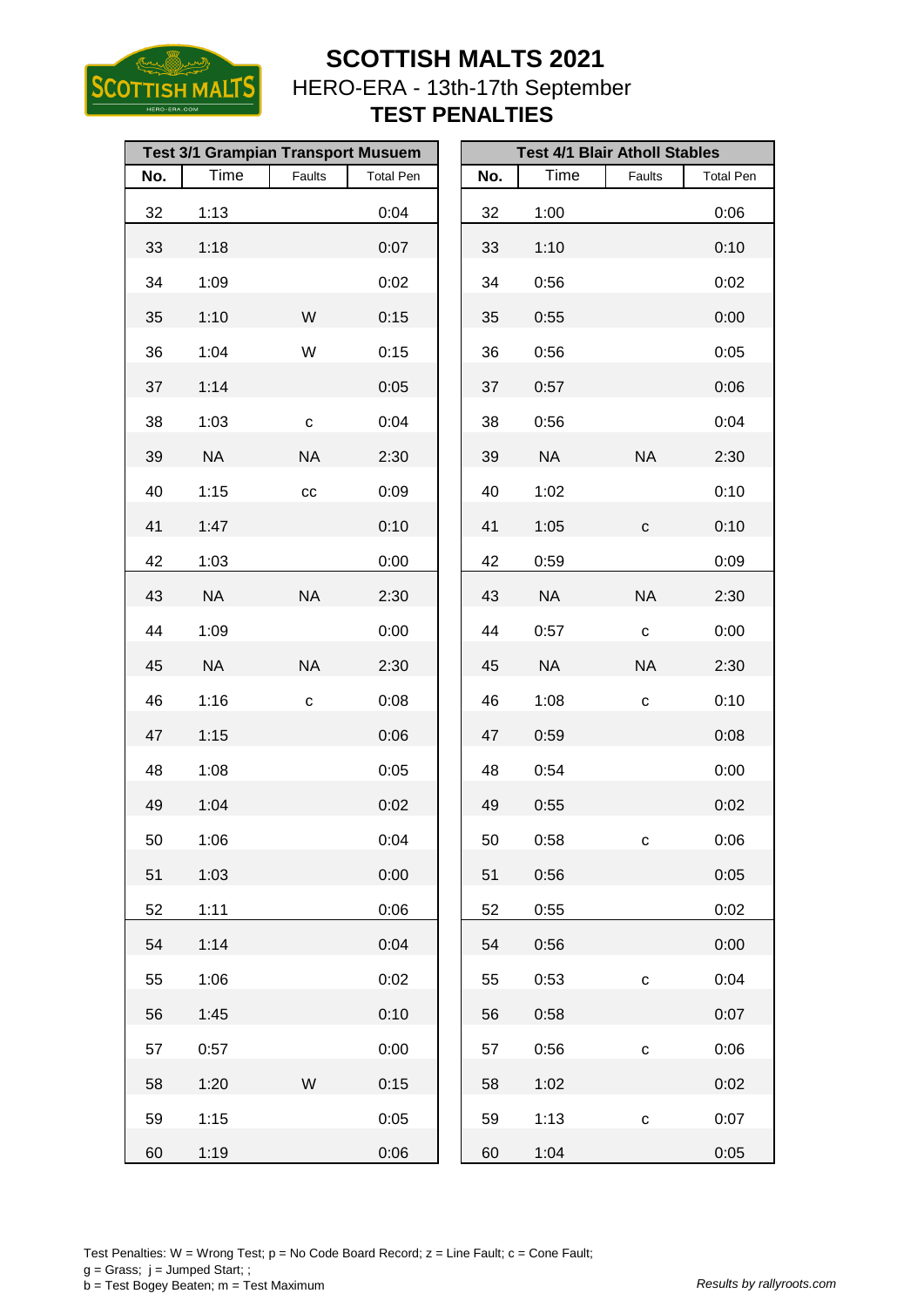

**TEST PENALTIES**

|                |           | Test 5/1 Rest & Be Thankful |                  |                |           | <b>Test 5/2 Lomond Shores</b> |                  |
|----------------|-----------|-----------------------------|------------------|----------------|-----------|-------------------------------|------------------|
| No.            | Time      | Faults                      | <b>Total Pen</b> | No.            | Time      | Faults                        | <b>Total Pen</b> |
| $\mathbf{1}$   | 2:29      |                             | 0:09             | $\mathbf{1}$   | 0:56      |                               | 0:09             |
| $\overline{2}$ | <b>NA</b> | <b>NA</b>                   | 2:30             | $\overline{2}$ | <b>NA</b> | <b>NA</b>                     | 2:30             |
| 3              | 2:48      |                             | 0:10             | 3              | <b>NA</b> | <b>NA</b>                     | 2:30             |
| 4              | 2:16      |                             | 0:05             | 4              | 0:44      |                               | 0:02             |
| 5              | 2:02      |                             | 0:00             | 5              | 0:39      |                               | 0:00             |
| 6              | 2:16      |                             | 0:04             | 6              | 0:45      |                               | 0:05             |
| $\overline{7}$ | 2:18      |                             | 0:06             | $\overline{7}$ | 0:44      |                               | 0:02             |
| 8              | 2:05      | z                           | 0:02             | 8              | 0:37      | z                             | 0:08             |
| 9              | 2:20      |                             | 0:07             | 9              | 0:46      |                               | 0:07             |
| 10             | 2:16      | z                           | 0:08             | 10             | 0:45      |                               | 0:06             |
| 11             | 2:08      |                             | 0:04             | 11             | 0:48      |                               | 0:02             |
| 12             | 42:10     | m                           | 0:15             | 12             | 0:49      | Z                             | 0:10             |
| 14             | 2:23      |                             | 0:05             | 14             | 0:40      |                               | 0:00             |
| 15             | NA        | <b>NA</b>                   | 2:30             | 15             | <b>NA</b> | <b>NA</b>                     | 2:30             |
| 16             | 2:16      |                             | 0:04             | 16             | 0:41      |                               | 0:02             |
| 17             | 2:06      |                             | 0:00             | 17             | 0:41      |                               | 0:02             |
| 18             | 2:35      | W                           | 0:15             | 18             | 0:53      | z                             | 0:07             |
| 19             | 2:07      |                             | 0:02             | 19             | 0:43      |                               | 0:05             |
| 20             | <b>NA</b> | <b>NA</b>                   | 2:30             | 20             | <b>NA</b> | <b>NA</b>                     | 2:30             |
| 21             | 3:06      |                             | 0:08             | 21             | 1:24      | W                             | 0:15             |
| 22             | 2:38      |                             | 0:06             | 22             | 0:54      | Z                             | 0:08             |
| 23             | 2:44      |                             | 0:07             | 23             | 0:44      |                               | 0:06             |
| 24             | 2:03      | Z                           | 0:06             | 24             | 0:42      | Z                             | 0:08             |
| 25             | <b>NA</b> | <b>NA</b>                   | 2:30             | 25             | <b>NA</b> | <b>NA</b>                     | 2:30             |
| 26             | 2:52      |                             | 0:07             | 26             | 0:49      |                               | 0:05             |
| 27             | 2:49      | W                           | 0:15             | 27             | 0:49      |                               | 0:04             |
| 28             | 1:54      | Z                           | 0:02             | 28             | 0:39      |                               | 0:00             |
| 30             | 1:57      |                             | 0:00             | 30             | 0:40      | $\mathsf Z$                   | 0:07             |
| 31             | 2:11      | W                           | 0:15             | 31             | $\sf NA$  | <b>NA</b>                     | 2:30             |

| <b>Test 5/2 Lomond Shores</b> |            |               |                  |  |  |  |  |  |  |  |  |  |
|-------------------------------|------------|---------------|------------------|--|--|--|--|--|--|--|--|--|
| No.                           | Time       | <b>Faults</b> | <b>Total Pen</b> |  |  |  |  |  |  |  |  |  |
| 1                             | 0:56       |               | 0:09             |  |  |  |  |  |  |  |  |  |
| 2                             | <b>NA</b>  | <b>NA</b>     | 2:30             |  |  |  |  |  |  |  |  |  |
| 3                             | <b>NA</b>  | <b>NA</b>     | 2:30             |  |  |  |  |  |  |  |  |  |
| 4                             | 0:44       |               | 0:02             |  |  |  |  |  |  |  |  |  |
| 5                             | 0:39       |               | 0:00             |  |  |  |  |  |  |  |  |  |
| 6                             | 0:45       |               | 0:05             |  |  |  |  |  |  |  |  |  |
| $\overline{7}$                | 0:44       |               | 0:02             |  |  |  |  |  |  |  |  |  |
| 8                             | 0:37       | Z             | 0:08             |  |  |  |  |  |  |  |  |  |
| 9                             | 0:46       |               | 0:07             |  |  |  |  |  |  |  |  |  |
| 10                            | 0:45       |               | 0:06             |  |  |  |  |  |  |  |  |  |
| 11                            | 0:48       |               | 0:02             |  |  |  |  |  |  |  |  |  |
| 12                            | 0:49       | z             | 0:10             |  |  |  |  |  |  |  |  |  |
| 14                            | 0:40       |               | 0:00             |  |  |  |  |  |  |  |  |  |
| 15                            | <b>NA</b>  | <b>NA</b>     | 2:30             |  |  |  |  |  |  |  |  |  |
| 16                            | 0:41       |               | 0:02             |  |  |  |  |  |  |  |  |  |
| 17                            | 0:41       |               | 0:02             |  |  |  |  |  |  |  |  |  |
| 18                            | 0:53       | Z             | 0:07             |  |  |  |  |  |  |  |  |  |
| 19                            | 0:43       |               | 0:05             |  |  |  |  |  |  |  |  |  |
| 20                            | <b>NA</b>  | <b>NA</b>     | 2:30             |  |  |  |  |  |  |  |  |  |
| 21                            | 1:24       | W             | 0:15             |  |  |  |  |  |  |  |  |  |
| 22                            | 0:54       | Z             | 0:08             |  |  |  |  |  |  |  |  |  |
| 23                            | 0:44       |               | 0:06             |  |  |  |  |  |  |  |  |  |
| 24                            | 0:42       | Z             | 0:08             |  |  |  |  |  |  |  |  |  |
| 25                            | <b>NA</b>  | NA            | 2:30             |  |  |  |  |  |  |  |  |  |
| 26                            | 0:49       |               | 0:05             |  |  |  |  |  |  |  |  |  |
| 27                            | 0:49       |               | 0:04             |  |  |  |  |  |  |  |  |  |
| 28                            | 0:39       |               | 0:00             |  |  |  |  |  |  |  |  |  |
| 30                            | 0:40       | Z             | 0:07             |  |  |  |  |  |  |  |  |  |
| 24                            | <b>NIA</b> | <b>NIA</b>    | ∩פ∙פ             |  |  |  |  |  |  |  |  |  |

Test Penalties: W = Wrong Test;  $p = No Code Board Record; z = Line Faul; c = Cone Faul;$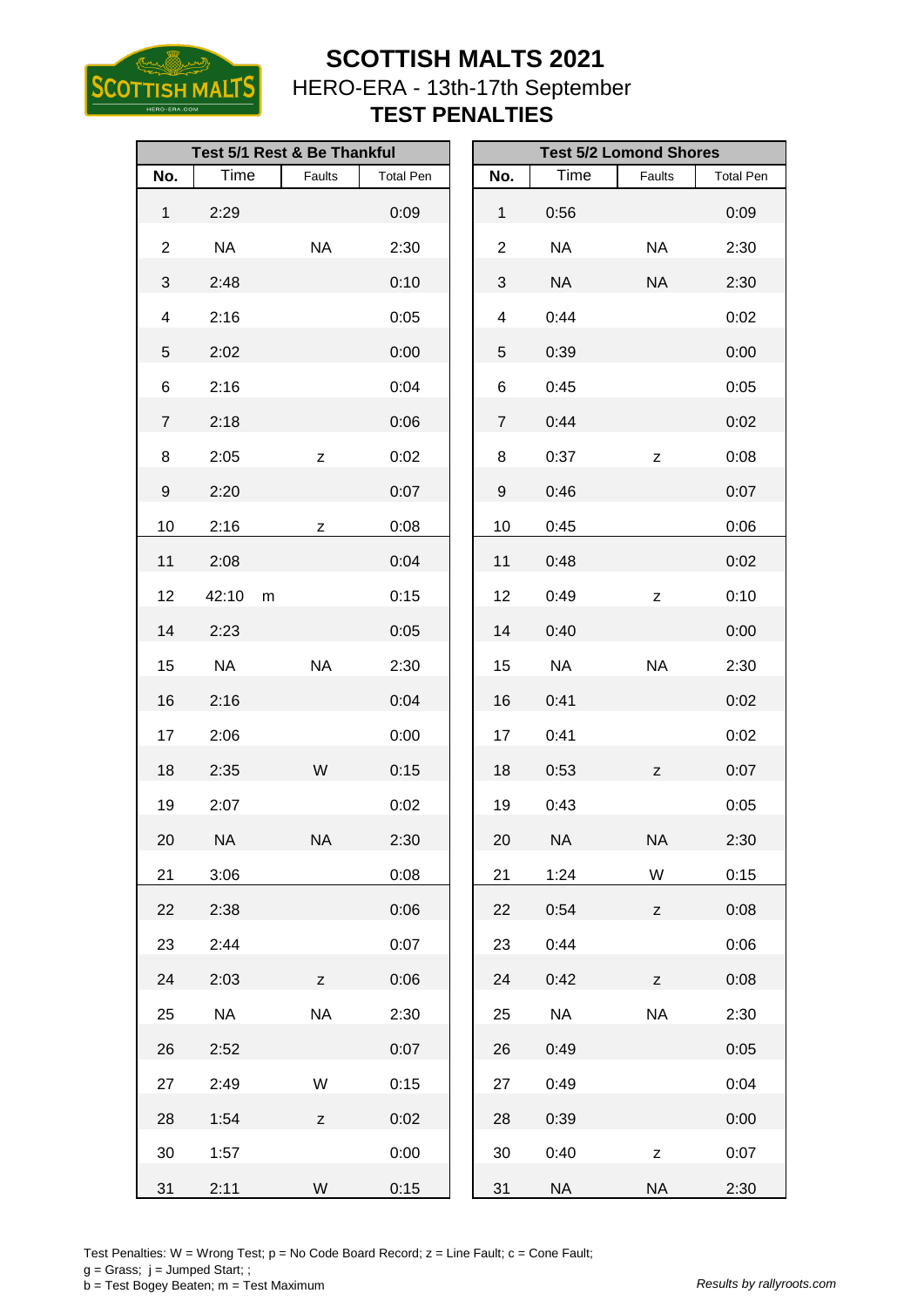

### **TEST PENALTIES**

|     |           | Test 5/1 Rest & Be Thankful                                 |                  |     | <b>Test 5/2 Lomond Shores</b> |                                            |                  |  |
|-----|-----------|-------------------------------------------------------------|------------------|-----|-------------------------------|--------------------------------------------|------------------|--|
| No. | Time      | Faults                                                      | <b>Total Pen</b> | No. | Time                          | Faults                                     | <b>Total Pen</b> |  |
| 32  | 2:10      |                                                             | 0:05             | 32  | 0:40                          | z                                          | 0:06             |  |
| 33  | 2:37      |                                                             | 0:10             | 33  | 0:46                          |                                            | 0:10             |  |
| 34  | 1:49      | Z                                                           | 0:00             | 34  | 0:38                          |                                            | 0:02             |  |
| 35  | 2:01      | Z                                                           | 0:05             | 35  | 0:37                          |                                            | 0:00             |  |
| 36  | 2:00      |                                                             | 0:02             | 36  | 0:38                          |                                            | 0:02             |  |
| 37  | 1:57      | Z                                                           | 0:04             | 37  | 0:41                          |                                            | 0:06             |  |
| 38  | 2:28      |                                                             | 0:09             | 38  | 0:40                          |                                            | 0:05             |  |
| 39  | <b>NA</b> | <b>NA</b>                                                   | 2:30             | 39  | <b>NA</b>                     | <b>NA</b>                                  | 2:30             |  |
| 40  | 2:42      |                                                             | 0:10             | 40  | 0:59                          |                                            | 0:10             |  |
| 41  | 2:44      |                                                             | 0:10             | 41  | 0:43                          |                                            | 0:09             |  |
| 42  | 2:22      |                                                             | 0:08             | 42  | 0:41                          |                                            | 0:06             |  |
| 43  | <b>NA</b> | <b>NA</b>                                                   | 2:30             | 43  | <b>NA</b>                     | <b>NA</b>                                  | 2:30             |  |
| 44  | 2:21      |                                                             | 0:00             | 44  | 0:41                          | $\mathsf{Z}% _{0}\left( \mathsf{Z}\right)$ | 0:00             |  |
| 45  | <b>NA</b> | <b>NA</b>                                                   | 2:30             | 45  | <b>NA</b>                     | <b>NA</b>                                  | 2:30             |  |
| 46  | 2:46      | Z                                                           | 0:10             | 46  | 0:48                          | z                                          | 0:10             |  |
| 47  | 2:20      |                                                             | 0:07             | 47  | 0:44                          |                                            | 0:10             |  |
| 48  | 2:02      |                                                             | 0:02             | 48  | 0:42                          |                                            | 0:05             |  |
| 49  | 2:11      |                                                             | 0:06             | 49  | 0:40                          |                                            | 0:02             |  |
| 50  | 2:09      |                                                             | 0:05             | 50  | 0:41                          |                                            | 0:04             |  |
| 51  | 2:04      |                                                             | 0:04             | 51  | 0:48                          |                                            | 0:06             |  |
| 52  | 2:00      |                                                             | 0:00             | 52  | 0:39                          |                                            | 0:00             |  |
| 54  | 2:08      |                                                             | 0:02             | 54  | 0:41                          |                                            | 0:00             |  |
| 55  | 1:56      |                                                             | 0:00             | 55  | 0:46                          | Z                                          | 0:07             |  |
| 56  | 2:18      |                                                             | 0:06             | 56  | 0:42                          |                                            | 0:08             |  |
| 57  | 2:05      | $\mathsf{Z}% _{M_{1},M_{2}}^{\alpha,\beta}(\mathbb{R}^{N})$ | 0:04             | 57  | 0:39                          | $\mathbf{C}$                               | 0:05             |  |
| 58  | 2:11      | Z                                                           | 0:05             | 58  | 0:43                          |                                            | 0:02             |  |
| 59  | 2:40      | W                                                           | 0:15             | 59  | 0:55                          |                                            | 0:06             |  |
| 60  | 2:26      |                                                             | 0:06             | 60  | 0:44                          |                                            | 0:04             |  |

|     |           | <b>Test 5/2 Lomond Shores</b> |                  |
|-----|-----------|-------------------------------|------------------|
| No. | Time      | Faults                        | <b>Total Pen</b> |
| 32  | 0:40      | z                             | 0:06             |
| 33  | 0:46      |                               | 0:10             |
| 34  | 0:38      |                               | 0:02             |
| 35  | 0:37      |                               | 0:00             |
| 36  | 0:38      |                               | 0:02             |
| 37  | 0:41      |                               | 0:06             |
| 38  | 0:40      |                               | 0:05             |
| 39  | <b>NA</b> | <b>NA</b>                     | 2:30             |
| 40  | 0:59      |                               | 0:10             |
| 41  | 0:43      |                               | 0:09             |
| 42  | 0:41      |                               | 0:06             |
| 43  | <b>NA</b> | <b>NA</b>                     | 2:30             |
| 44  | 0:41      | z                             | 0:00             |
| 45  | <b>NA</b> | ΝA                            | 2:30             |
| 46  | 0:48      | z                             | 0:10             |
| 47  | 0:44      |                               | 0:10             |
| 48  | 0:42      |                               | 0:05             |
| 49  | 0:40      |                               | 0:02             |
| 50  | 0:41      |                               | 0:04             |
| 51  | 0:48      |                               | 0:06             |
| 52  | 0:39      |                               | 0:00             |
| 54  | 0:41      |                               | 0:00             |
| 55  | 0:46      | z                             | 0:07             |
| 56  | 0:42      |                               | 0:08             |
| 57  | 0:39      | C                             | 0:05             |
| 58  | 0:43      |                               | 0:02             |
| 59  | 0:55      |                               | 0:06             |
|     |           |                               |                  |

Test Penalties: W = Wrong Test;  $p = No Code Board Record; z = Line Faul; c = Cone Faul;$  $g =$  Grass;  $j =$  Jumped Start; ; b = Test Bogey Beaten; m = Test Maximum *Results by rallyroots.com*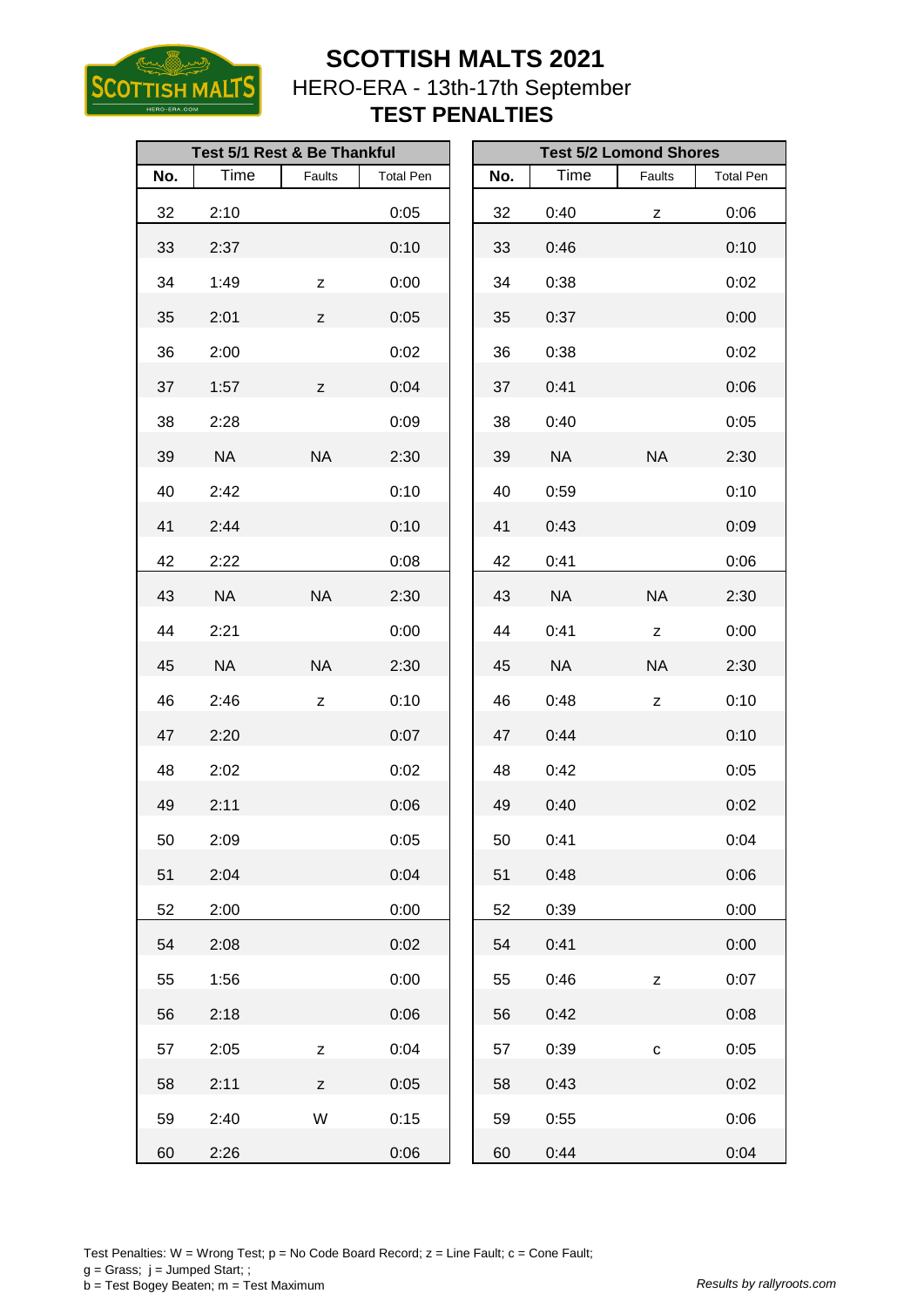

### HERO-ERA - 13th-17th September 2021 **TOP 40 POSITIONS AT EACH DAY END**

|                |                | Day 1 |     | Day 2       |  |       | Day 3       |                | Day 4 |
|----------------|----------------|-------|-----|-------------|--|-------|-------------|----------------|-------|
|                | Car            | Time  | Car | <b>Time</b> |  | Car   | <b>Time</b> | Car            | Time  |
| 1              | 15             | 0:08  | 15  | 0:18        |  | 34    | 0:40        | 57             | 1:25  |
| $\overline{2}$ | 19             | 0:08  | 19  | 0:30        |  | 57    | 0:43        | 34             | 2:00  |
| 3              | 5              | 0:12  | 57  | 0:31        |  | 19    | 0:51        | 52             | 3:20  |
| 4              | 57             | 0:19  | 34  | 0:31        |  | 15    | 0:53        | 10             | 3:49  |
| 5              | 11             | 0:20  | 5   | 0:37        |  | 49    | 1:15        | 9              | 4:48  |
| 6              | 10             | 0:21  | 51  | 0:49        |  | 51    | 1:26        | 19             | 4:54  |
| $\overline{7}$ | 51             | 0:22  | 30  | 0:55        |  | 5     | 1:34        | 30             | 4:57  |
| 8              | 30             | 0:24  | 49  | 1:02        |  | 30    | 1:42        | 5              | 5:05  |
| 9              | 34             | 0:28  | 11  | 1:04        |  | 11    | 1:45        | 14             | 5:14  |
| 10             | 28             | 0:28  | 52  | 1:12        |  | 55    | 1:46        | 49             | 5:24  |
| 11             | 8              | 0:33  | 10  | 1:20        |  | 52    | 1:49        | 11             | 5:28  |
| 12             | 43             | 0:34  | 55  | 1:23        |  | 28    | 1:58        | 51             | 5:36  |
| 13             | 45             | 0:35  | 45  | 1:25        |  | 10    | 2:10        | 28             | 5:45  |
| 14             | 49             | 0:40  | 8   | 1:25        |  | 14    | 2:26        | 54             | 6:13  |
| 15             | 35             | 0:41  | 28  | 1:31        |  | $9\,$ | 2:28        | 17             | 6:29  |
| 16             | 60             | 0:43  | 14  | 1:41        |  | 42    | 2:33        | 36             | 7:06  |
| 17             | 52             | 0:48  | 9   | 1:42        |  | 8     | 2:37        | 37             | 7:06  |
| 18             | 9              | 0:49  | 60  | 1:52        |  | 37    | 2:49        | 55             | 7:07  |
| 19             | 42             | 0:51  | 17  | 1:53        |  | 17    | 2:54        | 42             | 7:13  |
| 20             | 55             | 0:53  | 37  | 1:56        |  | 60    | 3:01        | 16             | 7:17  |
| 21             | $\overline{7}$ | 0:56  | 35  | 1:59        |  | 35    | 3:06        | 8              | 7:41  |
| 22             | 14             | 0:58  | 42  | 2:15        |  | 16    | 3:11        | 60             | 7:45  |
| 23             | 6              | 1:05  | 16  | 2:18        |  | 4     | 3:45        | 35             | 7:49  |
| 24             | 48             | 1:05  | 6   | 2:18        |  | 54    | 3:58        | 58             | 8:18  |
| 25             | 58             | 1:06  | 21  | 2:25        |  | 21    | 4:03        | 48             | 8:28  |
| 26             | 4              | 1:08  | 4   | 2:28        |  | 36    | 4:06        | 6              | 9:17  |
| 27             | 36             | 1:11  | 36  | 2:33        |  | 6     | 4:08        | $\overline{4}$ | 9:20  |
| 28             | 37             | 1:13  | 54  | 2:59        |  | 23    | 5:04        | 38             | 9:24  |
| 29             | 17             | 1:13  | 23  | 3:00        |  | 58    | 5:58        | 23             | 9:54  |
| 30             | 16             | 1:14  | 25  | 3:24        |  | 38    | 6:06        | 21             | 13:19 |
| 31             | 25             | 1:17  | 48  | 3:31        |  | 50    | 6:09        | 27             | 13:38 |
| 32             | 21             | 1:26  | 56  | 3:39        |  | 48    | 6:18        | 24             | 14:00 |
| 33             | 12             | 1:27  | 38  | 3:52        |  | 56    | 6:29        | 50             | 14:14 |
| 34             | 23             | 1:32  | 12  | 4:00        |  | 33    | 6:35        | 32             | 14:33 |
| 35             | 56             | 1:37  | 50  | 4:03        |  | 25    | 6:56        | 33             | 15:16 |
| 36             | 33             | 1:49  | 31  | 4:27        |  | 31    | 7:22        | $\overline{7}$ | 16:07 |
| 37             | 54             | 2:11  | 40  | 4:33        |  | 12    | 7:40        | 12             | 16:29 |
| 38             | 50             | 2:12  | 58  | 4:38        |  | 32    | 8:10        | 41             | 18:12 |
| 39             | 31             | 2:15  | 24  | 4:49        |  | 27    | 8:56        | 40             | 18:34 |
| 40             | 38             | 2:17  | 33  | 5:08        |  | 24    | 9:43        | 31             | 18:40 |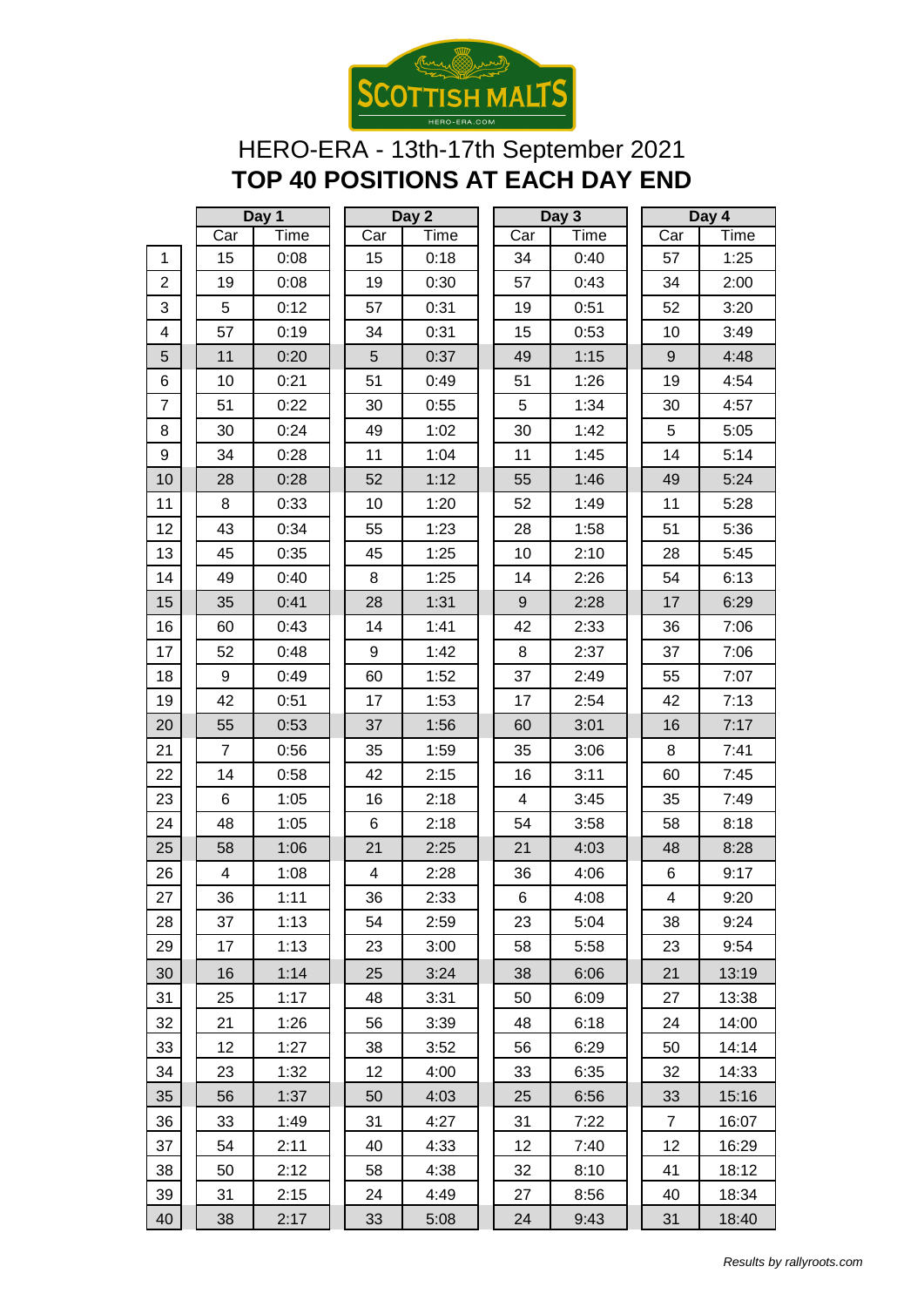

### HERO-ERA - 13th-17th September 2021 **TEAM COMPETITION**

#### **Positions At Finish**

| <b>Pos</b>     | <b>Total</b> | <b>TEAM</b>            |                | <b>Cars</b>      |              |
|----------------|--------------|------------------------|----------------|------------------|--------------|
| 1              | 17:50        | <b>Team Sansom</b>     | 16             | 57               | 36           |
| $\overline{2}$ | 25:40        | <b>Team Armstrong</b>  | 55             | 17               | 6            |
| 3              | 27:19        | Team Heggie            | 30             | 34               | 41           |
| $\overline{4}$ | 31:47        | <b>Team Jasper</b>     | $\overline{7}$ | $\overline{4}$   | 5            |
| 5              | 36:44        | <b>Team Thorburn</b>   | 42             | 19               | $\mathbf{1}$ |
| 6              | 39:09        | <b>Team Marshall</b>   | 22             | $\boldsymbol{9}$ | 52           |
| $\overline{7}$ | 42:24        | <b>Team Munro</b>      | 40             | 60               | 23           |
| 8              | 42:28        | <b>Team Gillanders</b> | 38             | 33               | 24           |
| 9              | 54:22        | <b>Team Cowan</b>      | 11             | 47               | 46           |
| 10             | 61:36        | <b>Team Rae</b>        | 26             | 32               | 21           |
| 11             | 69:24        | <b>Team Milne</b>      | 51             | 18               | 44           |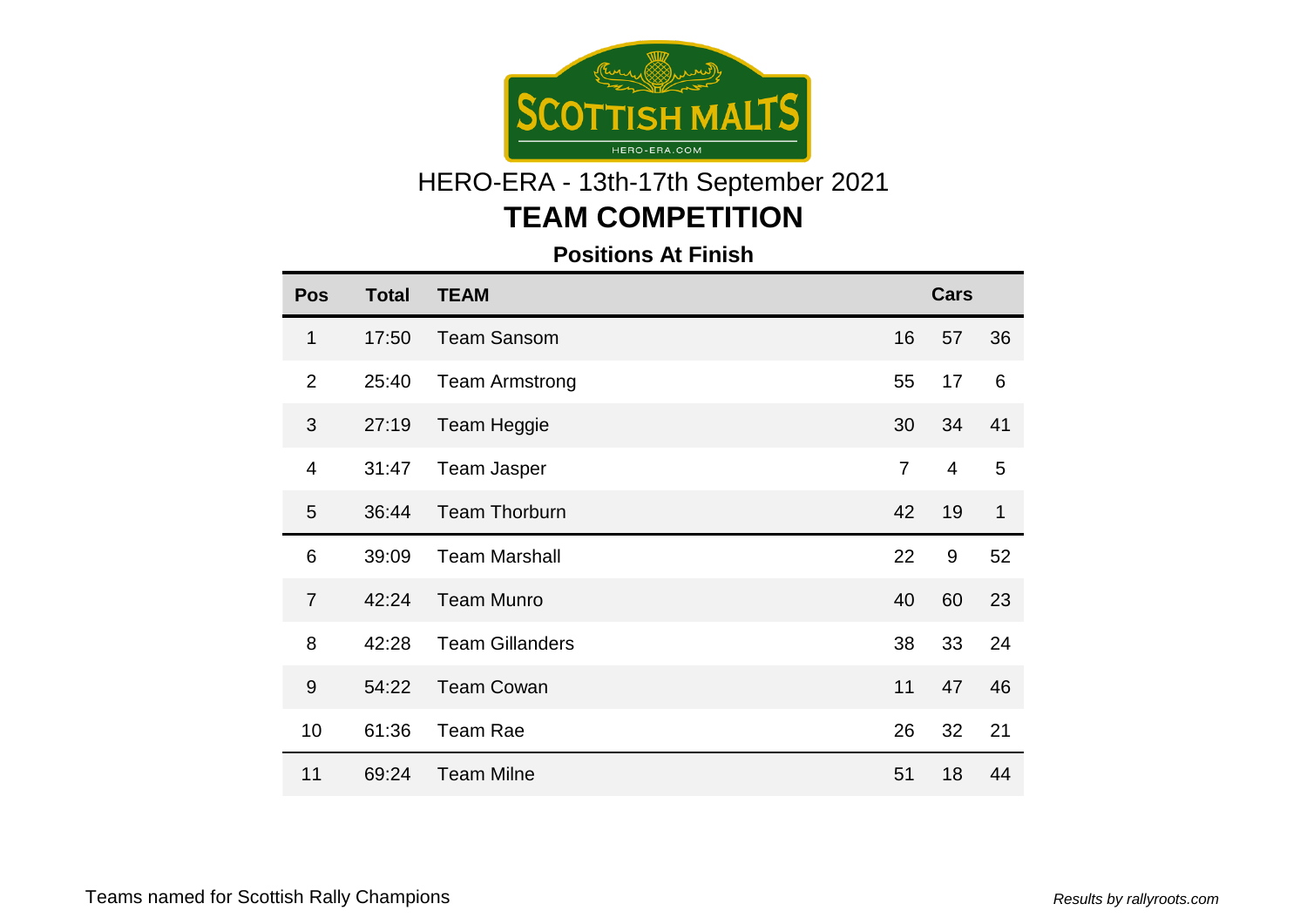

## HERO-ERA - 13th-17th September 2021 **MARQUE TEAM COMPETITION**

| <b>Pos</b>     | <b>Total</b> | <b>TEAM</b>                |    |    |                |  |  |  |  |  |  |  |
|----------------|--------------|----------------------------|----|----|----------------|--|--|--|--|--|--|--|
| 1              | 13:36        | Team Porsche 911           | 34 | 30 | 11             |  |  |  |  |  |  |  |
| 2              | 14:28        | <b>Team Non UK Mongrel</b> | 57 | 19 | 37             |  |  |  |  |  |  |  |
| 3              | 21:24        | <b>Team Jaguar</b>         | 9  | 51 | $\overline{4}$ |  |  |  |  |  |  |  |
| $\overline{4}$ | 21:47        | <b>Team Alfa Romeo</b>     | 52 | 17 | 38             |  |  |  |  |  |  |  |
| 5              | 25:22        | <b>Team MG</b>             | 14 | 42 | 23             |  |  |  |  |  |  |  |
| 6              | 25:32        | <b>Team Porsche</b>        | 16 | 58 | 48             |  |  |  |  |  |  |  |
| $\overline{7}$ | 30:53        | Team Porsche 356           | 10 | 8  | 12             |  |  |  |  |  |  |  |
| 8              | 31:18        | <b>Team Austin Healey</b>  | 28 | 6  | 27             |  |  |  |  |  |  |  |
| 9              | 32:02        | <b>Team BMW</b>            | 54 | 60 | 33             |  |  |  |  |  |  |  |
| 10             | 37:15        | <b>Team UK Mongrel</b>     | 5  | 35 | $\mathbf{1}$   |  |  |  |  |  |  |  |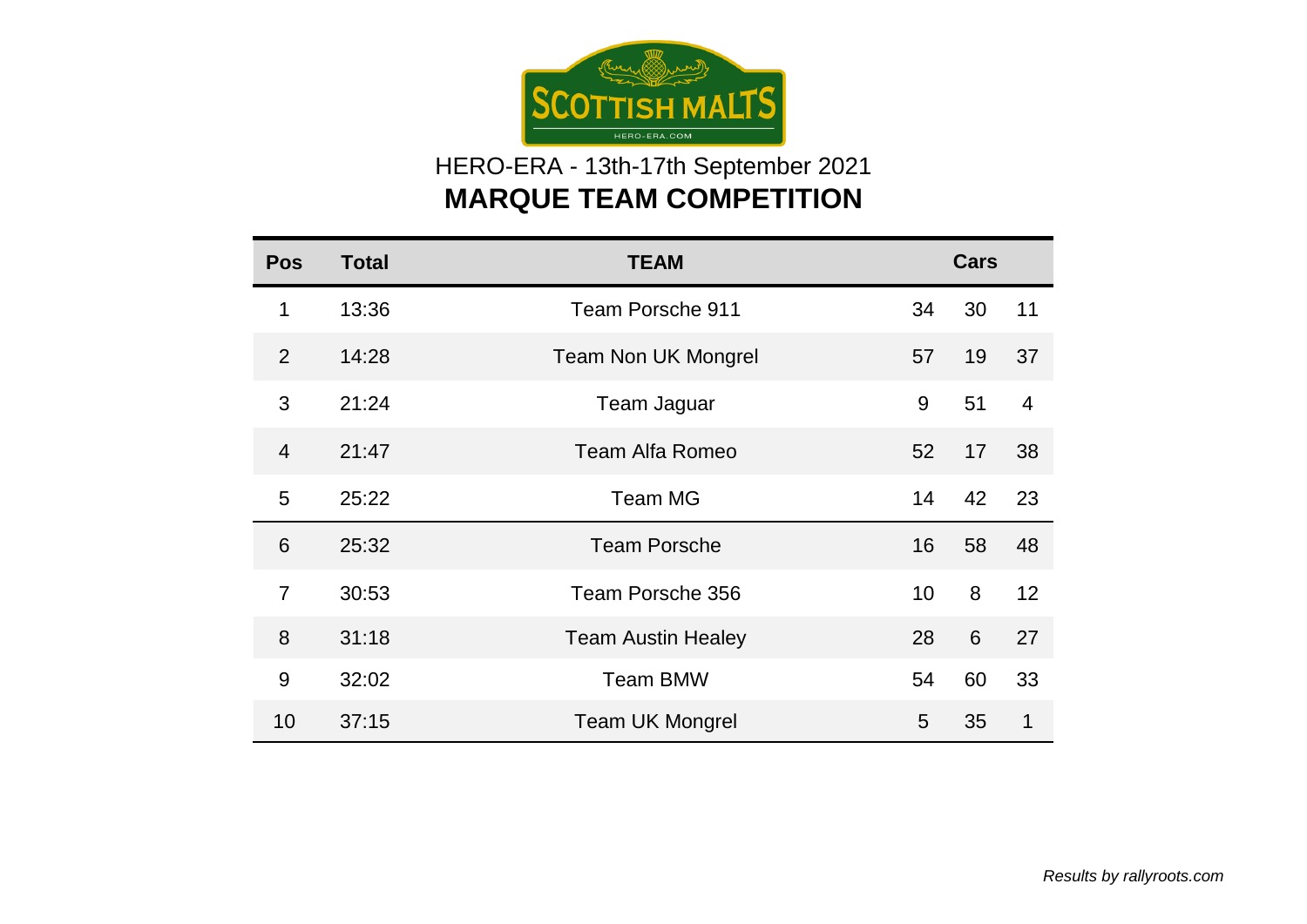

|                | <b>Regularity 1/1</b> |                  | <b>Regularity 1/2</b> |                | <b>Regularity 1/3</b> |                | <b>Regularity 1/4</b> |                          | <b>Regularity 1/5</b> |                | <b>Regularity 2/1</b> |                | <b>Regularity 2/2</b> |
|----------------|-----------------------|------------------|-----------------------|----------------|-----------------------|----------------|-----------------------|--------------------------|-----------------------|----------------|-----------------------|----------------|-----------------------|
| 49             | 0:00                  | 15               | 0:00                  | 19             | 0:01                  | 4              | 0:00                  | 11                       | 0:00                  | 11             | 0:00                  | 52             | 0:00                  |
| 58             | 0:01                  | 5                | 0:01                  | 5              | 0:02                  | 11             | 0:00                  | 8                        | 0:00                  | 19             | 0:00                  | 28             | 0:00                  |
| 30             | 0:01                  | 19               | 0:01                  | 15             | 0:03                  | 57             | 0:01                  | 57                       | 0:01                  | 34             | 0:01                  | 57             | 0:00                  |
| 42             | 0:01                  | 55               | 0:02                  | 17             | 0:04                  | 35             | 0:01                  | 58                       | 0:01                  | 57             | 0:02                  | 9              | 0:00                  |
| 51             | 0:01                  | 34               | 0:02                  | 57             | 0:04                  | 40             | 0:01                  | 51                       | 0:01                  | 47             | 0:02                  | 5              | 0:01                  |
| 15             | 0:01                  | 10               | 0:02                  | 28             | 0:04                  | 8              | 0:01                  | 43                       | 0:01                  | $\overline{7}$ | 0:02                  | 19             | 0:01                  |
| 6              | 0:01                  | 8                | 0:02                  | 10             | 0:05                  | 51             | 0:02                  | 15                       | 0:01                  | 52             | 0:02                  | 42             | 0:01                  |
| 19             | 0:01                  | 11               | 0:03                  | 34             | 0:06                  | 30             | 0:02                  | $\,6\,$                  | 0:01                  | 45             | 0:03                  | 55             | 0:01                  |
| 37             | 0:02                  | 49               | 0:03                  | 30             | 0:07                  | 27             | 0:02                  | 60                       | 0:01                  | 5              | 0:03                  | 6              | 0:01                  |
| 38             | 0:02                  | 60               | 0:03                  | 45             | 0:07                  | 56             | 0:02                  | 19                       | 0:01                  | 35             | 0:03                  | 25             | 0:01                  |
| 16             | 0:02                  | 45               | 0:04                  | 55             | 0:08                  | 5              | 0:02                  | 21                       | 0:01                  | 6              | 0:03                  | 43             | 0:01                  |
| 11             | 0:02                  | 42               | 0:04                  | 52             | 0:08                  | 19             | 0:02                  | 31                       | 0:01                  | 8              | 0:04                  | 48             | 0:01                  |
| 5              | 0:02                  | 28               | 0:05                  | 9              | 0:08                  | 10             | 0:03                  | 45                       | 0:01                  | 21             | 0:04                  | 34             | 0:01                  |
| 57             | 0:02                  | $\overline{7}$   | 0:06                  | 36             | 0:09                  | 23             | 0:03                  | 55                       | 0:01                  | 36             | 0:05                  | 8              | 0:01                  |
| 9              | 0:02                  | 35               | 0:06                  | 51             | 0:09                  | 43             | 0:03                  | 34                       | 0:01                  | 37             | 0:05                  | 30             | 0:01                  |
| $\overline{c}$ | 0:03                  | 21               | 0:07                  | 48             | 0:09                  | 34             | 0:03                  | 30                       | 0:02                  | 25             | 0:05                  | 31             | 0:01                  |
| $\overline{7}$ | 0:03                  | 14               | 0:08                  | 8              | 0:10                  | $\overline{7}$ | 0:03                  | 54                       | 0:02                  | 15             | 0:05                  | 49             | 0:01                  |
| 14             | 0:03                  | 43               | 0:09                  | 11             | 0:10                  | 15             | 0:03                  | 52                       | 0:02                  | 10             | 0:06                  | 16             | 0:01                  |
| 54             | 0:03                  | 51               | 0:09                  | 58             | 0:11                  | 45             | 0:03                  | 49                       | 0:02                  | 49             | 0:06                  | 17             | 0:01                  |
| 52             | 0:03                  | 57               | 0:11                  | 35             | 0:11                  | 38             | 0:03                  | 14                       | 0:02                  | 30             | 0:06                  | 60             | 0:01                  |
| 48             | 0:03                  | 36               | 0:12                  | 42             | 0:11                  | 12             | 0:03                  | 42                       | 0:03                  | 17             | 0:07                  | $\overline{7}$ | 0:02                  |
| 43             | 0:04                  | 4                | 0:12                  | 54             | 0:12                  | 37             | 0:03                  | 56                       | 0:03                  | 40             | 0:07                  | 15             | 0:02                  |
| 8              | 0:05                  | 30               | 0:12                  | 43             | 0:13                  | 9              | 0:03                  | $\overline{\mathcal{A}}$ | 0:03                  | $\mathbf 1$    | 0:08                  | 21             | 0:02                  |
| 10             | 0:05                  | $\boldsymbol{9}$ | 0:15                  | 12             | 0:13                  | 20             | 0:03                  | 16                       | 0:03                  | 51             | 0:08                  | 54             | 0:02                  |
| 45             | 0:05                  | 25               | 0:20                  | 60             | 0:14                  | 25             | 0:04                  | 10                       | 0:04                  | 32             | 0:09                  | 56             | 0:02                  |
| 28             | 0:06                  | $6\phantom{1}$   | 0:22                  | 37             | 0:14                  | 59             | 0:04                  | 28                       | 0:04                  | 16             | 0:09                  | 32             | 0:02                  |
| 55             | 0:08                  | 23               | 0:22                  | 16             | 0:14                  | 52             | 0:04                  | 35                       | 0:04                  | 54             | 0:10                  | 40             | 0:02                  |
| 22             | 0:12                  | 17               | 0:22                  | 21             | 0:17                  | 60             | 0:04                  | 50                       | 0:05                  | 9              | 0:11                  | 45             | 0:02                  |
| 35             | 0:15                  | 56               | 0:24                  | 4              | 0:17                  | 17             | 0:04                  | 12                       | 0:05                  | 31             | 0:11                  | 59             | 0:03                  |
| 50             | 0:17                  | 37               | 0:31                  | $\overline{7}$ | 0:19                  | 16             | 0:05                  | 33                       | 0:05                  | 55             | 0:12                  | 37             | 0:03                  |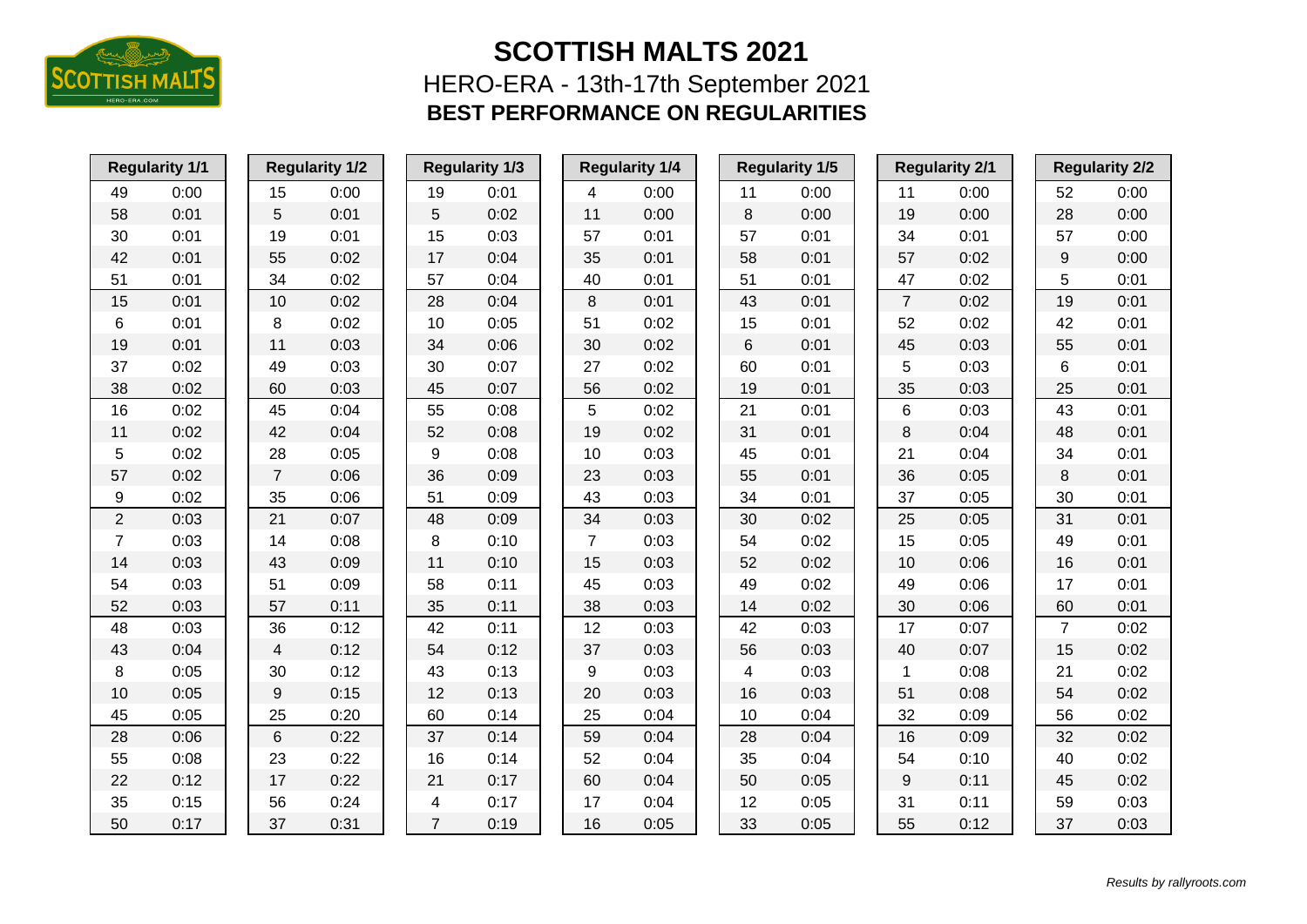

| <b>Regularity 2/3</b><br><b>Regularity 2/4</b> |      |    |      | <b>Regularity 3/1</b> | <b>Regularity 3/2</b> |                | <b>Regularity 3/3</b> |                |      | <b>Regularity 3/4</b> |                |      | <b>Regularity 3/5</b> |                |      |  |
|------------------------------------------------|------|----|------|-----------------------|-----------------------|----------------|-----------------------|----------------|------|-----------------------|----------------|------|-----------------------|----------------|------|--|
| 15                                             | 0:00 | 52 | 0:00 | 15                    | 0:01                  | 30             | 0:00                  | 19             | 0:01 |                       | 52             | 0:00 |                       | 30             | 0:01 |  |
| 34                                             | 0:00 | 15 | 0:01 | 34                    | 0:01                  | 34             | 0:01                  | 11             | 0:02 |                       | 34             | 0:01 |                       | 42             | 0:01 |  |
| 45                                             | 0:00 | 34 | 0:01 | 49                    | 0:01                  | 19             | 0:01                  | 10             | 0:02 |                       | 49             | 0:01 |                       | 57             | 0:01 |  |
| 51                                             | 0:00 | 19 | 0:02 | 57                    | 0:01                  | 10             | 0:02                  | 34             | 0:02 |                       | 42             | 0:02 |                       | 34             | 0:02 |  |
| 8                                              | 0:00 | 30 | 0:04 | 45                    | 0:02                  | 52             | 0:02                  | 36             | 0:03 |                       | 51             | 0:02 |                       | 49             | 0:02 |  |
| 41                                             | 0:00 | 21 | 0:05 | 19                    | 0:02                  | 48             | 0:02                  | 57             | 0:03 |                       | 55             | 0:02 |                       | 15             | 0:02 |  |
| 25                                             | 0:00 | 54 | 0:05 | 58                    | 0:03                  | 49             | 0:02                  | 5              | 0:04 |                       | 15             | 0:03 |                       | 19             | 0:03 |  |
| 14                                             | 0:01 | 49 | 0:05 | 54                    | 0:03                  | $\overline{7}$ | 0:02                  | $\,6$          | 0:04 |                       | 14             | 0:03 |                       | 16             | 0:04 |  |
| 28                                             | 0:01 | 57 | 0:05 | $\overline{7}$        | 0:03                  | 55             | 0:02                  | 15             | 0:04 |                       | 28             | 0:03 |                       | 37             | 0:04 |  |
| 49                                             | 0:01 | 45 | 0:06 | 11                    | 0:03                  | 42             | 0:02                  | 49             | 0:05 |                       | 60             | 0:03 |                       | $\overline{7}$ | 0:04 |  |
| 57                                             | 0:01 | 51 | 0:06 | 6                     | 0:03                  | 9              | 0:03                  | $\overline{7}$ | 0:05 |                       | 58             | 0:04 |                       | 33             | 0:05 |  |
| 35                                             | 0:01 | 55 | 0:06 | 14                    | 0:04                  | 57             | 0:03                  | 28             | 0:05 |                       | 57             | 0:04 |                       | 55             | 0:05 |  |
| 32                                             | 0:01 | 17 | 0:06 | 51                    | 0:04                  | 5              | 0:03                  | 17             | 0:06 |                       | 3              | 0:04 |                       | 36             | 0:06 |  |
| 43                                             | 0:01 | 37 | 0:06 | 8                     | 0:04                  | 45             | 0:03                  | 55             | 0:07 |                       | $\overline{7}$ | 0:05 |                       | 11             | 0:07 |  |
| 60                                             | 0:01 | 14 | 0:07 | 42                    | 0:04                  | 54             | 0:04                  | 16             | 0:07 |                       | 30             | 0:05 |                       | 17             | 0:07 |  |
| $\boldsymbol{9}$                               | 0:01 | 58 | 0:07 | 55                    | 0:05                  | 17             | 0:05                  | 54             | 0:07 |                       | $\,6$          | 0:06 |                       | 28             | 0:07 |  |
| 31                                             | 0:01 | 5  | 0:08 | 28                    | 0:05                  | 4              | 0:05                  | 14             | 0:07 |                       | 9              | 0:06 |                       | 9              | 0:08 |  |
| $\overline{\mathcal{A}}$                       | 0:02 | 16 | 0:09 | 17                    | 0:05                  | 11             | 0:05                  | 58             | 0:07 |                       | 35             | 0:06 |                       | 21             | 0:09 |  |
| $\overline{7}$                                 | 0:02 | 10 | 0:09 | 5                     | 0:05                  | 32             | 0:06                  | 51             | 0:09 |                       | 54             | 0:06 |                       | 52             | 0:11 |  |
| 47                                             | 0:02 | 42 | 0:09 | 38                    | 0:06                  | 60             | 0:06                  | 42             | 0:09 |                       | 25             | 0:07 |                       | 51             | 0:13 |  |
| 54                                             | 0:02 | 36 | 0:11 | 12                    | 0:06                  | 28             | 0:07                  | 45             | 0:09 |                       | 31             | 0:08 |                       | 14             | 0:13 |  |
| 58                                             | 0:02 | 9  | 0:13 | 52                    | 0:07                  | 16             | 0:07                  | 4              | 0:09 |                       | 48             | 0:08 |                       | 35             | 0:14 |  |
| 17                                             | 0:02 | 41 | 0:14 | 60                    | 0:07                  | 33             | 0:07                  | 48             | 0:09 |                       | 56             | 0:08 |                       | 4              | 0:18 |  |
| 40                                             | 0:02 | 60 | 0:14 | 33                    | 0:07                  | 6              | 0:08                  | 35             | 0:10 |                       | 10             | 0:09 |                       | 5              | 0:24 |  |
| 19                                             | 0:02 | 40 | 0:14 | 24                    | 0:07                  | 21             | 0:08                  | 37             | 0:10 |                       | 21             | 0:12 |                       | 60             | 0:27 |  |
| 33                                             | 0:03 | 48 | 0:15 | 9                     | 0:07                  | 51             | 0:09                  | 52             | 0:11 |                       | 5              | 0:12 |                       | 54             | 0:35 |  |
| 55                                             | 0:03 | 4  | 0:15 | 4                     | 0:08                  | 38             | 0:09                  | 23             | 0:11 |                       | 8              | 0:12 |                       | 44             | 0:37 |  |
| 11                                             | 0:03 | 11 | 0:19 | 41                    | 0:09                  | 58             | 0:09                  | 8              | 0:13 |                       | 50             | 0:14 |                       | 31             | 0:41 |  |
| 50                                             | 0:03 | 24 | 0:20 | 37                    | 0:09                  | 37             | 0:09                  | 41             | 0:13 |                       | 19             | 0:14 |                       | 58             | 0:42 |  |
| 52                                             | 0:03 | 56 | 0:21 | 36                    | 0:12                  | 8              | 0:10                  | 31             | 0:13 |                       | 16             | 0:15 |                       | 1              | 0:59 |  |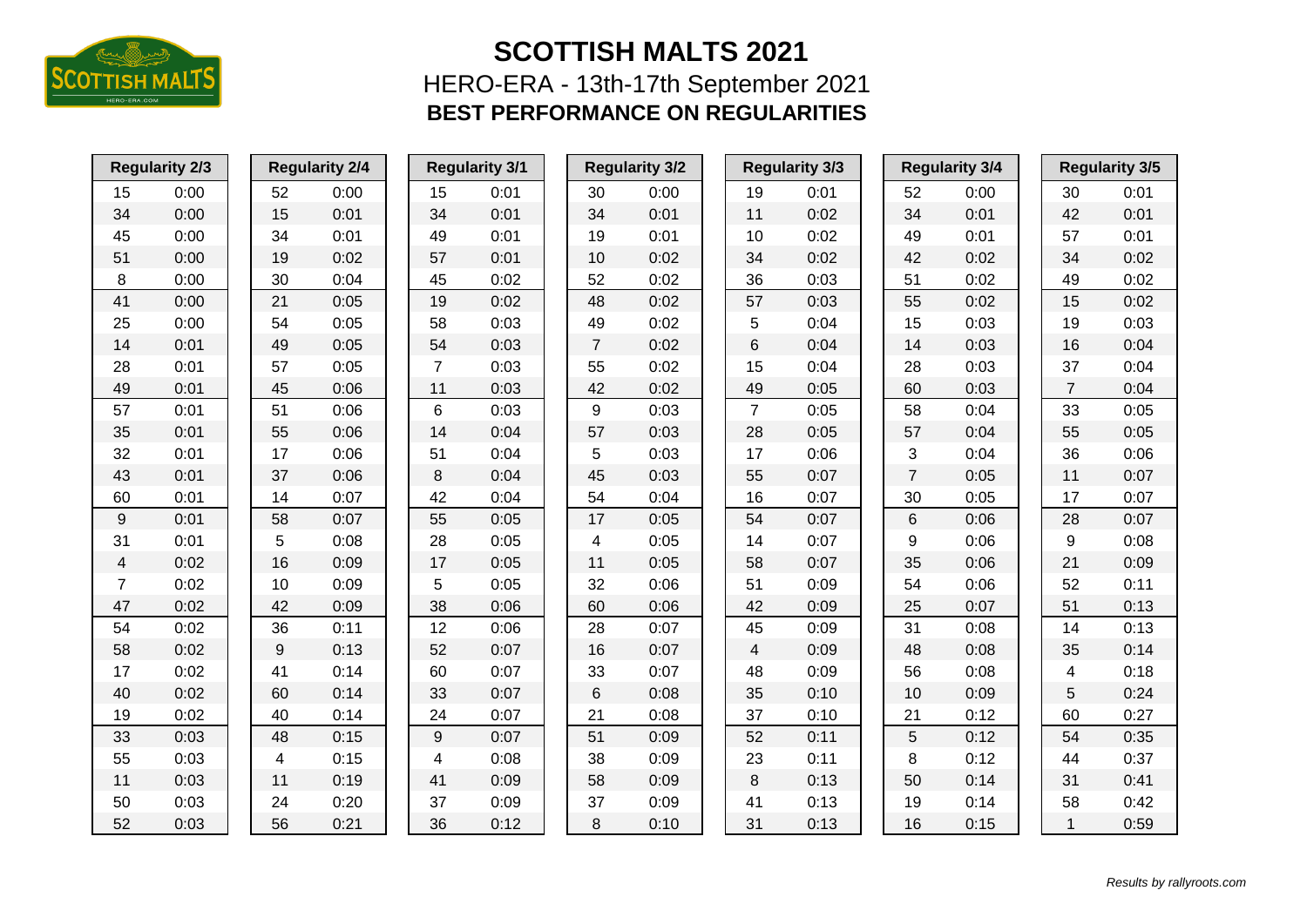

| <b>Regularity 4/1</b><br><b>Regularity 4/2</b> |      |                |      | <b>Regularity 4/3</b> |      | <b>Regularity 4/4</b> |      |  | <b>Regularity 4/5</b> |      | <b>Regularity 4/6</b> |      | <b>Regularity 5/1</b> |      |
|------------------------------------------------|------|----------------|------|-----------------------|------|-----------------------|------|--|-----------------------|------|-----------------------|------|-----------------------|------|
| 5                                              | 0:00 | 16             | 0:00 | 58                    | 0:01 | 34                    | 0:01 |  | 36                    | 0:07 | 57                    | 0:19 | 19                    | 0:00 |
| 10                                             | 0:01 | 60             | 0:01 | 34                    | 0:01 | 57                    | 0:01 |  | 57                    | 0:07 | 38                    | 0:22 | 30                    | 0:00 |
| 34                                             | 0:02 | $\overline{7}$ | 0:01 | 5                     | 0:02 | 30                    | 0:02 |  | 52                    | 0:11 | 58                    | 0:27 | 54                    | 0:00 |
| 55                                             | 0:02 | 23             | 0:01 | 35                    | 0:02 | 11                    | 0:03 |  | 28                    | 0:15 | 10                    | 0:39 | 5                     | 0:01 |
| 30                                             | 0:02 | 5              | 0:02 | $\overline{7}$        | 0:02 | 52                    | 0:08 |  | 54                    | 0:15 | 54                    | 0:41 | 28                    | 0:01 |
| 19                                             | 0:03 | 19             | 0:02 | 30                    | 0:02 | $\boldsymbol{9}$      | 0:09 |  | 56                    | 0:16 | 52                    | 0:50 | 34                    | 0:02 |
| 24                                             | 0:04 | 9              | 0:02 | 51                    | 0:02 | 56                    | 0:09 |  | 34                    | 0:17 | 42                    | 0:50 | 48                    | 0:02 |
| 57                                             | 0:05 | 32             | 0:02 | 48                    | 0:02 | 14                    | 0:13 |  | 49                    | 0:18 | 41                    | 0:54 | 8                     | 0:02 |
| 8                                              | 0:05 | 50             | 0:02 | 57                    | 0:03 | 16                    | 0:13 |  | 42                    | 0:25 | 34                    | 0:54 | 57                    | 0:02 |
| 9                                              | 0:05 | 54             | 0:02 | 37                    | 0:04 | 46                    | 0:14 |  | 51                    | 0:26 | 14                    | 0:57 | 36                    | 0:02 |
| 28                                             | 0:06 | 57             | 0:03 | 49                    | 0:04 | 10                    | 0:15 |  | 59                    | 0:28 | 26                    | 1:03 | 49                    | 0:02 |
| 52                                             | 0:06 | 48             | 0:03 | 55                    | 0:04 | 17                    | 0:15 |  | 33                    | 0:28 | 27                    | 1:05 | 11                    | 0:03 |
| 48                                             | 0:07 | 4              | 0:03 | 8                     | 0:05 | $\overline{7}$        | 0:17 |  | 10                    | 0:29 | 48                    | 1:16 | 37                    | 0:03 |
| 56                                             | 0:07 | 30             | 0:03 | 28                    | 0:05 | 49                    | 0:17 |  | 17                    | 0:31 | 23                    | 1:27 | 58                    | 0:03 |
| 17                                             | 0:07 | 34             | 0:03 | 10                    | 0:05 | 36                    | 0:23 |  | 12                    | 0:31 | 9                     | 1:36 | 24                    | 0:03 |
| 42                                             | 0:08 | 42             | 0:03 | 54                    | 0:06 | 48                    | 0:24 |  | 19                    | 0:32 | 36                    | 1:36 | 6                     | 0:03 |
| 25                                             | 0:09 | 41             | 0:03 | 60                    | 0:07 | 19                    | 0:30 |  | 35                    | 0:33 | 24                    | 1:42 | 14                    | 0:03 |
| 60                                             | 0:09 | 17             | 0:04 | 52                    | 0:07 | 5                     | 0:31 |  | 11                    | 0:33 | 30                    | 2:30 | 51                    | 0:03 |
| 51                                             | 0:09 | 10             | 0:04 | 56                    | 0:08 | 27                    | 0:35 |  | 5                     | 0:34 | 5                     | 2:31 | 56                    | 0:04 |
| 11                                             | 0:10 | 14             | 0:04 | 9                     | 0:09 | 51                    | 0:36 |  | 37                    | 0:37 | 8                     | 2:32 | 23                    | 0:04 |
| 54                                             | 0:11 | 40             | 0:04 | 11                    | 0:09 | 24                    | 0:40 |  | 55                    | 0:39 | 4                     | 2:33 | 60                    | 0:05 |
| $\overline{7}$                                 | 0:11 | 36             | 0:05 | 41                    | 0:10 | 60                    | 0:48 |  | 23                    | 0:40 | 35                    | 2:33 | 38                    | 0:06 |
| 14                                             | 0:11 | 11             | 0:05 | 32                    | 0:10 | 44                    | 0:48 |  | 30                    | 0:41 | 60                    | 2:33 | 55                    | 0:06 |
| 58                                             | 0:11 | 56             | 0:05 | $\overline{4}$        | 0:10 | 37                    | 0:54 |  | 58                    | 0:41 | $\overline{7}$        | 2:34 | $\overline{7}$        | 0:06 |
| 35                                             | 0:12 | 25             | 0:06 | 50                    | 0:11 | 38                    | 0:57 |  | 1                     | 0:43 | 51                    | 2:34 | 42                    | 0:07 |
| $\,6$                                          | 0:15 | 6              | 0:06 | 17                    | 0:11 | 55                    | 0:59 |  | $\overline{7}$        | 0:43 | 37                    | 2:34 | 17                    | 0:08 |
| 59                                             | 0:15 | 12             | 0:06 | 38                    | 0:12 | 22                    | 0:59 |  | 47                    | 0:50 | 21                    | 2:35 | 16                    | 0:08 |
| 4                                              | 0:16 | 28             | 0:07 | 21                    | 0:14 | 54                    | 1:00 |  | 31                    | 0:50 | 17                    | 2:36 | 52                    | 0:08 |
| 16                                             | 0:19 | 52             | 0:07 | 33                    | 0:14 | 6                     | 1:00 |  | 32                    | 0:51 | 49                    | 2:36 | 9                     | 0:09 |
| 40                                             | 0:25 | 38             | 0:07 | 23                    | 0:14 | 32                    | 1:07 |  | 4                     | 0:56 | 55                    | 2:37 | 35                    | 0:09 |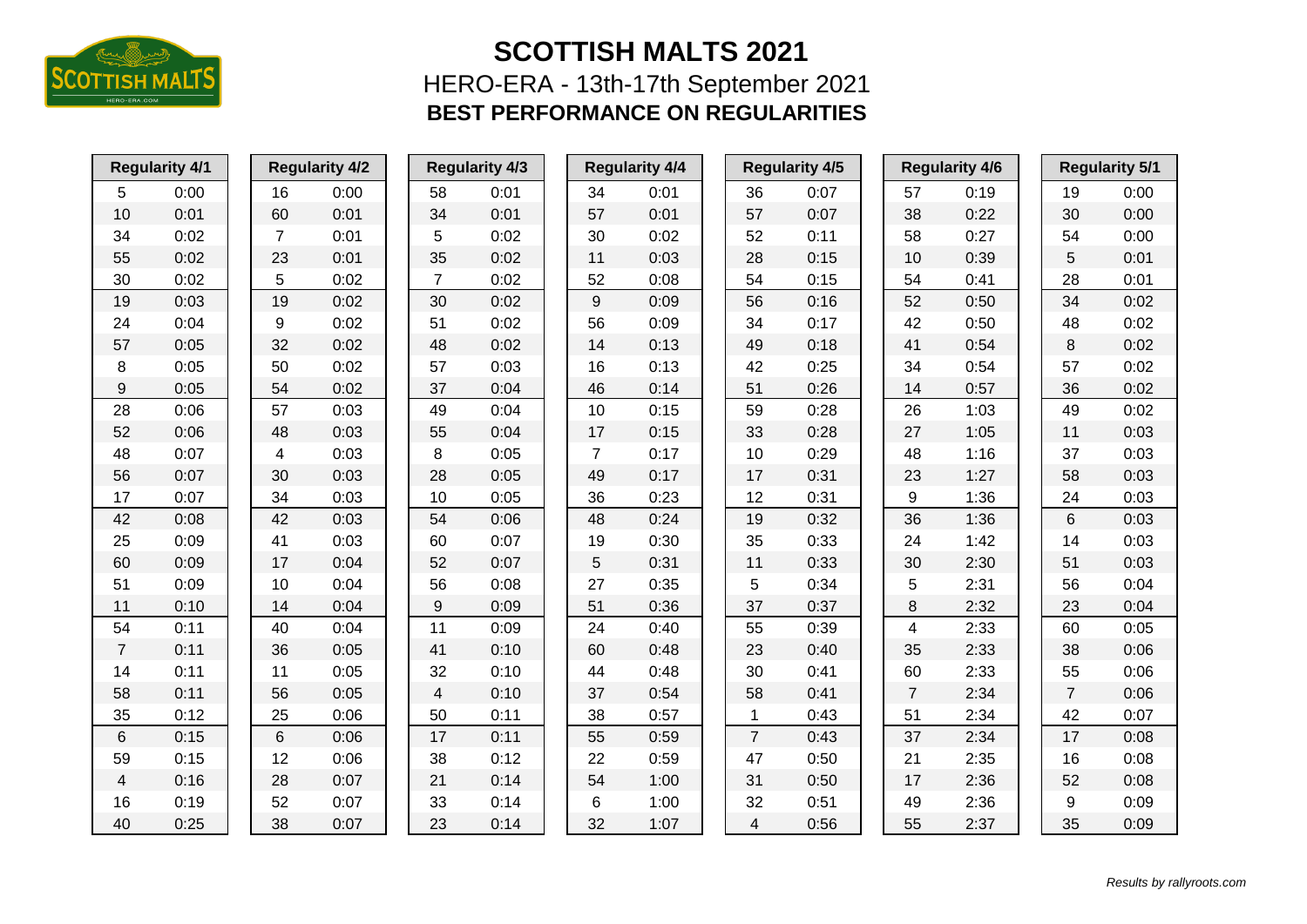

| <b>Regularity 5/2</b> |      |                         | <b>Regularity 5/3</b> |                          | <b>Regularity 5/4</b> |                         | <b>Regularity 5/5</b> |                  | <b>All Regularities</b> |
|-----------------------|------|-------------------------|-----------------------|--------------------------|-----------------------|-------------------------|-----------------------|------------------|-------------------------|
| 8                     | 0:01 | 12                      | 0:00                  | $\overline{7}$           | 0:03                  | 6                       | 0:00                  | 57               | 0:51                    |
| 60                    | 0:01 | 38                      | 0:00                  | 58                       | 0:04                  | 30                      | 0:00                  | 34               | 1:03                    |
| 49                    | 0:01 | 54                      | 0:00                  | 57                       | 0:04                  | 58                      | 0:01                  | 30               | 1:32                    |
| 52                    | 0:01 | 19                      | 0:00                  | 19                       | 0:05                  | 42                      | 0:01                  | 19               | 1:40                    |
| $\overline{7}$        | 0:01 | 52                      | 0:00                  | 37                       | 0:06                  | 28                      | 0:01                  | 11               | 1:44                    |
| 11                    | 0:01 | 60                      | 0:00                  | 23                       | 0:07                  | 48                      | 0:01                  | $\sqrt{5}$       | 1:50                    |
| 30                    | 0:01 | 32                      | 0:01                  | 9                        | 0:07                  | 37                      | 0:01                  | $\boldsymbol{9}$ | 2:05                    |
| 55                    | 0:01 | 34                      | 0:01                  | 35                       | 0:07                  | 11                      | 0:02                  | 52               | 2:19                    |
| 58                    | 0:01 | 35                      | 0:01                  | 21                       | 0:07                  | 49                      | 0:02                  | 51               | 2:25                    |
| 19                    | 0:01 | 11                      | 0:01                  | 56                       | 0:08                  | 19                      | 0:02                  | 49               | 2:32                    |
| $\overline{4}$        | 0:02 | 21                      | 0:01                  | 38                       | 0:08                  | 52                      | 0:02                  | 14               | 2:45                    |
| 28                    | 0:02 | 44                      | 0:01                  | 16                       | 0:09                  | $\overline{7}$          | 0:02                  | 10               | 2:45                    |
| 5                     | 0:02 | $\overline{\mathbf{4}}$ | 0:01                  | 14                       | 0:09                  | 51                      | 0:02                  | 16               | 2:56                    |
| 6                     | 0:02 | 17                      | 0:01                  | $\overline{\mathcal{A}}$ | 0:10                  | 17                      | 0:02                  | 17               | 3:01                    |
| 17                    | 0:03 | 48                      | 0:01                  | 51                       | 0:10                  | 9                       | 0:03                  | 28               | 3:27                    |
| 34                    | 0:03 | 56                      | 0:01                  | 48                       | 0:10                  | 57                      | 0:03                  | 37               | 3:38                    |
| 56                    | 0:03 | 30                      | 0:01                  | 34                       | 0:11                  | 5                       | 0:03                  | 60               | 4:04                    |
| 24                    | 0:03 | 51                      | 0:01                  | 5                        | 0:11                  | 34                      | 0:03                  | 55               | 4:07                    |
| 54                    | 0:03 | 55                      | 0:01                  | 41                       | 0:11                  | 35                      | 0:03                  | 36               | 4:07                    |
| 51                    | 0:03 | 57                      | 0:01                  | 55                       | 0:11                  | 54                      | 0:03                  | $\overline{7}$   | 4:15                    |
| 10                    | 0:03 | $\,8\,$                 | 0:01                  | 36                       | 0:12                  | $\overline{\mathbf{4}}$ | 0:04                  | 35               | 4:29                    |
| 14                    | 0:03 | $\overline{7}$          | 0:02                  | 11                       | 0:12                  | 8                       | 0:04                  | $\,8\,$          | 4:34                    |
| 37                    | 0:03 | $\boldsymbol{9}$        | 0:02                  | 32                       | 0:12                  | 10                      | 0:04                  | $\,6\,$          | 4:57                    |
| 42                    | 0:03 | 10                      | 0:02                  | 52                       | 0:14                  | 33                      | 0:04                  | 58               | 5:08                    |
| $\boldsymbol{9}$      | 0:03 | 37                      | 0:02                  | 24                       | 0:15                  | 41                      | 0:04                  | 48               | 5:26                    |
| 50                    | 0:03 | 27                      | 0:02                  | 54                       | 0:15                  | 14                      | 0:04                  | 54               | 5:29                    |
| 46                    | 0:04 | 33                      | 0:03                  | 17                       | 0:15                  | 38                      | 0:05                  | 4                | 5:47                    |
| 57                    | 0:04 | 16                      | 0:03                  | 30                       | 0:15                  | 21                      | 0:05                  | 42               | 5:58                    |
| 44                    | 0:04 | 49                      | 0:03                  | 10                       | 0:16                  | 32                      | 0:05                  | 21               | 6:39                    |
| 41                    | 0:05 | 5                       | 0:03                  | 33                       | 0:16                  | 60                      | 0:06                  | 56               | 7:01                    |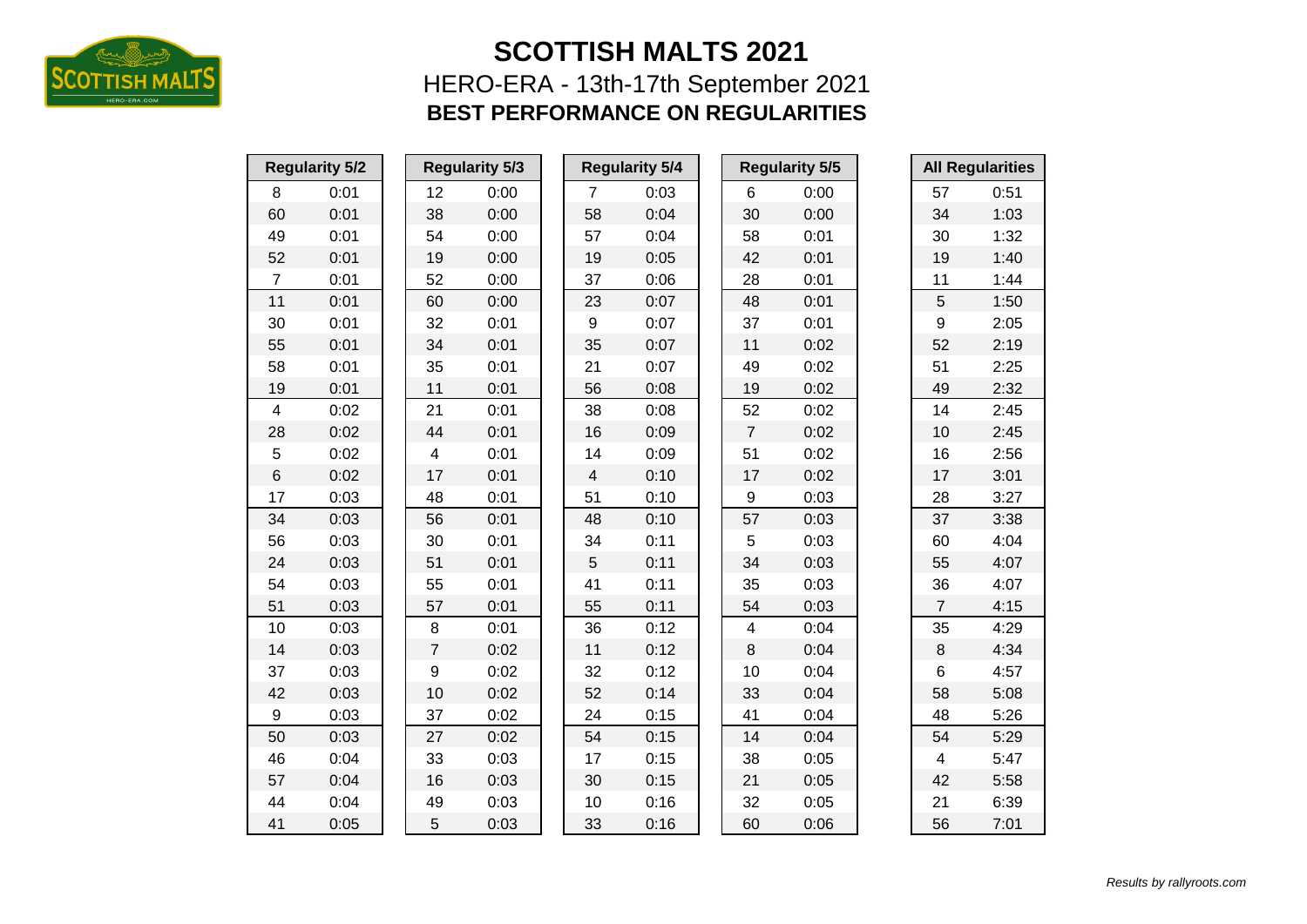

| <b>Test 1/1</b>         |       |  |  |  |  |
|-------------------------|-------|--|--|--|--|
| 51                      | 1:02  |  |  |  |  |
| 34                      | 1:02  |  |  |  |  |
| 15                      | 1:05  |  |  |  |  |
| 49                      | 1:05  |  |  |  |  |
| 54                      | 1:06  |  |  |  |  |
| 57                      | 1:06  |  |  |  |  |
| 30                      | 1:07  |  |  |  |  |
| 28                      | 1:08  |  |  |  |  |
| 19                      | 1:09  |  |  |  |  |
| 50                      | 1:09  |  |  |  |  |
| 48                      | 1:10  |  |  |  |  |
| 56                      | 1:10  |  |  |  |  |
| 32                      | 1:11  |  |  |  |  |
| 35                      | 1:11  |  |  |  |  |
| 42                      | 1:11  |  |  |  |  |
| 43                      | 1:11  |  |  |  |  |
| 5                       | 1:13  |  |  |  |  |
| 38                      | 1:15  |  |  |  |  |
| 17                      | 1:16  |  |  |  |  |
| 36                      | 1:16  |  |  |  |  |
| 58                      | 1:17  |  |  |  |  |
| 60                      | 1:17  |  |  |  |  |
| 10                      | 1:20  |  |  |  |  |
| 11                      | 1:25  |  |  |  |  |
| 52                      | 1:25  |  |  |  |  |
| 23                      | 1:26  |  |  |  |  |
| 12                      | 1:29  |  |  |  |  |
| 25                      | 1:29  |  |  |  |  |
| 46                      | 1:31  |  |  |  |  |
| 41                      | 1:42  |  |  |  |  |
| 24                      | 1:45  |  |  |  |  |
| 18                      | 1:51  |  |  |  |  |
| 6                       | 1:55  |  |  |  |  |
| $\overline{1}$          | 30:00 |  |  |  |  |
| $\overline{\mathbf{c}}$ | 30:00 |  |  |  |  |
| 3                       | 30:00 |  |  |  |  |
| 4                       | 30:00 |  |  |  |  |
| 7                       | 30:00 |  |  |  |  |
| 8                       | 30:00 |  |  |  |  |
| 9                       | 30:00 |  |  |  |  |

| <b>Test 2/1</b>  |      |
|------------------|------|
| 55               | 0:52 |
| 34               | 0:55 |
| 57               | 0:56 |
| 15               | 0:57 |
| 30               | 0:57 |
| 52               | 0:58 |
| 28               | 0:59 |
| 48               | 0:59 |
| 19               | 1:00 |
| 43               | 1:00 |
| 51               | 1:00 |
| 54               | 1:00 |
| 11               | 1:01 |
| 24               | 1:02 |
| 37               | 1:02 |
| 44               | 1:02 |
| 45               | 1:02 |
| $\overline{4}$   | 1:03 |
| 36               | 1:03 |
| 40               | 1:03 |
| 41               | 1:03 |
| $\boldsymbol{9}$ | 1:04 |
| 16               | 1:04 |
| 17               | 1:04 |
| 5                | 1:05 |
| 35               | 1:05 |
| 42               | 1:05 |
| 49               | 1:06 |
| 6                | 1:07 |
| 14               | 1:07 |
| 23               | 1:07 |
| 56               | 1:07 |
| 47               | 1:07 |
| 50               | 1:07 |
| 60               | 1:07 |
| $\,8\,$          | 1:08 |
| 58               | 1:08 |
| 20               | 1:09 |
| 32               | 1:10 |

|                         | <b>Test 1/1</b> |                | <b>Test 2/1</b> |    | <b>Test 2/2</b> |                 | <b>Test 2/3</b> |
|-------------------------|-----------------|----------------|-----------------|----|-----------------|-----------------|-----------------|
| 51                      | 1:02            | 55             | 0:52            | 28 | 0:43            | 15              | 0:59            |
| 34                      | 1:02            | 34             | 0:55            | 51 | 0:43            | 55              | 1:00            |
| 15                      | 1:05            | 57             | 0:56            | 34 | 0:44            | 8               | 1:01            |
| 49                      | 1:05            | 15             | 0:57            | 57 | 0:44            | 28              | 1:01            |
| 54                      | 1:06            | 30             | 0:57            | 55 | 0:45            | 49              | 1:01            |
| 57                      | 1:06            | 52             | 0:58            | 49 | 0:45            | $5\phantom{.0}$ | 1:02            |
| 30                      | 1:07            | 28             | 0:59            | 15 | 0:46            | 11              | 1:02            |
| 28                      | 1:08            | 48             | 0:59            | 8  | 0:46            | 19              | 1:02            |
| 19                      | 1:09            | 19             | 1:00            | 11 | 0:46            | 34              | 1:02            |
| 50                      | 1:09            | 43             | 1:00            | 37 | 0:47            | 35              | 1:02            |
| 48                      | 1:10            | 51             | 1:00            | 44 | 0:48            | 56              | 1:02            |
| 56                      | 1:10            | 54             | 1:00            | 54 | 0:48            | 57              | 1:02            |
| 32                      | 1:11            | 11             | 1:01            | 30 | 0:49            | 14              | 1:03            |
| 35                      | 1:11            | 24             | 1:02            | 32 | 0:50            | 31              | 1:03            |
| 42                      | 1:11            | 37             | 1:02            | 5  | 0:51            | 30              | 1:04            |
| 43                      | 1:11            | 44             | 1:02            | 45 | 0:51            | 48              | 1:04            |
| $5\phantom{.0}$         | 1:13            | 45             | 1:02            | 14 | 0:52            | 37              | 1:05            |
| 38                      | 1:15            | $\overline{4}$ | 1:03            | 17 | 0:52            | 51              | 1:05            |
| 17                      | 1:16            | 36             | 1:03            | 24 | 0:52            | 45              | 1:06            |
| 36                      | 1:16            | 40             | 1:03            | 6  | 0:52            | 50              | 1:06            |
| 58                      | 1:17            | 41             | 1:03            | 42 | 0:52            | 54              | 1:06            |
| 60                      | 1:17            | 9              | 1:04            | 48 | 0:52            | 38              | 1:07            |
| 10                      | 1:20            | 16             | 1:04            | 19 | 0:53            | $\overline{4}$  | 1:08            |
| 11                      | 1:25            | 17             | 1:04            | 36 | 0:53            | 44              | 1:08            |
| 52                      | 1:25            | 5              | 1:05            | 20 | 0:54            | 52              | 1:08            |
| 23                      | 1:26            | 35             | 1:05            | 23 | 0:54            | $\overline{7}$  | 1:10            |
| 12                      | 1:29            | 42             | 1:05            | 33 | 0:54            | 33              | 1:11            |
| 25                      | 1:29            | 49             | 1:06            | 38 | 0:54            | 42              | 1:11            |
| 46                      | 1:31            | 6              | 1:07            | 47 | 0:54            | 60              | 1:12            |
| 41                      | 1:42            | 14             | 1:07            | 58 | 0:54            | 10              | 1:13            |
| 24                      | 1:45            | 23             | 1:07            | 40 | 0:55            | 23              | 1:13            |
| 18                      | 1:51            | 56             | 1:07            | 10 | 0:56            | 58              | 1:13            |
| 6                       | 1:55            | 47             | 1:07            | 16 | 0:56            | 41              | 1:14            |
| $\mathbf 1$             | 30:00           | 50             | 1:07            | 4  | 0:57            | 12              | 1:15            |
| $\overline{\mathbf{c}}$ | 30:00           | 60             | 1:07            | 56 | 0:57            | 25              | 1:15            |
| 3                       | 30:00           | 8              | 1:08            | 52 | 0:58            | $6\,$           | 1:16            |
| 4                       | 30:00           | 58             | 1:08            | 9  | 1:01            | 9               | 1:21            |
| $\overline{7}$          | 30:00           | 20             | 1:09            | 21 | 1:01            | 46              | 1:21            |
| 8                       | 30:00           | 32             | 1:10            | 59 | 1:01            | 59              | 1:23            |
| $9\,$                   | 30:00           | 38             | 1:11            | 60 | 1:01            | 17              | 1:24            |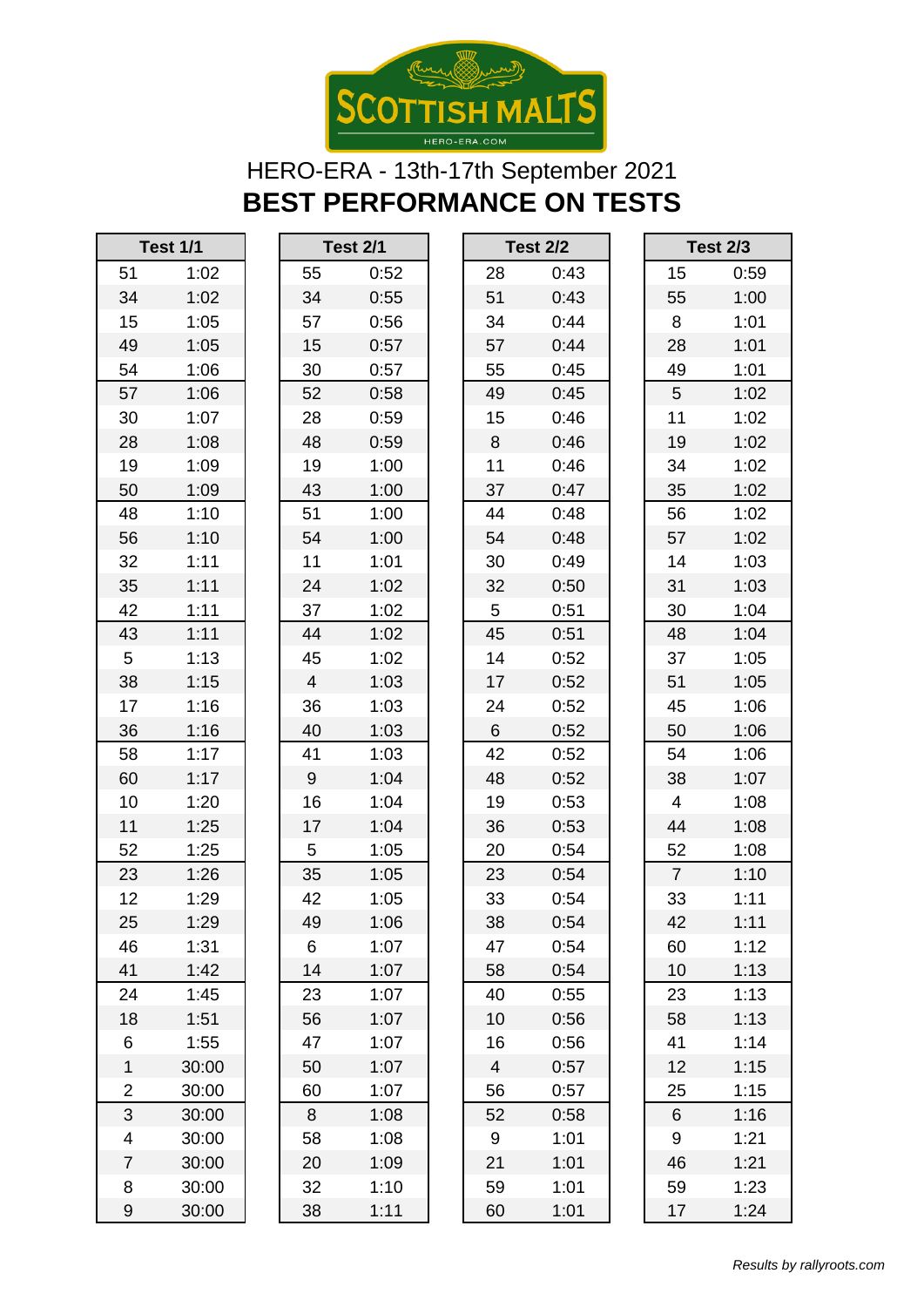

| <b>Test 2/4</b> |      |       | <b>Test 2/5</b> |                | <b>Test 3/1</b> |                  | <b>Test 4/1</b> |
|-----------------|------|-------|-----------------|----------------|-----------------|------------------|-----------------|
| 8               | 0:42 | 31    | 0:38            | 28             | 0:56            | 28               | 0:52            |
| 34              | 0:43 | 34    | 0:38            | 57             | 0:57            | 48               | 0:54            |
| 28              | 0:45 | 5     | 0:39            | 8              | 1:01            | 49               | 0:55            |
| 31              | 0:45 | 28    | 0:39            | 19             | 1:02            | 52               | 0:55            |
| 5               | 0:46 | 57    | 0:40            | 30             | 1:02            | 35               | 0:55            |
| 14              | 0:46 | 8     | 0:41            | 42             | 1:03            | 31               | 0:56            |
| 51              | 0:47 | 14    | 0:41            | 51             | 1:03            | 34               | 0:56            |
| 11              | 0:49 | 15    | 0:41            | 49             | 1:04            | 38               | 0:56            |
| 30              | 0:49 | 19    | 0:42            | 14             | 1:06            | 36               | 0:56            |
| 57              | 0:49 | 30    | 0:42            | 17             | 1:06            | 51               | 0:56            |
| 15              | 0:51 | 38    | 0:42            | 50             | 1:06            | 54               | 0:56            |
| 32              | 0:51 | 49    | 0:42            | 55             | 1:06            | 8                | 0:57            |
| 35              | 0:51 | 35    | 0:43            | $\overline{7}$ | 1:08            | 19               | 0:57            |
| 19              | 0:53 | 51    | 0:43            | 48             | 1:08            | 37               | 0:57            |
| 10              | 0:55 | 42    | 0:44            | 34             | 1:09            | 56               | 0:58            |
| 56              | 0:55 | 56    | 0:44            | 44             | 1:09            | 24               | 0:59            |
| 42              | 0:56 | 16    | 0:45            | 16             | 1:10            | 47               | 0:59            |
| 49              | 0:56 | 32    | 0:45            | 52             | 1:11            | 11               | 0:59            |
| 55              | 0:56 | 54    | 0:46            | 32             | 1:13            | 42               | 0:59            |
| 58              | 0:57 | 52    | 0:47            | 38             | 1:13            | 6                | 1:00            |
| $\overline{7}$  | 0:59 | 55    | 0:47            | 37             | 1:14            | $\overline{7}$   | 1:00            |
| 36              | 0:59 | 47    | 0:48            | 54             | 1:14            | 14               | 1:00            |
| 37              | 0:59 | 58    | 0:49            | $\overline{4}$ | 1:15            | 32               | 1:00            |
| 20              | 1:00 | 17    | 0:50            | 47             | 1:15            | 40               | 1:02            |
| 60              | 1:01 | 37    | 0:50            | 59             | 1:15            | 16               | 1:02            |
| $9\,$           | 1:02 | $9\,$ | 0:51            | 11             | 1:17            | 17               | 1:02            |
| 33              | 1:02 | 23    | 0:52            | 9              | 1:18            | 58               | 1:02            |
| 17              | 1:06 | 48    | 0:53            | 10             | 1:18            | $\boldsymbol{9}$ | 1:03            |
| 52              | 1:06 | 4     | 0:54            | 33             | 1:18            | 55               | 1:03            |
| 48              | 1:08 | 41    | 0:54            | 12             | 1:19            | 60               | 1:04            |
| 23              | 1:09 | 44    | 0:54            | 60             | 1:19            | 23               | 1:04            |
| 50              | 1:09 | 10    | 0:55            | 15             | 1:22            | $\overline{4}$   | 1:05            |
| 21              | 1:11 | 46    | 0:56            | 22             | 1:26            | 10               | 1:05            |
| 47              | 1:12 | 59    | 0:58            | 46             | 1:26            | 57               | 1:06            |
| 41              | 1:13 | 33    | 0:58            | 27             | 1:27            | 5                | 1:07            |
| 38              | 1:17 | 11    | 1:00            | $\mathbf{1}$   | 1:28            | 44               | 1:07            |
| 24              | 1:20 | 24    | 1:02            | 40             | 1:35            | 12               | 1:08            |
| 22              | 1:27 | 22    | 1:03            | 5              | 1:37            | 50               | 1:08            |
| 12              | 1:29 | 45    | 1:04            | 26             | 1:39            | 27               | 1:09            |
| 25              | 1:30 | 21    | 1:07            | 18             | 1:42            | 26               | 1:10            |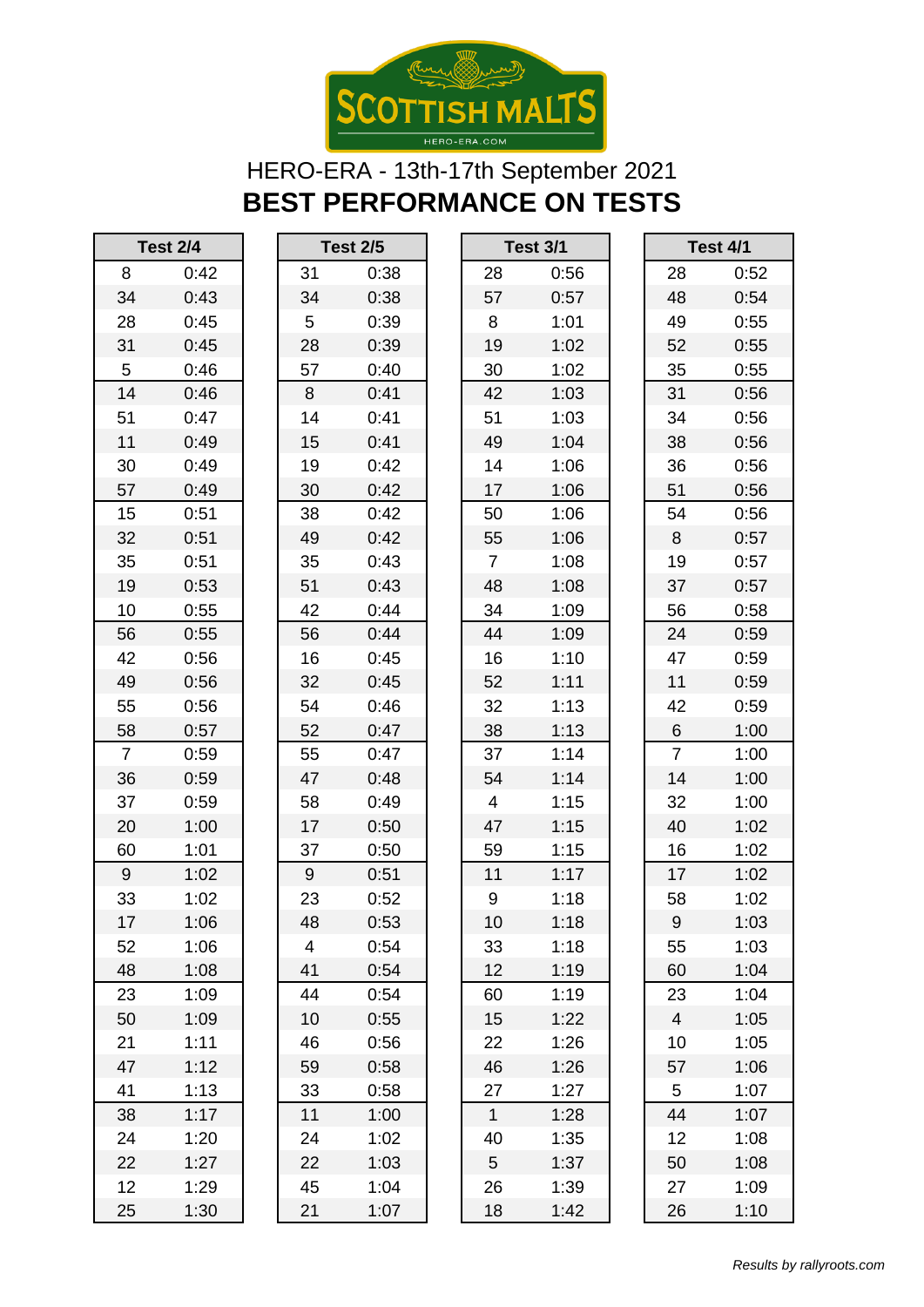

|                         | <b>Test 5/1</b> |                | <b>Test 5/2</b> |                | <b>All Tests</b> |
|-------------------------|-----------------|----------------|-----------------|----------------|------------------|
| 55                      | 1:56            | 35             | 0:37            | 28             | 9:46             |
| 30                      | 1:57            | 34             | 0:38            | 34             | 9:46             |
| 34                      | 1:59            | 36             | 0:38            | 51             | 10:11            |
| 36                      | 2:00            | 28             | 0:39            | 57             | 10:24            |
| 52                      | 2:00            | 5              | 0:39            | 49             | 10:25            |
| 48                      | 2:02            | 52             | 0:39            | 19             | 10:28            |
| 5                       | 2:02            | 38             | 0:40            | 30             | 10:41            |
| 51                      | 2:04            | 14             | 0:40            | 48             | 10:52            |
| 28                      | 2:04            | 49             | 0:40            | 5              | 11:01            |
| 17                      | 2:06            | 16             | 0:41            | 42             | 11:04            |
| 19                      | 2:07            | 17             | 0:41            | 52             | 11:07            |
| 37                      | 2:07            | 37             | 0:41            | 11             | 11:15            |
| 11                      | 2:08            | 42             | 0:41            | 17             | 11:27            |
| 54                      | 2:08            | 54             | 0:41            | 56             | 11:38            |
| 50                      | 2:09            | 48             | 0:42            | 38             | 11:43            |
| 32                      | 2:10            | 56             | 0:42            | 10             | 12:04            |
| 35                      | 2:11            | 58             | 0:43            | 41             | 13:42            |
| 49                      | 2:11            | 19             | 0:43            | 8              | 39:18            |
| 24                      | 2:13            | 41             | 0:43            | 55             | 39:21            |
| 8                       | 2:15            | 4              | 0:44            | 14             | 39:38            |
| 57                      | 2:15            | $\overline{7}$ | 0:44            | 37             | 39:42            |
| 6                       | 2:16            | 23             | 0:44            | 54             | 39:45            |
| 16                      | 2:16            | 47             | 0:44            | 32             | 40:00            |
| $\overline{\mathbf{4}}$ | 2:16            | 60             | 0:44            | 58             | 40:24            |
| $\overline{7}$          | 2:18            | 6              | 0:45            | 9              | 40:46            |
| 56                      | 2:18            | 10             | 0:45            | 33             | 41:08            |
| 47                      | 2:20            | 9              | 0:46            | 4              | 41:09            |
| 9                       | 2:20            | 33             | 0:46            | 60             | 41:11            |
| 58                      | 2:21            | 8              | 0:47            | 23             | 41:13            |
| 44                      | 2:21            | 11             | 0:48            | 24             | 41:29            |
| 42                      | 2:22            | 51             | 0:48            | 46             | 42:51            |
| 14                      | 2:23            | 27             | 0:49            | 22             | 42:54            |
| 60                      | 2:26            | 26             | 0:49            | 18             | 43:00            |
| 10                      | 2:26            | 57             | 0:49            | 35             | 68:35            |
| 38                      | 2:28            | 32             | 0:50            | 47             | 69:19            |
| $\mathbf{1}$            | 2:29            | 30             | 0:50            | 44             | 69:20            |
| 33                      | 2:37            | 44             | 0:51            | 16             | 69:29            |
| 22                      | 2:38            | 24             | 0:52            | $\overline{7}$ | 69:47            |
| 40                      | 2:42            | 59             | 0:55            | 12             | 69:53            |
| 23                      | 2:44            | 55             | 0:56            | 27             | 70:04            |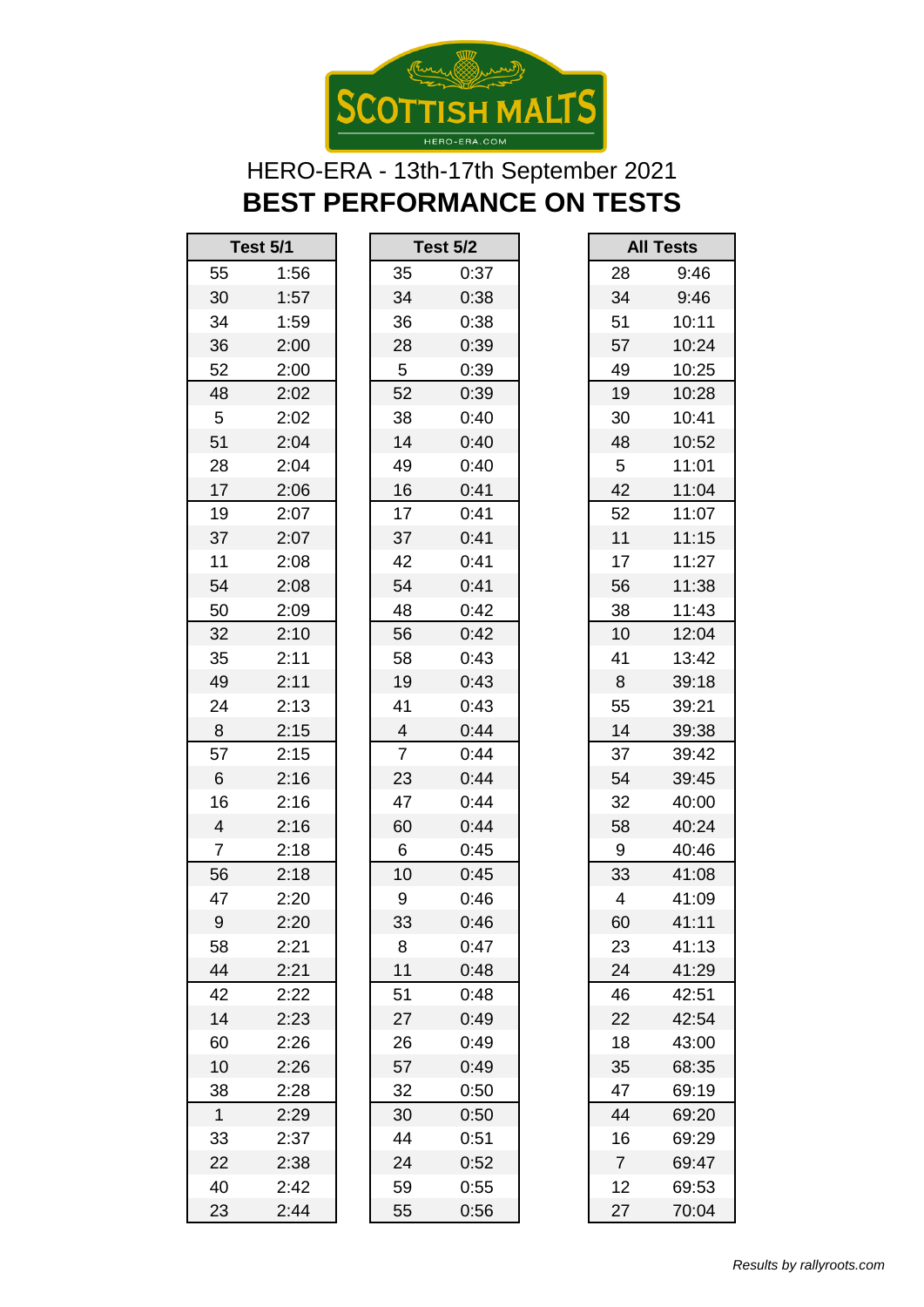

 **SCOTTISH MALTS 2021** HERO-ERA - 13th-17th September 2021 **NON-FINISHERS**

| No. | <b>Driver</b>        | <b>Navigator</b>         | Car                    | <b>Notes</b>         |
|-----|----------------------|--------------------------|------------------------|----------------------|
| 3   | Mari Galvin          | Peder Oien               | <b>Chevrolet Coupe</b> | <b>Steering Rack</b> |
| 15  | <b>Graham Walker</b> | Sean Toohey              | Lotus Elan             | Electrical           |
| 20  | <b>Judith Keiper</b> | Katharina-Rabea Müller   | Alfa Romeo GTV 1750    | Gearbox              |
| 31  | Alessandra Burke     | <b>Patrick Burke</b>     | Porsche 911T SWB       | Wheel bearings       |
| 39  | David Brown          | <b>Wendy Brown</b>       | <b>BMW 2002tii</b>     | Injector Pump        |
| 43  | <b>Andy Simpson</b>  | Ros Simpson              | MG B GT V8             | Gearbox              |
| 45  | John Evans           | <b>Adam Harvie-Clark</b> | Alfa Romeo Alfasud Ti  | <b>Driveshaft</b>    |
| 50  | <b>Julian Adams</b>  | <b>Martin Farnworth</b>  | Fiat 124 Spider        | Fuel problems        |
|     |                      |                          |                        |                      |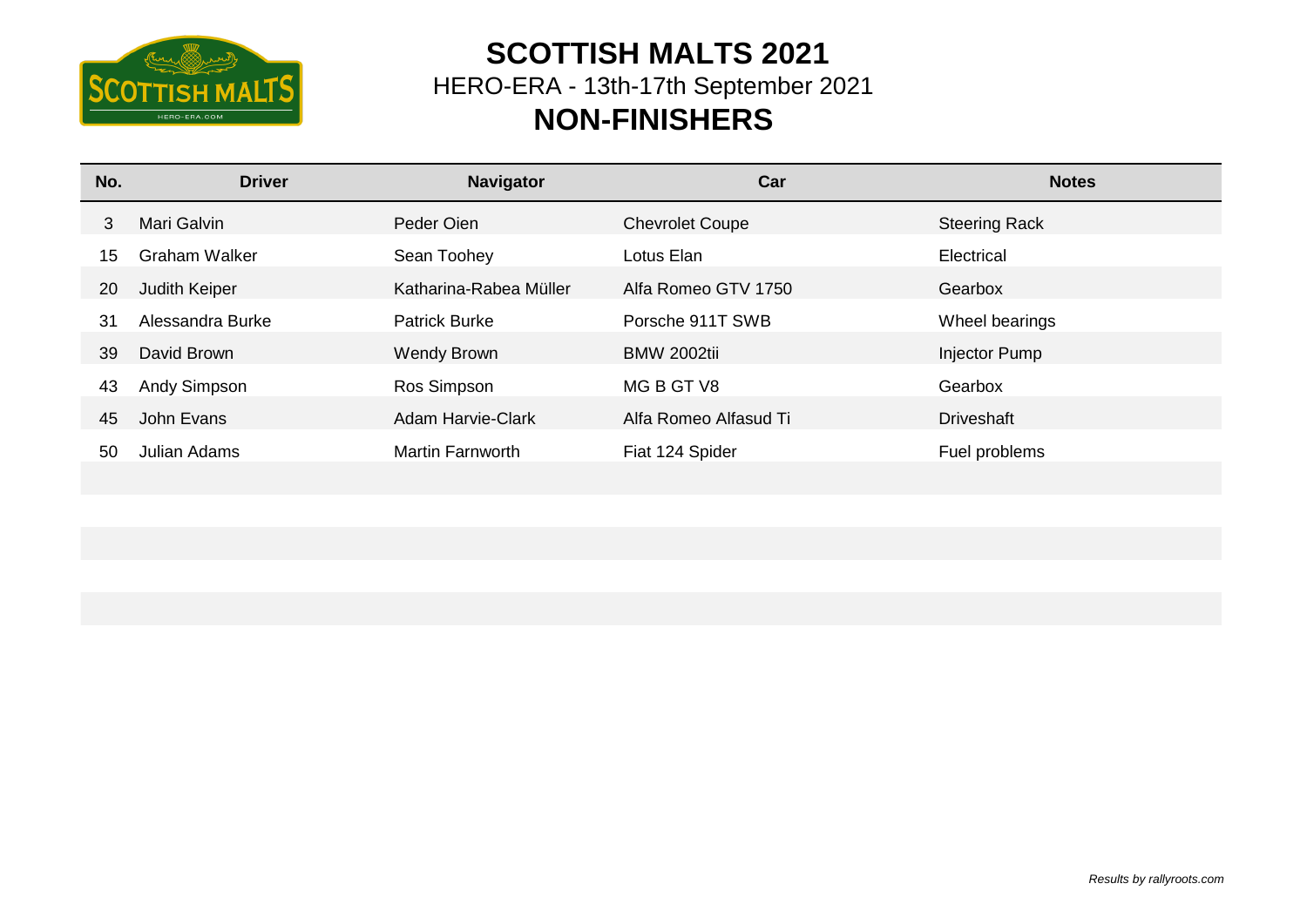

### HERO/ERA - 13th-17th September 2021 **LIST OF STARTERS**

| No. | <b>Driver</b>        | <b>Navigator</b>        | Car                         | <b>Class</b>   |
|-----|----------------------|-------------------------|-----------------------------|----------------|
| 1   | Andy Buchan          | Roy Buchan              | <b>Bentley Le Mans</b>      | $\mathbf{1}$   |
| 2   | Richard Schneider    | Noel Schneider          | <b>Riley Kestrel</b>        | 1              |
| 3   | Mari Galvin          | Peder Oien              | <b>Chevrolet Coupe</b>      | $\mathbf{1}$   |
| 4   | Peter Fletcher       | Janet Fletcher          | Jaguar XK120 dhc            | $\mathbf{1}$   |
| 5   | Steve Robertson      | Julia Robertson         | Triumph TR 3                | $\mathbf{1}$   |
| 6   | David Westaway       | <b>Hilary Westaway</b>  | Austin Healey 100 M         | 1              |
| 7   | <b>Graham Platts</b> | Neil Ripley             | Austin Healey 100 M         | $\mathbf{1}$   |
| 8   | Christian von Sanden | Alexander von Bernewitz | Porsche 356 Convertible D   | 1              |
| 9   | <b>Richard Rea</b>   | <b>Charles Rea</b>      | Jaguar XK150 FHC            | 1              |
| 10  | Roger Osborne        | Barbara Osborne         | Porsche 356A Cabriolet      | $\mathbf{1}$   |
| 11  | Stephen Owens        | <b>Thomas Owens</b>     | Porsche 911                 | $\mathbf{1}$   |
| 12  | John Hilbery         | Moira Hilbery           | Porsche 356B                | 3              |
| 14  | Tim Lawrence         | <b>Richard Watton</b>   | MG A Twin Cam               | $\overline{2}$ |
| 15  | Graham Walker        | Sean Toohey             | Lotus Elan                  | $\overline{2}$ |
| 16  | Derek Skinner        | Susan Skinner           | Porsche 912                 | 2              |
| 17  | <b>Adrian Evans</b>  | Jacqui Evans            | Alfa Romeo Guilia Sprint GT | $\overline{2}$ |
| 18  | <b>Mike Howells</b>  | Louise Littler          | MG <sub>B</sub>             | $\overline{2}$ |
| 19  | Malcolm Dunderdale   | Anita Wickins           | Renaults 8 Gordini          | $\overline{c}$ |
| 20  | Judith Keiper        | Katharina-Rabea Müller  | Alfa Romeo GTV 1750         | $\overline{2}$ |
| 21  | Linda Tucker         | Sarah Jennings          | MG B GT Coupe               | $\overline{2}$ |
| 22  | Graham Abbott        | lan Ocego               | MG <sub>B</sub>             | 2              |
| 23  | Richard de Watts     | Arati de Watts          | MG <sub>B</sub>             | 2              |
| 24  | Richard Walker       | <b>Faith Douglas</b>    | Jaguar Mk2                  | 3              |
| 25  | Mark Simpson         | Liam Hammond            | Rover P4 100                | 3              |
| 26  | Martin Shaw          | Ian Hardwicke           | Austin Healey 3000 Mk I     | $\mathfrak{S}$ |
| 27  | Neil Walmsley        | Allan Cooper            | Austin Healey 3000 Mk II    | 3              |
| 28  | David Coxon          | Pete Hawkins            | Austin Healey BJ8 Mk III    | 3              |
| 30  | Jonathan Money       | Phil Feast              | Porsche 911s                | $\sqrt{3}$     |
| 31  | Alessandra Burke     | <b>Patrick Burke</b>    | Porsche 911T SWB            | 3              |
| 32  | James Holt           | Gill Holt               | Mercedes 280 SL             | $\mathsf 3$    |
| 33  | Tom Hayes            | Chris Visosky           | BMW 2002tii                 | $\overline{4}$ |
| 34  | Daniel Gresley       | Elise Whyte             | Porsche 911 2.2S            | 4              |
| 35  | George Mackintosh    | Andrew Rimmington       | Morgan Plus 8               | 4              |